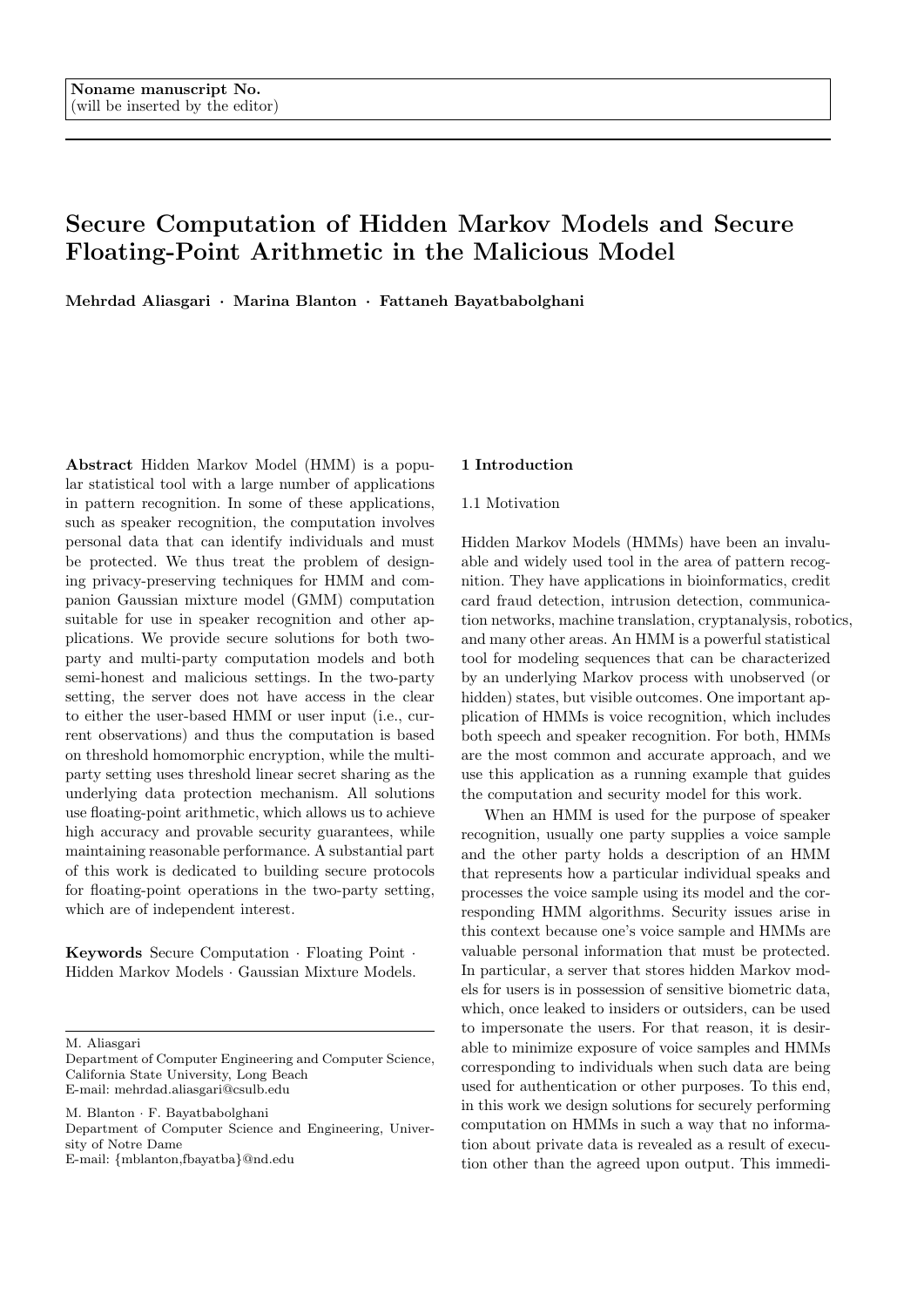ately implies privacy-preserving techniques for speaker recognition as well as other applications of HMMs.

In more detail, in the speaker recognition application the overall process consists of two phases: (i) feature extraction in the form of creating an HMM and (ii) speaker authentication in the form of evaluating an HMM. The same two phases would need to be executed in other applications as well. Feature extraction constitutes a one-time enrollment process, during which information about how user  $U$  speaks is extracted and privately stored at a server or servers that will later authenticate the user (i.e., the HMM is not available to the servers in the clear and prevents leakage of user information and consequently user impersonation by unauthorized parties). At the time of user authentication, an individual  $\mathcal{U}'$  wanting to gain access to the system as user  $U$  engages in privacy-preserving user authentication by evaluating a voice sample that  $\mathcal{U}'$  supplies on  $\mathcal{U}'$ 's HMM that the server stores. This takes the form of a secure protocol run between the client  $\mathcal{U}'$  and the server. Note that user authentication can never be performed locally by the client because  $\mathcal{U}'$  can always return the desired value as the final outcome to the server.

## 1.2 Our contributions

There are three different types of problems and corresponding algorithms for HMM computation: the Forward algorithm, the Viterbi algorithm, and the Expectation Maximization (EM) algorithm. Because the Viterbi algorithm is most commonly used in voice recognition, we provide a privacy-preserving solution for that algorithm, but the techniques can be used to securely execute other HMM algorithms as well. Furthermore, to ensure that Gaussian mixture models (GMMs), which are commonly used in HMM computation, can be part of secure computation as well, we integrate GMM computation in our privacy-preserving solutions.

One significant difference between our and prior work on secure HMM computation is that we develop techniques for computation on floating-point numbers, which provide adequate precision and are most appropriate for HMM computation. We also do not compromise on security, and all of the techniques we develop are provably secure under standard and rigorous security models, while at the same time providing reasonable performance (we implement the techniques and experimentally show performance in the semi-honest setting).

To cover as wide of a range of application scenarios as possible, we consider multiple settings: (i) the twoparty setting in which a client interacts with a server and (ii) the multi-party setting in which the computation is carried out by  $n > 2$  parties, which is suitable for collaborative computation by several participants as well as secure outsourcing of HMM computation to multiple servers by one or more computationally limited clients. In the two-party setting, the server should have no access in the clear to either the userbased (private) HMM or user input (i.e., current observations) and thus the server stores the encrypted HMM and computation proceeds on encrypted data (see section 4.1 for justification of this setup). In the multiparty setting, on the other hand, threshold linear secret sharing is employed as the underlying mechanism for privacy-preserving computation.

We provide techniques for both semi-honest (also known as honest-but-curious or passive) and malicious (also known as active) security models using secure floating-point operations from [5]. Because [5] treats only the semi-honest setting, equivalent solution secure in the stronger malicious model are not available for the two-party case. We thus develop necessary protocols to support general secure floating-point operations in the two-party computation setting based on homomorphic encryption. These protocols have applicability well beyond the HMM domain treated in this work. Their rigorous simulation-based proofs of security are the most challenging part of this work and its distinct and substantial contribution. Note that such proofs were not provided for the equivalent building blocks secure in the semi-honest setting and had to be constructed from scratch.

To summarize, our contributions consist of developing provably secure HMM and GMM computation techniques based on Viterbi algorithm using floating-point arithmetic. Our techniques are suitable for two-party and multi-party computation in a variety of settings and are designed with their efficiency in mind, which we evaluate through experimental results of an implementation. A significant part of this work is dedicated to secure floating point operations in the malicious model in the two-party setting to support HMM computation (and a large number of other applications that use floating-point arithmetic) in the malicious model. We rigorously prove security of the floating-point operations using simulation-based proofs, and these protocols should be treated as a major contribution of this work.

Preliminary version of this work appeared in [4]. Some aspects of [4] (such as description of integer building blocks) and some results from [4] (such as improved floating-point product computation) are omitted from this article because of space considerations. Most of the content of this publication, on the other hand, is new and has not appeared in [4].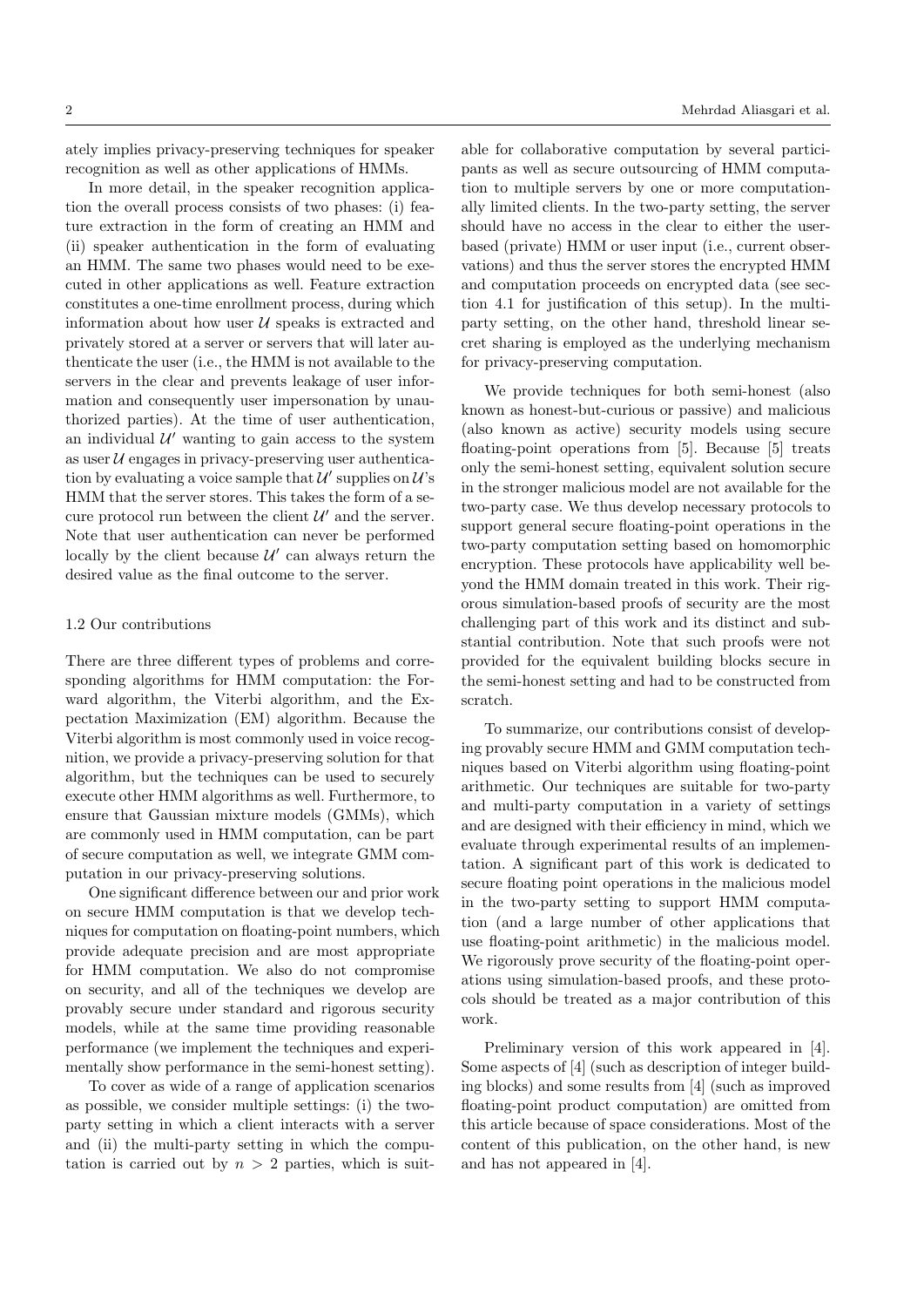#### 1.3 Paper organization

The rest of this work is organized as follows: We first review related literature in section 2 and provide background information regarding HMMs and GMMs in section 3. In section 4, we describe our framework covering both two-party and multi-party settings and the security model. We then present the building blocks in section 5 and describe our overall solution in the semihonest model in section 6. Section 7 reports on the results of our implementation, and in section 8 we present new techniques to enable secure execution of our solution in the malicious setting. Lastly, section 9 concludes this work.

# 2 RELATED WORK

To the best of our knowledge, privacy-preserving HMM computation was first considered in [40], which provides a secure two-party solution for speech recognition using homomorphic encryption and integer representation of values. In general, integer representation is not sufficient for HMM computation because it involves various operations on probability values, which occupy a large range of real numbers and demand high precision. In particular, probabilities need to be repeatedly multiplied during HMM computation, and the resulting product can quickly diminish with each multiplication, leading to inability to maintain precision using integer or fixed-point representation. [40] computes this product using logarithms of the values, which becomes the sum of logarithms (called logsum in [40]). This allows the solution to retain some precision even with (scaled) integer representation, but the computation was nevertheless not shown to be computationally stable and the error was not quantified. Also, as was mentioned in [20], one of the building blocks in [40] is not secure.

The techniques of [40] were later used as-is in [39] for Gaussian mixture models. The same idea was used in [34], [31] to develop privacy-preserving speaker verification for joint two-party computation, where the HMM parameters were stored in an encrypted domain. Also, [33] treats speaker authentication and identification and speech recognition in the same setting. Similar to [39], [32] aimed at providing secure two-party GMM computation using the same high-level idea, but with implementation differences. The solution of [32], however, has security weaknesses. In particular, the protocol reveals a non-trivial amount of information about the private inputs, which, in combination with other computation or outside knowledge, may allow for full recovery of the inputs (we provide additional detail about this security weakness in [4]). Some of the above techniques were also used in privacy-preserving network analysis and anomaly detection in two-party or multi-party computation [29, 28].

Another work [36] builds a privacy-preserving protocol for HMM computation in the two-party setting using a third-party commodity server to aid the computation. In [36], one participant owns the model and the other holds observations. We build a more general solution that can be applied to both two-party (without an additional server) and multi-party settings, uses high precision floating-point arithmetic, and is secure in a stronger security setting (in the presence of malicious participants).

All of the above work uses integer-based representations, where in many cases multiplications were replaced with additions of logarithms, as originated in [40]. With the exception of [33], these publications did not quantify the error, while using integer (or fixedpoint) representation demands substantially larger bit length representation than could be used otherwise and the error can accumulate and introduce fatal inaccuracies. [33] evaluated the error and reports that it amounted to 0.52% for their specific set of parameters.

The need to use non-integer representation for HMM computation was recognized in [21] and the authors proposed solutions for secure HMM forward algorithm computation in the two-party setting using logarithmic representation of real numbers. The solution that uses logarithmic representation was shown to be accurate for HMM computation used in bioinformatics (see [20]), but it still has its limitations. In particular, the look-up tables used in [21] to implement certain operations in logarithmic representations grow exponentially in the bitlength of the operands. This means that the approach might not be suitable for some HMM applications or a set of parameters. The use of floating-point numbers, on the other hand, allows one to avoid the difficulties mentioned above and provides a universal solution that works for any application with a bounded (and controlled) error. Thus, in this work we address the need to develop secure computation techniques for HMMs on standard real number representations and provide the first provably secure floating-point solution for HMM algorithms, which initially appeared in [4].

As mentioned earlier, a substantial new component of this work deals with secure floating-point arithmetic in the malicious model. We are not aware of any work that provides techniques for floating-point operations in the security model with fully malicious participants. We show that such solutions can be built in the multi-party case using existing techniques, while in the two-party setting they require new tools which we put forward in this work.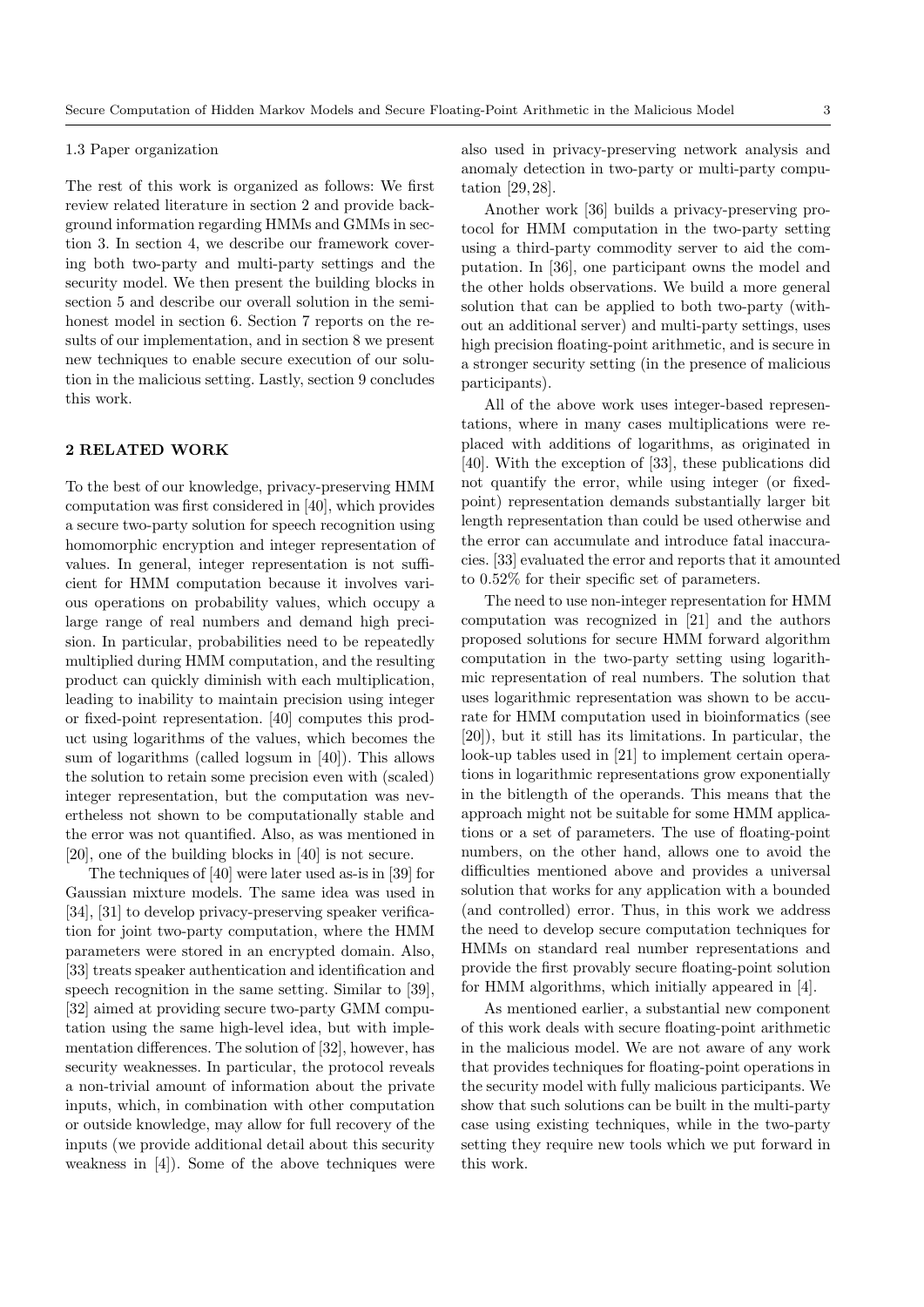

Fig. 1 An example of a hidden Markov model with  $s_i$ 's representing states and  $m_i$ 's representing outcomes.

# 3 HIDDEN MARKOV MODELS AND GAUSSIAN MIXTURE MODELS

A Hidden Markov Model (HMM) is a statistical model that follows the Markov property (where the transition at each step depends only on the previous transition) with hidden states, but visible outcomes. The inputs are a sequence of observations, and for each sequence of observations (or outcomes), the computation consists of determining a path of state transitions which is the likeliest among all paths that could produce the given observations. More formally, an HMM consists of:

- $N$  states  $S_1, \cdots, S_N;$
- M possible outcomes  $m_1, \dots, m_M$ ;
- a vector  $\pi = \langle \pi_1, \ldots, \pi_N \rangle$  that contains the initial state probability distribution, i.e.,  $\pi_i = \Pr[q_1 = S_i],$ where  $q$  is a random variable over the set of states indexed by the transition number;
- a matrix A of size  $N \times N$  that contains state transition probabilities, i.e., a cell  $a_{ij}$  of A at row i and column  $j$  contains the probability of the transition from state  $S_i$  to state  $S_j$   $a_{ij} = \Pr[q_{k+1} = S_j | q_k =$  $S_i];$
- a matrix B of size  $N \times M$  that contains output probabilities, i.e., a cell  $b_{ij}$  of B at row i and column j contains the probability of state  $S_i$  outputting outcome  $m_j b_{ij} = Pr[q_k = S_i | X_k = m_j].$

In the above, observations  $X_1, \ldots, X_T$  form HMM's input, to which we collectively refer as  $X$ . The above parameters define an HMM. In our running application of speaker recognition, an HMM is a model that represents how a particular person speaks and an input corresponds to the captured voice sample of a client. Figure 1 shows an example of an HMM.

In most cases, matrix  $B$  is computed based on observations. Usually this is done by evaluation of the observed value on probability distributions of states' outcomes. Then based on the observations, certain elements of B are used to form a  $N \times T$  matrix. For clarity of exposition, we refer to the elements of  $B$  chosen based on, or computed from, the current observations as  $N \times T$  matrix  $\beta$ .

One very common distribution model used to compute  $\beta$  is a GMM. GMMs are mixtures of Gaussian distributions that represent the overall distribution of observations. Namely, an observation is evaluated on a number of Gaussian distributions with different parameters and the evaluations are combined together to produce the final probability of a random variable acquiring that particular observation. In the case of HMMs, we use a GMM to compute the output probability of state  $S_i$  producing an observation at time k as follows:

$$
\beta_{jk} = \sum_{i=1}^{\alpha} w_i e^{-\frac{1}{2}(X_k - \mu_i)^T \Sigma_i^{-1} (X_k - \mu_i)}
$$
(1)

In the above,  $X_k$  is a vector of size f that represents the random variable corresponding to the observation at time k. In voice applications,  $X_k$  usually contains the Mel-frequency cepstra coefficients (MFCCs). The parameter  $\alpha$  is the total number of mixture components (here, Gaussian distributions). The ith component has a mean vector  $\mu_i$  of size f and a covariance matrix  $\Sigma_i$  of size  $f \times f$ . The components are added together, each weighted by a mixture weight  $w_i$ , to produce the probability distribution of state  $S_i$  when the observed random variable is  $X_k$ . We use notation  $\mu$ ,  $\Sigma$ , and w to refer to the sequence of  $\mu_i$ ,  $\Sigma_i$ , and  $w_i$ , respectively, for  $i = 1, \ldots, \alpha$ .

There are three different types of problems and respective dynamic-programming algorithms for HMM computation: the Forward Algorithm, the Viterbi Algorithm, and the EM (Expectation Maximization) Algorithm [37]. In the Forward Algorithm, the goal is to compute the probability of each state for each transition given a particular sequence of observations. Namely, in this algorithm, we compute  $Pr[q_k = S_i | X_1 \cdots X_T]$ . In the Viterbi algorithm, after observing the outcomes, the goal is to construct the path of states which is the most likely among all possible paths that can produce the observations, as well as the probability of the most likely path. In other words, for any given sequence of observations, each path has a certain probability of producing that sequence of observations. The output of Viterbi algorithm is the path with the highest probability and the value of the probability. The computation performed in Viterbi algorithm uses Forward algorithm. In the EM algorithm, the goal is to learn the HMM. Namely, given a sequence of observations, this algorithm computes the parameters of the most likely HMM that could have produced this sequence of observations. All of these three algorithms use dynamic programming techniques and have complexity of  $O(TN^2)$ .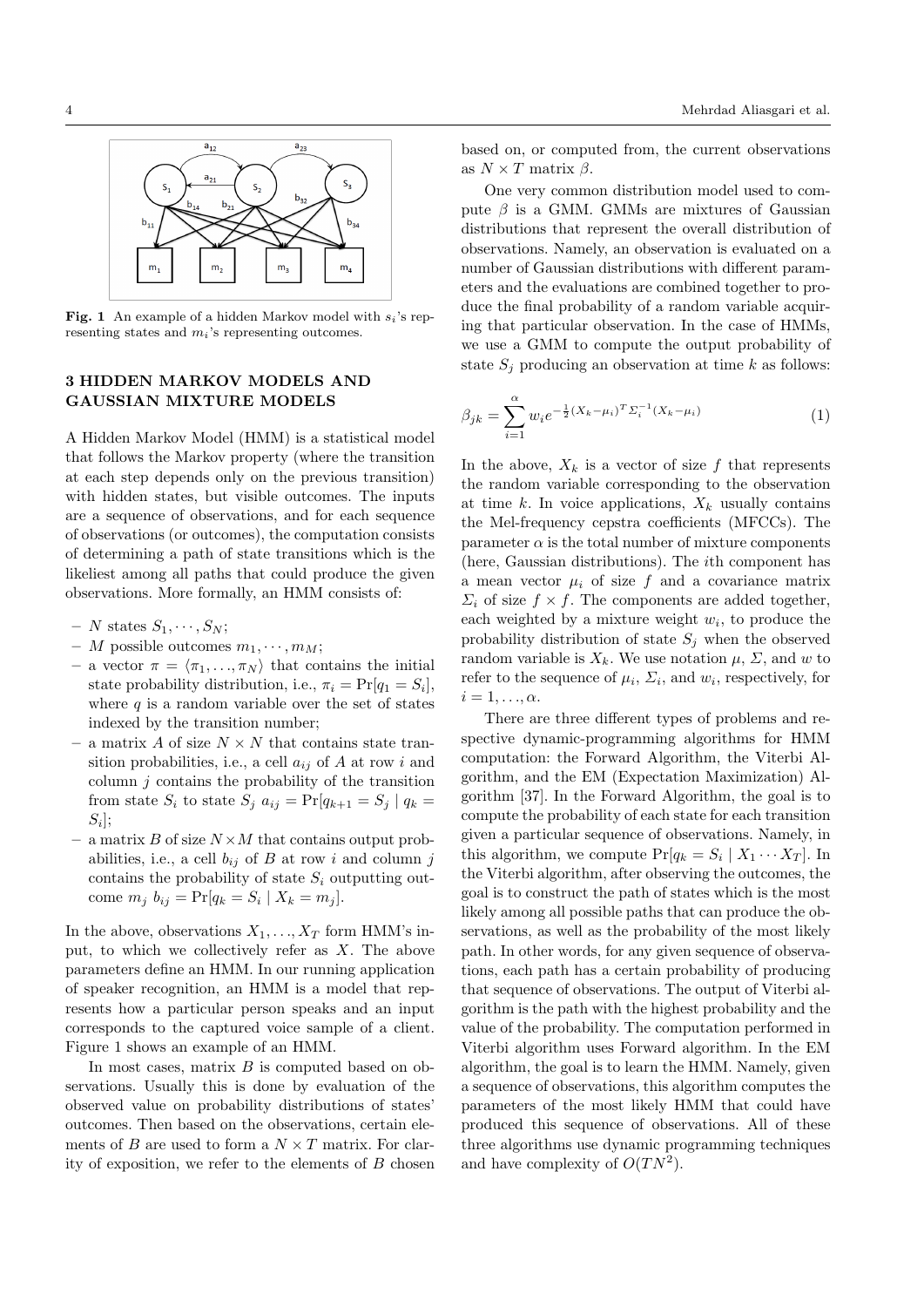Because in this work we use speaker recognition to demonstrate secure techniques for HMM computation, we focus on the Viterbi algorithm used in speaker recognition. The techniques developed in this work, however, can also be used to construct secure solutions for the other two algorithm. In what follows, we provide a brief description of the Viterbi algorithm and refer the reader to online materials for the Forward and EM algorithms. In the algorithm below,  $P^*$  is the probability of the most likely path for a given sequence of observations and  $q^* = \langle q_1^*, \ldots, q_T^* \rangle$  denotes the most likely path itself. The computation uses dynamic programming to store intermediate probabilities in  $\delta$ , after which the path of the maximum likelihood is computed and placed in  $q^*$ .

|  |  | $\langle P^*,q^*\rangle \leftarrow \mathsf{Viterbi}(\lambda = \langle N,T,\pi,A,\beta\rangle)$ |  |
|--|--|------------------------------------------------------------------------------------------------|--|
|--|--|------------------------------------------------------------------------------------------------|--|

1. Initialization Step: for  $i = 1$  to N do

(a)  $\delta_1(i) = \pi_i \beta_{i1}$ 

(b)  $\psi_1(i) = 0$ 

- 2. Recursion Step: for  $k = 2$  to T and  $j = 1$  to N do (a)  $\delta_k(j) = \left( \max_{1 \leq i \leq N} [\delta_{k-1}(i)a_{ij}] \right) \beta_{jk}$ 
	- (b)  $\psi_k(j) = \arg \max_{1 \le i \le N} [\delta_{k-1}(i)a_{ij}]$

3. Termination Step:

- (a)  $P^* = \max_{1 \le i \le N} [\delta_T(i)]$
- (b)  $q_T^* = \arg \max$

(b) 
$$
q_T^* = \arg \max_{1 \le i \le N} \delta_T(i)
$$
  
(c) for  $k = T - 1$  to 1 do  $q_k^* = \psi_{k+1}(q_{k+1}^*)$ 

$$
D_{\text{down}} / D^* \times
$$

4. Return  $\langle P^*, q^* \rangle$ 

In speaker recognition, we apply the Viterbi algorithm to extracted voice features and an HMM that was created using a GMM and training voice features. The overall computation then consists of forming an HMM using GMM computation and executing the Viterbi algorithm, as given next.

$$
\langle P^*,q^*\rangle\leftarrow \mathsf{HMM}(N,T,\pi,A,\alpha,w,\mu,\varSigma,X)
$$

- 1. For  $j = 1$  to N and  $k = 1$  to T, compute  $\beta_{jk}$  as in equation 1 using  $\alpha$ ,  $w_i$ 's,  $\mu_i$ 's,  $\Sigma_i$ 's, and  $X_k$ .
- 2. Set  $\lambda = \langle N, T, \pi, A, \beta \rangle$ .
- 3. Execute  $\langle P^*, q^* \rangle$  = Viterbi( $\lambda$ ).
- 4. Return  $\langle P^*, q^* \rangle$ .

### 4 FRAMEWORK

In this section, we introduce two categories of secure computation that we consider in this work (two-party and multi-party), precisely define the computation to be carried out, and formalize two security models for secure computation.

#### 4.1 Two-party computation

The first category of secure computation that we consider is secure two-party computation. Without loss of generality, we will refer to the participants as the client and the server. Using speaker recognition as the example application, the setting can be described as follows: the client possesses a voice sample, the server stores a model that represents how a registered user speaks, and user authentication is performed by conducting HMM computation on the client's and server's inputs. Therefore, for the purposes of this work, we assume that the client owns the observations to an HMM, i.e.,  $X_1, \ldots, X_T$ , and the server holds the parameters of the HMM and GMM, i.e.,  $N$ , vector  $\pi$ , matrix  $A$ ,  $\alpha$ , mixture weights w, vectors  $\mu$ , and matrices  $\Sigma$ . Because even the parameters of HMM might reveal information about the possible input observations, to build a fully privacypreserving solution in which the server does not learn information about user biometrics, the server should not have access to the HMM parameters in the clear. For that reason, we assume that the server holds the parameters  $\pi$ , A, B, w,  $\mu$ , and  $\Sigma$  in an encrypted form and computation proceeds on encrypted data. While there are other underlying techniques for secure twoparty computation (such as garbled circuit evaluation), we view storing HMM data encrypted at the server and evaluating the function on encrypted data as the best option, despite high computational overhead associated with this approach. If encryption is not used, the HMM values will need to be split into random shares, with one share of each value stored by the client and the other share stored by the server. This creates multiple issues, one of which is that the client's state is large and the shares of the HMM must be present on each device from which the client wants to authenticate. The second issue is that a malicious user will need to be forced to enter the original HMM data into each authentication session to avoid tampering with the authentication process, which is generally not known how to do.

To permit the computation to take place on encrypted data, we resort to an encryption scheme with special properties, namely, semantically secure additively homomorphic public-key encryption scheme (defined below). Furthermore, to ensure that neither the server can decrypt the data it stores, nor the (untrusted) client can decrypt the data (or a function thereof) without the server's consent, we utilize a (2, 2)-threshold encryption scheme. Informally, it means that the decryption key is partitioned between the client and the server, and each decryption requires that both of them participate. This means that the client and the server can jointly carry out the HMM computation and make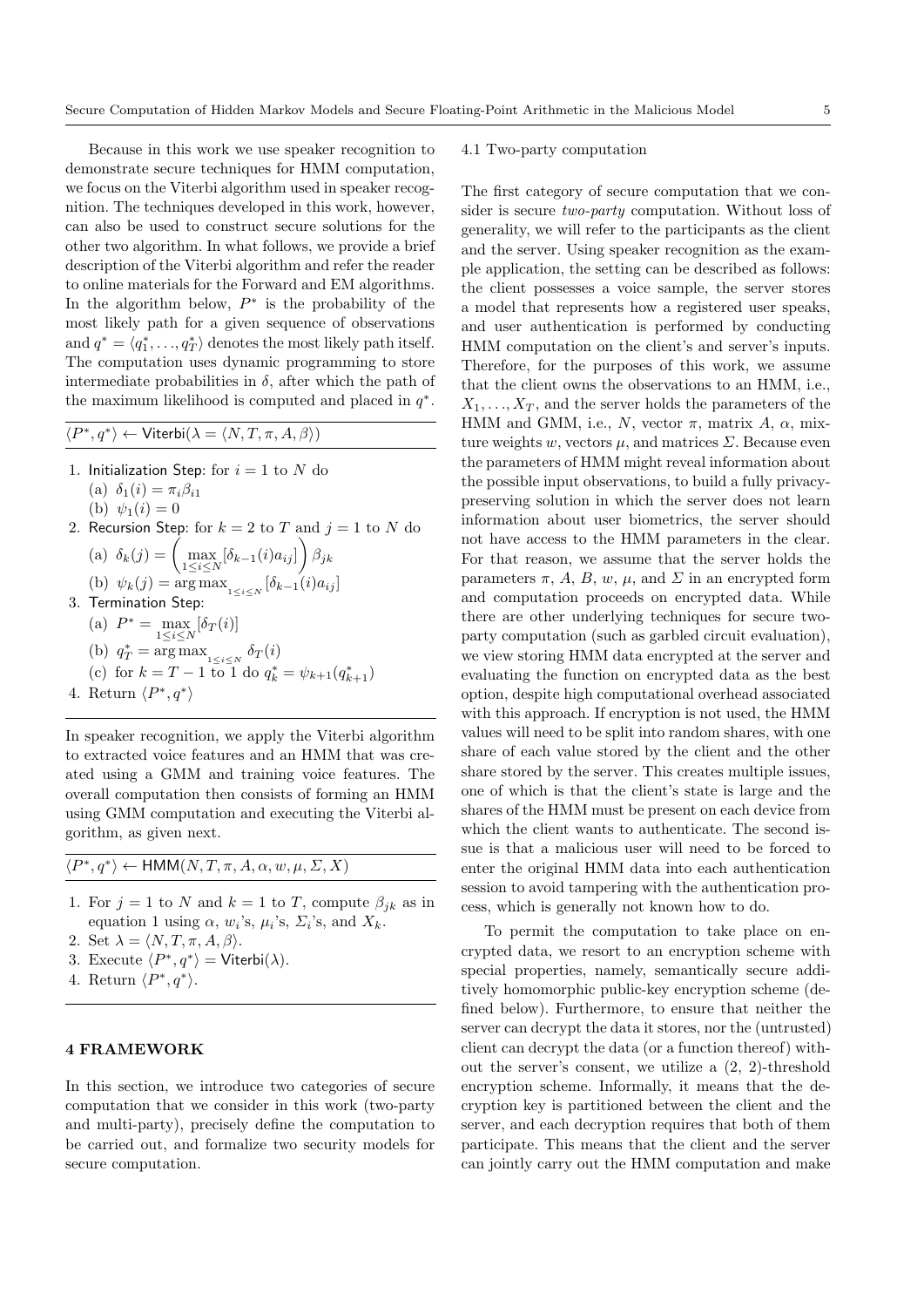the result available to either or both of them. For concreteness of exposition, we will assume that the server learns the outcome.

A public-key encryption scheme is defined by three algorithms (Gen, Enc, Dec), where Gen is a key generation algorithm that on input of a security parameter  $1^{\kappa}$  produces a public-private key pair  $(pk, sk)$ : Enc is an encryption algorithm that on input of a public key  $pk$  and message  $m$  produces ciphertext  $c$ ; and Dec is a decryption algorithm that on input of a private key sk and ciphertext c produces decrypted message m or special character  $\perp$  that indicates failure. For conciseness, we use notation  $\mathsf{Enc}_{pk}(m)$  and  $\mathsf{Dec}_{sk}(c)$  in place of  $Enc(pk, m)$  and  $Dec(sk, c)$ , respectively. An encryption scheme is said to be additively homomorphic if applying an operation to two ciphertexts results in the addition of the messages that they encrypt, i.e.,  $\mathsf{Enc}_{pk}(m_1) \cdot \mathsf{Enc}_{pk}(m_2) = \mathsf{Enc}(m_1 + m_2)$ . This property also implies that  $\mathsf{Enc}_{pk}(m)^k = \mathsf{Enc}_{pk}(k \cdot m)$  for a known k. In a public-key  $(n, t)$ -threshold encryption scheme, the decryption key sk is partitioned among n parties, and  $t \leq n$  of them are required to participate in order to decrypt a ciphertext while  $t-1$  or fewer parties cannot learn anything about the underlying plaintext. Lastly, a semantically secure encryption scheme guarantees that no information about the encrypted message can be learned from its ciphertext with more than a negligible (in  $\kappa$ ) probability. Semantically secure additively homomorphic threshold public-key encryption schemes are known, one example of which is Paillier encryption [30].

We obtain that in the two-party setting, the client and the server share the decryption key to a semantically secure additively homomorphic (2, 2)-threshold public-key encryption scheme. The client has private input  $X_1, \ldots, X_T$  and its share of the decryption key sk; the server has input  $\mathsf{Enc}_{pk}(\pi_i)$  for  $i \in [1, N]$ ,  $\mathsf{Enc}_{pk}(a_{ij})$ for  $i \in [1, N]$  and  $j \in [1, N]$ ,  $\mathsf{Enc}_{pk}(w_i)$  for  $i \in [1, \alpha]$ , encryption of each element of  $\mu_i$  and  $\Sigma_i$  for  $i \in [1, \alpha]$ , and its share of sk. The computation consists of executing the Viterbi algorithm on their inputs, at the end of which the server learns  $P^*$  and  $q_i^*$  for  $i = 1, ..., T$ . The size of the problem, i.e., parameters  $N, T, \alpha$ , and f, are assumed to be known to both parties.

#### 4.2 Multi-party computation

The second category of secure computation that we consider is secure multi-party computation on HMMs. In this setting, either a number of parties hold inputs to a multi-observer HMM or one or more clients wish to outsource HMM computations to a collection of servers. More generally, we divide all participants into three

groups: (i) the input parties who collectively possess the private inputs, (ii) the computational parties who carry out the computation, and (iii) the output parties who receive the result(s) of the computation. These groups can be arbitrarily overlapping, which gives great flexibility in the setup and covers all possible cases of joint multi-party computation (where the input owners carry out the computation themselves, select a subset of them, or seek help of external computational parties) and outsourcing scenarios (by either a single party or multiple input owners).

To conduct computation on protected values in this setting, we utilize an information-theoretically secure threshold linear secret sharing scheme (such as Shamir secret sharing scheme [38]). In a  $(n, t)$ -threshold secret sharing scheme, a secret value s is partitioned among  $n$  participants in such a way that the knowledge of  $t$ or fewer shares information-theoretically reveals no information about s, while  $t + 1$  or more shares allow for efficient reconstruction of  $s$ <sup>1</sup>. Such schemes avoid the use of computationally expensive public-key encryption techniques and instead operate on small integers (in a field  $\mathbb{F}_p$ , normally with prime p) of sufficient size to represent all values. In a linear secret sharing scheme, any linear combination of secret shared values is performed by each participant locally (which in particular includes addition and multiplication by a known), while multiplication requires interaction of the parties. It is usually required that  $t < n/2$  which implies  $n > 2$ .

We then obtain that in this setting the input parties share their private inputs among  $n > 2$  computational parties, the computational parties execute the Viterbi algorithm on secret-shared values, and communicate shares of the result to the output parties, who reconstruct the result from their shares. As before, the size of the problem – namely, the parameters  $N, T, \alpha$ , and  $f -$  is known to all parties.

#### 4.3 Security model

Security of any multi-party protocol (with two or more participants) can be formally shown according to one of the two standard security definitions (see, e.g., [23]). The first, weaker security model assumes that the participants are semi-honest (also known as honest-butcurious or passive), defined as they follow the compu-

<sup>&</sup>lt;sup>1</sup> We note that the meaning of  $t$  is defined differently in the literature for  $(n, t)$ -threshold encryption schemes and  $(n, t)$ threshold secret sharing schemes. That is, in the former case, t shares are sufficient for reconstructing the secret, while in the latter case this can be achieved only with  $t+1$  shares. For compatibility with prior work, we choose to follow standard definitions.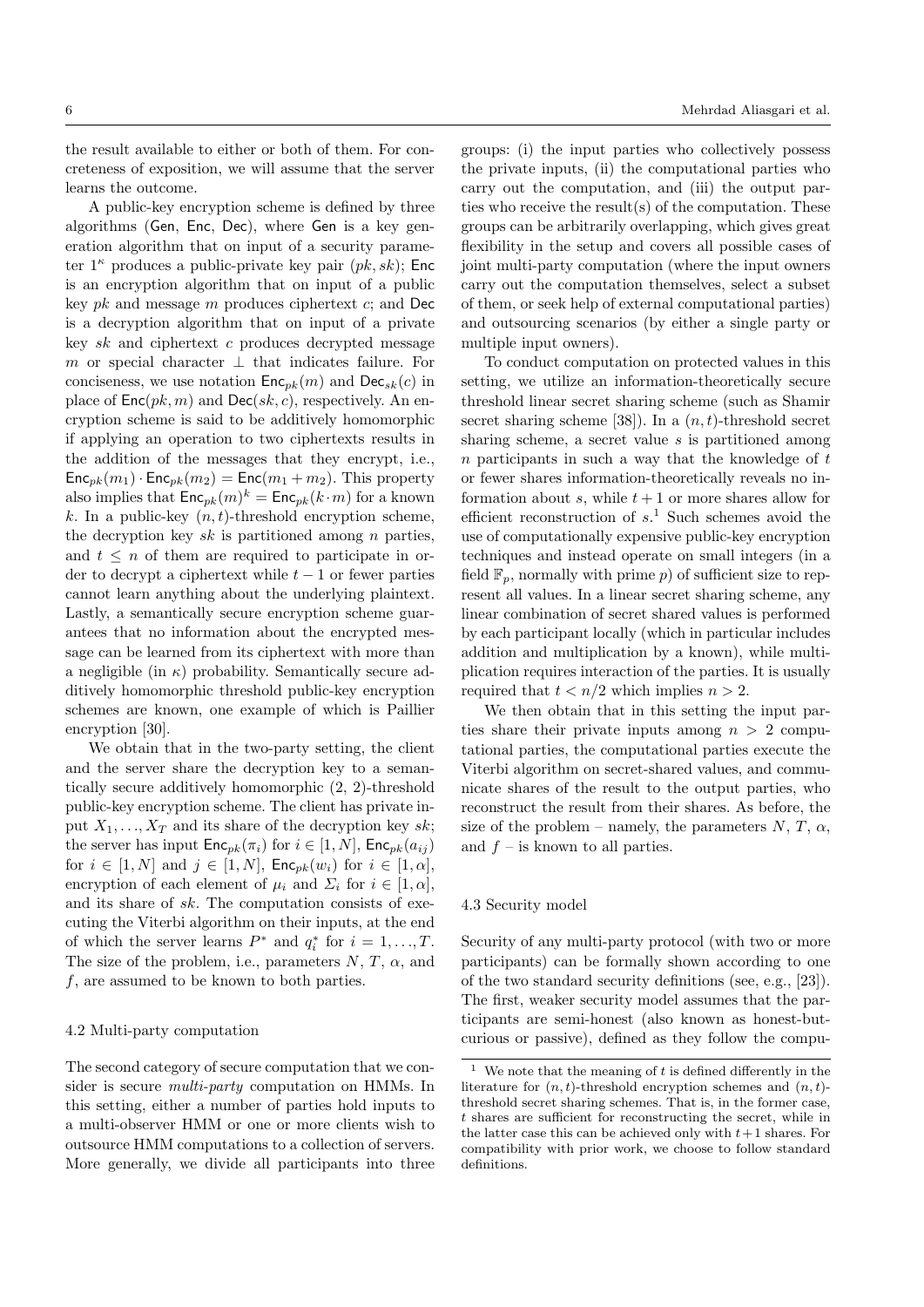tation as prescribed, but might attempt to learn additional information about the data from the intermediate results. The second, stronger security model allows dishonest participants to arbitrarily deviate from the prescribed computation. We show our techniques secure in both of these models and next present formal security definitions for semi-honest and malicious security settings.

**Definition 1** Let parties  $P_1, \ldots, P_n$  engage in a protocol  $\Pi$  that computes a (possibly probabilistic) n-ary function  $f : (\{0,1\}^*)^n \to (\{0,1\}^*)^n$ , where  $P_i$  contributes input in<sub>i</sub> and receives output out<sub>i</sub>. Let  $\mathrm{VIEW}_{\Pi}(P_i)$ denote the view of participant  $P_i$  during the execution of protocol  $\Pi$ . More precisely,  $P_i$ 's view is formed by its input and internal random coin tosses  $r_i$ , as well as messages  $m_1, \ldots, m_k$  passed between the parties during protocol execution:  $VIEW_{\Pi}(P_i) = (in_i, r_i, m_1, \ldots, m_k).$ Let  $I = \{P_{i_1}, P_{i_2}, \ldots, P_{i_{\tau}}\}$  denote a subset of the participants for  $\tau < n$  and VIEW<sub> $\Pi$ </sub>(I) denote the combined view of participants in I during the execution of protocol  $\Pi$  (i.e., VIEW  $\Pi = (\text{VIEW}_{\Pi}(P_{i_1}, \ldots, \text{VIEW}_{\Pi}(P_{i_{\tau}})))$ and  $f_I(in_1, \ldots, in_n)$  denote the projection of  $f(in_1, \ldots, in_n)$ on the coordinates in I (i.e.,  $f_I(\text{in}_1, \ldots, \text{in}_n)$ ) consists of the  $i_1$ th, ...,  $i_{\tau}$ th elements that  $f(in_1, \ldots, in_n)$  outputs). We say that protocol  $\Pi$  is  $\tau$ -private in the presence of semi-honest adversaries if for each coalition I of size at most  $\tau$  and all  $\mathsf{in}_i \in \{0,1\}^*$  there exists a probabilistic polynomial time simulator  $S_I$  such that  $\{S_I(\mathsf{in}_I, f_I(\mathsf{in}_1, \dots, \mathsf{in}_n)), f(\mathsf{in}_1, \dots, \mathsf{in}_n)\} \equiv \{\text{VIEW}_{\Pi}(I),\}$ (out<sub>1</sub>, ..., out<sub>n</sub>)}, where  $\text{in}_I = (\text{in}_1, \ldots, \text{in}_\tau)$  and " $\equiv$ " denotes computational or statistical indistinguishability.

In the two-party setting, we have that  $n = 2, \tau = 1$ . The participants' inputs  $in_1$ ,  $in_2$  and outputs out<sub>1</sub>, out<sub>2</sub> are set as described above. In the multi-party setting,  $n > 2, \tau < n/2$ , and the computational parties are assumed to contribute no input and receive no output (to ensure that they can be disjoint from the input and output parties). Then the input parties secret-share their inputs among the computational parties prior the protocol execution takes place and the output parties receive shares of the output and reconstruct the result after the protocol termination. This setting then implies that, in order to comply with the above security definition, the computation used in protocol  $\Pi$  must be data-oblivious, which is defined as requiring the sequence of operations and memory accesses used in  $\Pi$ to be independent of the input.

Security of a protocol in the malicious model is shown according to the ideal/real simulation paradigm. In the ideal execution of the protocol, there is a trusted third party (TTP) that evaluates the function on participants' inputs. The goal is to build a simulator  $S$  who

can interact with the TTP and the malicious party and construct a protocol's view for the malicious party. A protocol is secure in the malicious model if the view of the malicious participants in the ideal world is computationally indistinguishable from their view in the real world where there is no TTP. Also the honest parties in both worlds receive the desired output. This gives us the following definition of security in the malicious model.

**Definition 2** Let  $\Pi$  be a protocol that computes function  $f: (\{0,1\}^*)^n \to (\{0,1\}^*)^n$ , with party  $P_i$  contributing input in<sub>i</sub>. Let  $A$  be an arbitrary algorithm with auxiliary input  $x$  and  $S$  be an adversary/simulator in the ideal model. Let  $REAL_{\Pi,\mathcal{A}(x),I}(\mathsf{in}_1,\ldots,\mathsf{in}_n)$  denote the view of adversary  $A$  controlling parties in  $I$  together with the honest parties' outputs after real protocol *Π* execution. Similarly, let  $IDEAL_{f,S(x),I}(\mathsf{in}_1, \ldots, \mathsf{in}_n)$ denote the view of  $S$  and outputs of honest parties after ideal execution of function  $f$ . We say that  $\Pi$  $\tau$ -securely computes f if for each coalition I of size at most  $\tau$ , every probabilistic  $\mathcal A$  in the real model, all  $in_i \in \{0,1\}^*$  and  $x \in \{0,1\}^*$ , there is probabilistic  $S$  in the ideal model that runs in time polynomial in A's runtime and  $\{IDEAL_{f,S(x),I}(\text{in}_1, \ldots, \text{in}_n)\}\equiv$  $\{\text{REAL}_{\Pi,\mathcal{A}(x),I}(\text{in}_1,\ldots,\text{in}_n)\}.$ 

#### 4.4 Performance evaluation of secure protocols

Performance of secure computation techniques is of grand significance, as protecting secrecy of data throughout the computation often incurs substantial computational costs. For that reason, besides security, efficient performance of the developed techniques is one of our primary goals. In both of our settings, computation of a linear combination of protected values can be performed locally by each participant (i.e., on encrypted values in the two-party setting and on secret-shared values in the multi-party setting), while multiplication is interactive. Because often the overhead of interactive operations dominates the runtime of a secure multi-party computation algorithm, its performance is measured in the number of interactive operations (such as multiplications, as well as other instances which, for example, include opening a secret-shared value in the multi-party setting or jointly decrypting a ciphertext in the twoparty setting). Furthermore, the round complexity, i.e., the number of sequential interactions, can have a substantial impact on the overall execution time, and serves as the second major performance metric. Lastly, in the two-party setting, public-key operations (and modulo exponentiations in particular) impose a significant com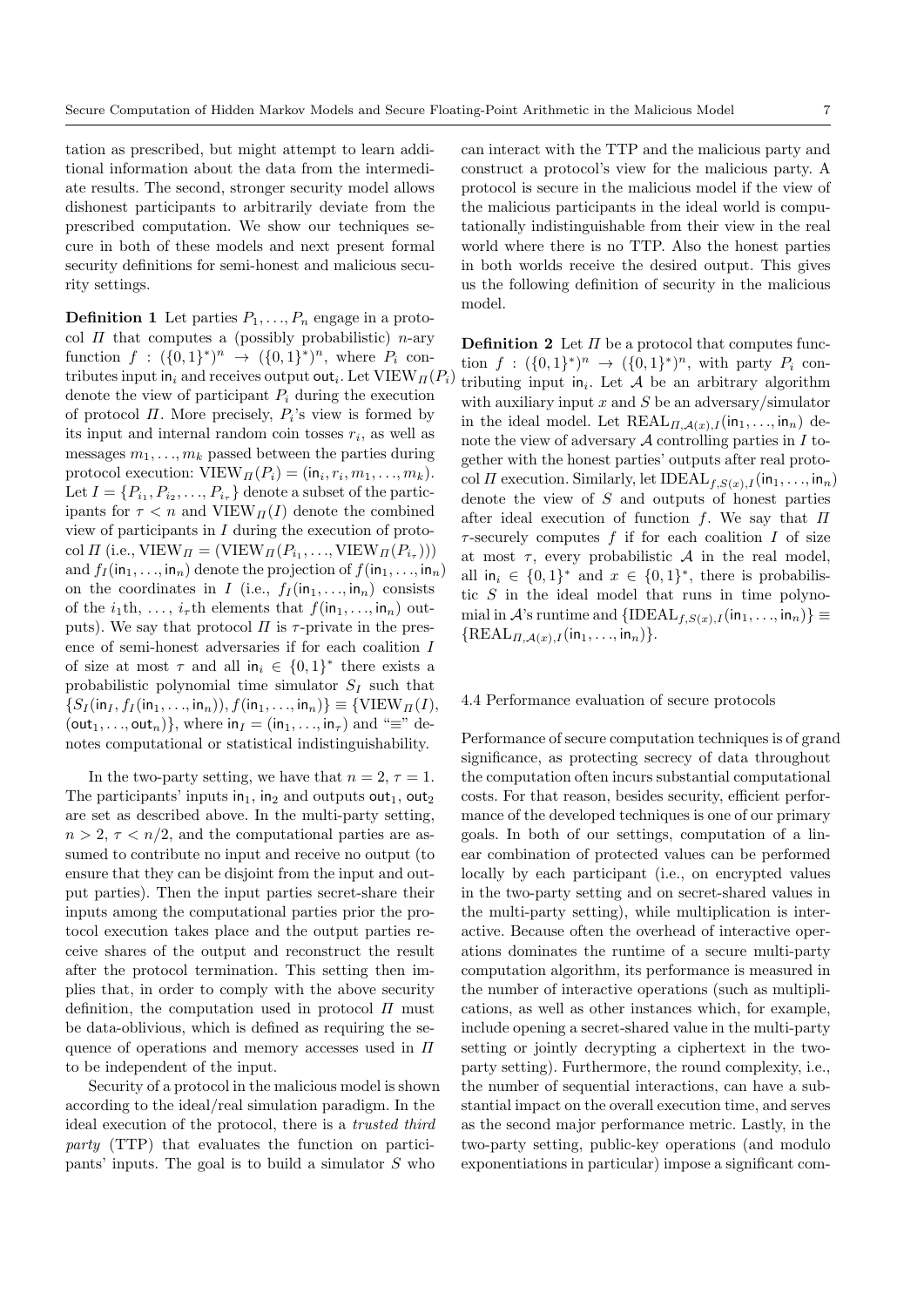putational overhead, and are used as an additional performance metric.

In this work, we use notation  $[x]$  to denote that the value of  $x$  is protected, either through encryption or secret sharing.

#### 5 BUILDING BLOCKS

Before presenting our solution, we give a brief description of the building blocks from the literature used in our solution.

First note that having secure implementations of addition and multiplication operations alone can be used to securely evaluate any functionality on protected values represented as an arithmetic circuit. Prior literature, however, concentrated on developing secure protocols for commonly used operations which are more efficient than general techniques. In particular, the literature contains a large number of publications for secure computation on integers such as comparisons, bit decomposition, and other operations. From all of the available techniques, we have chosen the building blocks that yield the best performance for our construction, which are listed in [4].

Note that we use the following complexity for elementary arithmetic operations: addition and subtraction of two protected values in either two-party or multiparty setting involves no communication. Multiplication in the multi-party setting requires each computational party to send values to all other parties and wait for values from them, which is performed simultaneously. This is treated as an elementary interactive operation in a single round. In the two-party setting, multiplication of two encrypted values  $\mathsf{Enc}_{pk}(a)$  and  $Enc<sub>pk</sub>(b)$  is computed interactively, during which one party chooses a random value r, forms  $\mathsf{Enc}_{pk}(a-r)$  using homomorphic properties of the encryption scheme, and helps the second party to decrypt  $a - r$ . After that the parties locally compute  $\mathsf{Enc}_{nk}(br)$  and  $\mathsf{Enc}_{nk}(b(a$  $r)$ , respectively, and exchange the ciphertexts to obtain  $Enc_{pk}(ba)$ .

### 5.1 Floating-point building blocks

For floating-point operations, we adopt the same floatingpoint representation as in  $[5]$ . Namely, a real number x is represented as 4-tuple  $\langle v, p, s, z \rangle$ , where v is an  $\ell$ bit normalized significand (i.e., the most significant bit of v is 1), p is a k-bit (signed) exponent, z is a bit that indicates whether the value is zero, and  $s$  is a bit set only when the value is negative. We obtain that

 $x = (1 - 2s)(1 - z)v \cdot 2^p$ . As in [5], when  $x = 0$ , we

maintain that  $z = 1$ ,  $v = 0$ , and  $p = 0$ . The work [5] provides a number of secure floatingpoint protocols, some of which we use in our solution as floating-point building blocks. While the techniques of [5] also provide the capability to detect and report errors (e.g., in case of division by 0, overflow or underflow, etc.), for simplicity of presentation, we omit error handling in this work. The building blocks from [5] that we use here are:

- $\langle [v], [p], [z], [s] \rangle$  ← FLMul $(\langle [v_1], [p_1], [z_1], [s_1] \rangle, \langle [v_2], [p_2],$  $[z_2], [s_2]\rangle$  performs floating-point multiplication of its two real valued arguments.
- $\langle [v], [p], [z], [s] \rangle \leftarrow \mathsf{FLDiv}(\langle [v_1], [p_1], [z_1], [s_1] \rangle, \langle [v_2], [p_2],$  $[z_2], [s_2]\rangle$  allows the parties to perform floating-point division using  $\langle [v_1], [p_1], [z_1], [s_1] \rangle$  as the dividend and  $\langle [v_2], [p_2], [z_2], [s_2] \rangle$  as the divisor.
- $\langle [v], [p], [z], [s] \rangle$  ← FLAdd $(\langle [v_1], [p_1], [z_1], [s_1] \rangle, \langle [v_2], [p_2],$  $[z_2], [s_2]\rangle$ ) performs the computation of addition (or subtraction) of two floating-point arguments.
- $-$  [b] ← FLLT( $\langle [v_1], [p_1], [z_1], [s_1] \rangle, \langle [v_2], [p_2], [z_2], [s_2] \rangle)$ produces a bit, which is set to 1 iff the first floatingpoint argument is less than the second argument.
- $\langle [v], [p], [z], [s] \rangle \leftarrow$  FLExp2( $\langle [v_1], [p_1], [z_1], [s_1] \rangle$ ) computes the floating-point representation of exponentiation [2<sup>x</sup>], where  $[x] = (1 - 2[s_1])(1 - [z_1])[v_1]2^{[p_1]}$ .

These protocols were given in [5] only for the multiparty setting, but we also evaluate their performance in the two-party setting using the most efficient currently available integer building blocks (as specified in [4]). The complexities of the resulting floating-point protocols in both settings can be found in [4].

### 5.2 Zero-knowledge proofs of knowledge for Paillier encryption scheme

As previously mentioned, our solution in the two-party setting relies on an additively homomorphic threshold encryption scheme. In the malicious security setting, our construction relies on zero-knowledge proofs of knowledge (ZKPKs). Instantiations of such proofs of knowledge are typically specific to the encryption scheme used, which requires us to choose an appropriate homomorphic encryption scheme.

In this work we thus utilize Paillier cryptosystem [30], which is is a popular additively homomorphic encryption scheme, threshold variants of which are available [8, 18]. To be able to specify our solutions, we first need to describe the details of the encryption scheme. At key generation time, Gen, choose two prime numbers  $p$  and  $q$ , the size of which is based on the security parameter  $\kappa$ , set  $N = pq$ , set integer  $s \geq 1$ , and choose an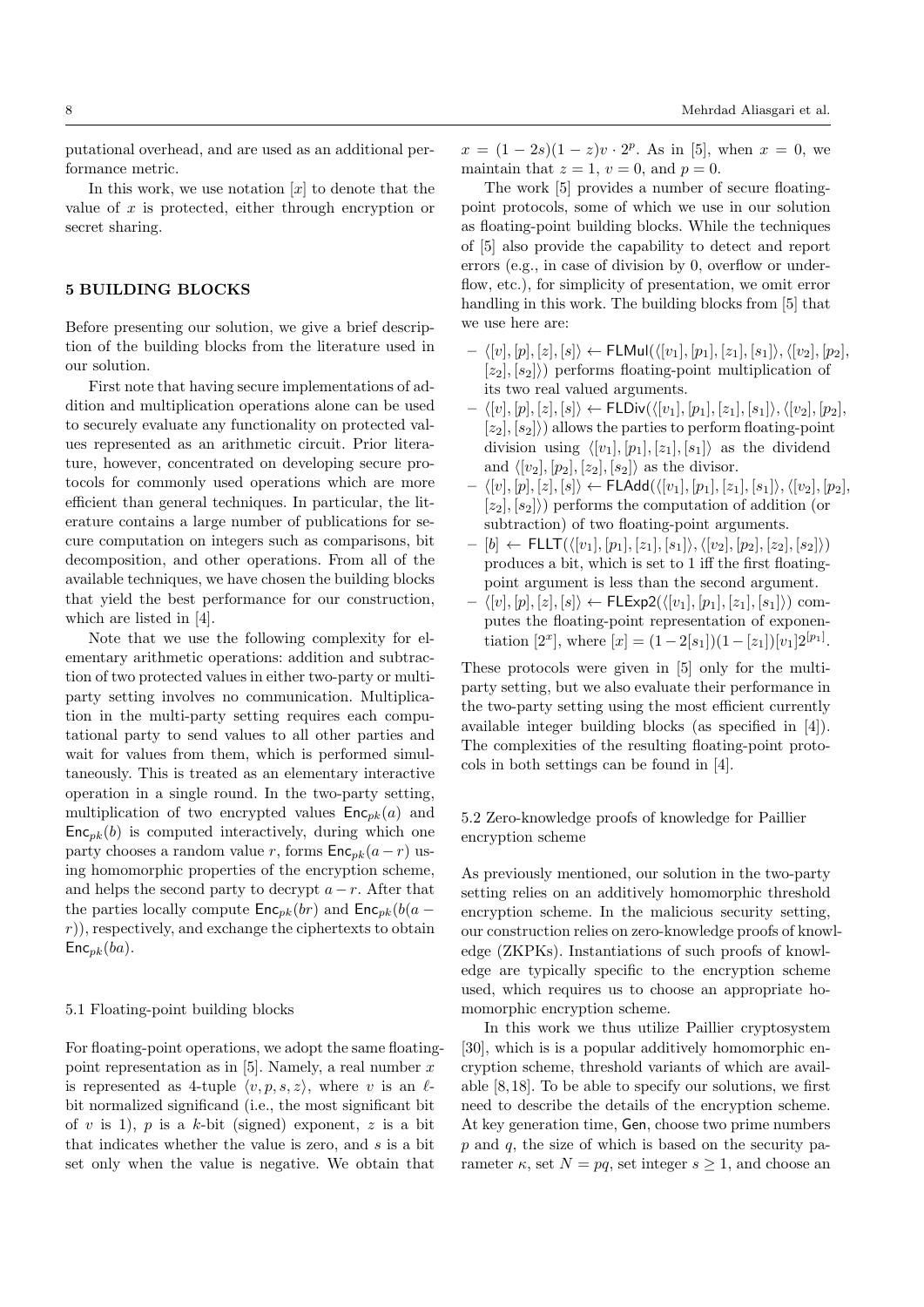appropriate generator  $g \in \mathbb{Z}_{N^{s+1}}^*$ . The public key consists of g and N, and the plaintext space is  $\mathbb{Z}_{N^s}$ . The private decryption key sk can be distributed (as in the threshold variant) and is computed from the knowledge of factors p and q. Encryption Enc of message  $x \in \mathbb{Z}_{N^s}$ is performed by choosing  $r \in \mathbb{Z}_{N^{s+1}}^*$  at random and setting the ciphertext to  $g^x r^{N^s}$  mod  $N^{s+1}$ . For simplicity, we use notation  $Enc(\cdot)$  instead of  $Enc_{nk}(\cdot)$  and in what follows we also use  $Enc(x, r)$  to denote Paillier encryption of message  $x$  when the random value used during encryption was r. Threshold decryption is performed by each party applying their share of the decryption key  $sk$  to a ciphertext and then combining partially decrypted ciphertext to recover the plaintext. To simplify presentation, we also let  $s = 1$  in the rest of the paper.

Examples of existing ZKPKs for Paillier encryption include a proof of knowledge of plaintext [18, 8], a proof that two plaintexts are equal [8], a proof that a ciphertext encrypts one value from a given set [18, 8], a proof that a ciphertext encrypts a product of two other given encrypted values [16], and a range proof for the exponent a of plaintext  $b^a$  [26]. We utilize three particular ZKPKs: a proof that a ciphertext encrypts one of the two given values, a proof of plaintext knowledge, and a proof of plaintext multiplication. Below we specify these ZKPKs more formally using the popular notation of [11],  $ZKPK{(S, P): R}$ , which states that the prover possesses set S as her secret values, the values in set P are known to both parties, and the prover proves statement R.

- $-PK12((a, p), (a', p_1, p_2)) = ZKPK{(a, \rho), (a', p_1, p_2)}$ :  $(a' = \text{Enc}(a, \rho)) \wedge ((a = p_1) \vee (a = p_2))$ . Here, the prover wishes to prove to the verifier that  $a' =$  $Enc(a, \rho)$  is an encryption of one of the two known plaintexts  $p_1$  and  $p_2$ .
- $-PKP((a, \rho), (a')) = ZKPK{(a, \rho), (a')} : (a' = Enc(a,$  $\rho$ )). The prover wishes to prove to the verifier that he knows the value  $a$  that the ciphertext  $a'$  encrypts (and thus that  $a'$  is a valid ciphertext).
- $-$  PKPM $((b, \rho_b), (a', b', c')) =$  ZKPK $\{(b, \rho_b), (a', b', c')$ :  $(b' = \mathsf{Enc}(b, \rho_b)) \wedge (a' = \mathsf{Enc}(a)) \wedge (c' = \mathsf{Enc}(c)) \wedge (c =$ ab)}. The prover wishes to prove to the verifier that  $c'$  encrypts the product of the corresponding plaintexts of  $a'$  and  $b'$ , where the prover knows the plaintext of  $b'$  (i.e., this is multiplication of an encrypted value by a known plaintext value).

For additional information (such as the appropriate choice of parameters), we refer the reader to [18, 16].

# 6 SECURE VITERBI AND GMM COMPUTATION IN THE SEMI-HONEST MODEL

Now we are ready to put everything together and describe our privacy-preserving solution for HMM and GMM computation based on Viterbi algorithm using floating-point numbers.

To execute the HMM algorithm given in section 3, we first need to perform GMM computation to derive the output probabilities  $b_{jk}$  using equation 1. It was suggested in [40] that the ith components of a GMM,  $g_i(x) = -\frac{1}{2}(x - \mu_i)^T \Sigma_i^{-1}(x - \mu_i)$ , is represented as  $x^T Y_i x + y_i^T x + y_{i0}$ , where  $Y_i = -\frac{1}{2} \Sigma_i^{-1}$ ,  $y_i = \Sigma_i^{-1} \mu_i$ , and  $y_{i0} = -\frac{1}{2}\mu_i^T \Sigma_i^{-1} \mu_i$ . The suggested representation increases the number of additions and multiplications than the original formula and therefore would result in a slower performance. In particular, because FLAdd is a relatively expensive protocol, we would like to minimize the use of this function. Thus, we suggest that the parties first subtract  $\mu_i$  from the observed vector x and engage in matrix multiplication to compute  $g_i$ . Note that the parties can run the above computation in parallel for all values of  $i, j$ , and  $k$  in equation 1. After its completion, the parties proceed with performing the secure version of the Viterbi algorithm.

The Viterbi algorithm requires (floating-point) multiplication, max, and arg max. The multiplication is implemented using FLMul, while the max and arg max operations can be implemented using FLLT in a tree like fashion (i.e., we first compare every two adjacent elements, then every two maximum elements from the first round of comparisons, etc.). To perform arg max of two floating-point numbers at indices  $i$  and  $j$ , let [b] be the outcome of the FLLT operation applied to the numbers at these indices. Then we set arg max to equal to  $[b]$ j +  $(1-[b])$ i. Therefore, arg max of a number of floating-point values can be computed in a tree like fashion using the above method for each comparison.

After completing the recursion step of the Viterbi algorithm, we need to retrieve the sequence of states in the HMM that resulted in the most likely path (steps  $3b$  and  $3c$  in the Viterbi algorithm). If the sequence of these states can be made publicly available, then the parties open  $q_i^*$  for  $1 \leq i \leq T$  to learn the sequence. However, in a more likely event that this sequence needs to stay protected from one or more parties, we make use of the protocol Pow2 from [5]. To compute  $[q_t^*] = \psi_{t+1}([q_{t+1}^*])$  given  $[q_{t+1}^*]$ , we execute BitDec(Pow2( $[q_{t+1}^*] - 1, N$ ), N, N) that will produce N bits, all of which are 0 except the bit at position  $q_{t+1}^*$ . We then multiply each bit of the result by the respec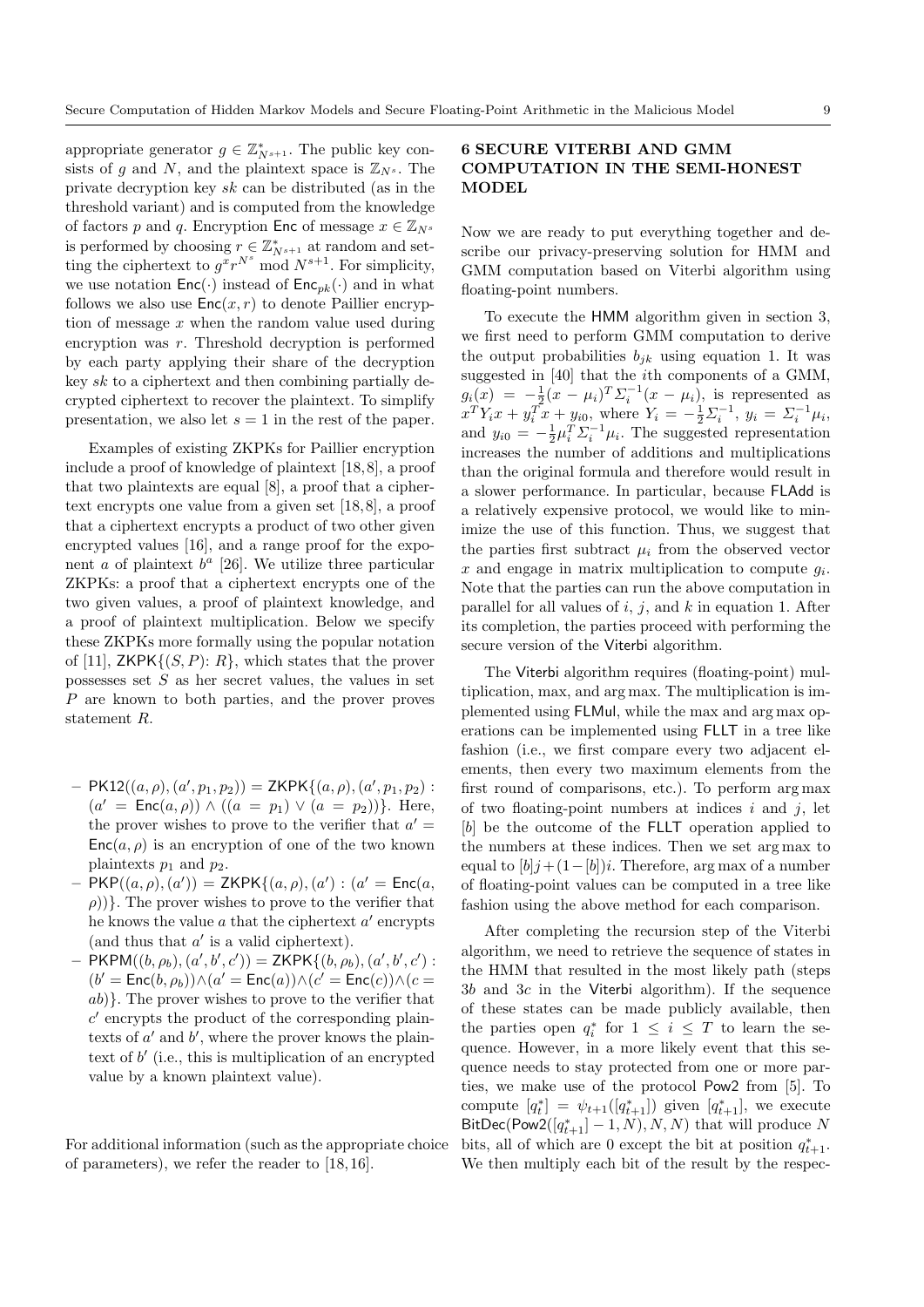tive element of the vector  $\psi_{t+1}$  and add the resulting values to obtain  $[q_t^*]$ .

In the two-party setting, however, one of the parties (e.g., the server) will learn the sequence as its output and a more efficient approach is possible. The idea is to take advantage of the fact that all encrypted values of the matrix  $\psi$  are held by both parties. In this case, the party receiving the output retrieves  $\mathsf{Enc}_{pk}(\psi_{t+1}(q_{t+1}^*))$ using its knowledge of  $q_{t+1}^*$  which became available to that party in the previous step, randomizes the ciphertext by multiplying it with a fresh encryption of 0, and sends the result to the other party. Note that this randomization does not change the value of the underlying plaintext, but makes it such that the party receiving it cannot link the randomized ciphertext to one of the encryptions it possesses. This party then applies decryption to the received ciphertext and sends it back to the receiving party, who finishes the decryption, learns  $q_t^*$ , and continues to the next iteration of the computation.

Our secure solution has the same asymptotic complexity as the original algorithm, expressed as a function of parameters  $N, T, \alpha$ , and f. In particular, the GMM computation involves  $O(\alpha f^2 NT)$  floating-point operations and the Viterbi algorithm itself uses  $O(N^2T)$ floating-point operations (the recursion step dominates the complexity of the overall algorithm). In the twoparty setting, our solution that employs homomorphic encryption additionally has dependency on the computational security parameter  $\kappa$  and the bitlength representation of the underlying floating-point values, while in the multi-party setting based on secret sharing, the complexity has dependency only on the bitlength representation of the floating-point values. More precisely, using the complexities of our building blocks as specified in [4], we obtain that the GMM computation in the two-party setting involves  $O(\alpha f^2 NT(\ell \log \ell + k))$  modulo exponentiations (which depend on the security parameter  $\kappa$ ) and communicates  $O(\alpha f^2 NT(\ell \log \ell + \log k))$ ciphertexts and/or decryption shares (which likewise depend on the security parameter  $\kappa$ ). Here,  $\ell$  is the significant bitlength and  $k$  is the exponent bitlength of the floating-point numbers. In the multi-party setting, the complexity becomes  $O(\alpha NT(f^2 \ell \log \ell + f^2 k + \ell^2))$ interactive operations (which depend on the number of participating parties  $n$ ). The Viterbi algorithm involves  $O(N^2Tk)$  modulo exponentiations and communicates  $O(N^2T \log \ell)$  ciphertexts/decryption shares in the twoparty setting, and it uses  $O(N^2T(\ell + k))$  interactive operations in the multi-party setting.

The security of our solution can be stated as follows:

Theorem 1 Assuming security of prior building blocks, the Viterbi solution is secure both in the two-party and multi-party settings in the semi-honest security model.

Proof (Proof sketch) The security of our solution according to Definition 1 is based on the fact that we only combine previously known secure building blocks. Such building blocks take protected inputs and produce protected outputs, which means that their composition does not reveal information about private values. In particular, we can apply Canetti's composition theorem [12], which states that a composition of secure subprotocols leads to security of the overall solution. More precisely, in both two-party and multi-party settings, we can build a simulator S of the overall solution according to Definition 1, which without access to private data produces a view that cannot be distinguished from the participants' views in the real protocol execution. Our simulator calls the corresponding simulators for the underlying building blocks. Then because each underlying simulator produces a view that is either computationally or statistically indistinguishable (depending on the setting) from the view of a particular party and no information is revealed while combining the building blocks, the simulation of each participant's view in the overall protocol also cannot be distinguished from a real protocol execution. We thus obtain security of our solution in the semi-honest model.

#### 7 EXPERIMENTAL RESULTS

In this section, we report on the results of implementation of our HMM solution. Note that because of numerous applications of HMMs, their use in certain contexts might differ, and we therefore chose to implement only the core HMM computation without the GMM component. The output probabilities matrix  $\beta$  can be computed based on observations via different means (one of which is GMM) and for the purposes of our implementation we choose discrete assignment of  $\beta_{ik}$ 's based on the sequence of observations  $X_1, \ldots, X_T$ . In particular, for each  $j = 1, ..., N$  and  $k = 1, ..., T$ , we set  $\beta_{jk} = b_{j,i}$  using matrix B, where i corresponds to the index that the value  $X_k$  takes (out of M possible outcomes). In the two-party setting, this means that the client who possesses the observations  $X_1, \ldots, X_T$ receives encrypted matrix  $B$  from the server and sets  $Enc(\beta_{jk}) = Enc(b_{j,i}) \cdot Enc(0)$  according to  $X_k$ , where  $Enc(0)$  is used for randomization purposes. In the multiparty case, the parties jointly hold  $X$  and  $B$  in protected form and obliviously set  $\beta_{ik}$  based on  $X_k$  (i.e., without knowing what cell of  $B$  was used to set each  $\beta_{jk}$ ).

Our implementations were built in  $C/C++$ . All machines used in the experiments had identical hardware with four-core 3.2GHz Intel i5-3470 processors with Red Hat Linux 2.6.32 and were connected via a 1Gb LAN.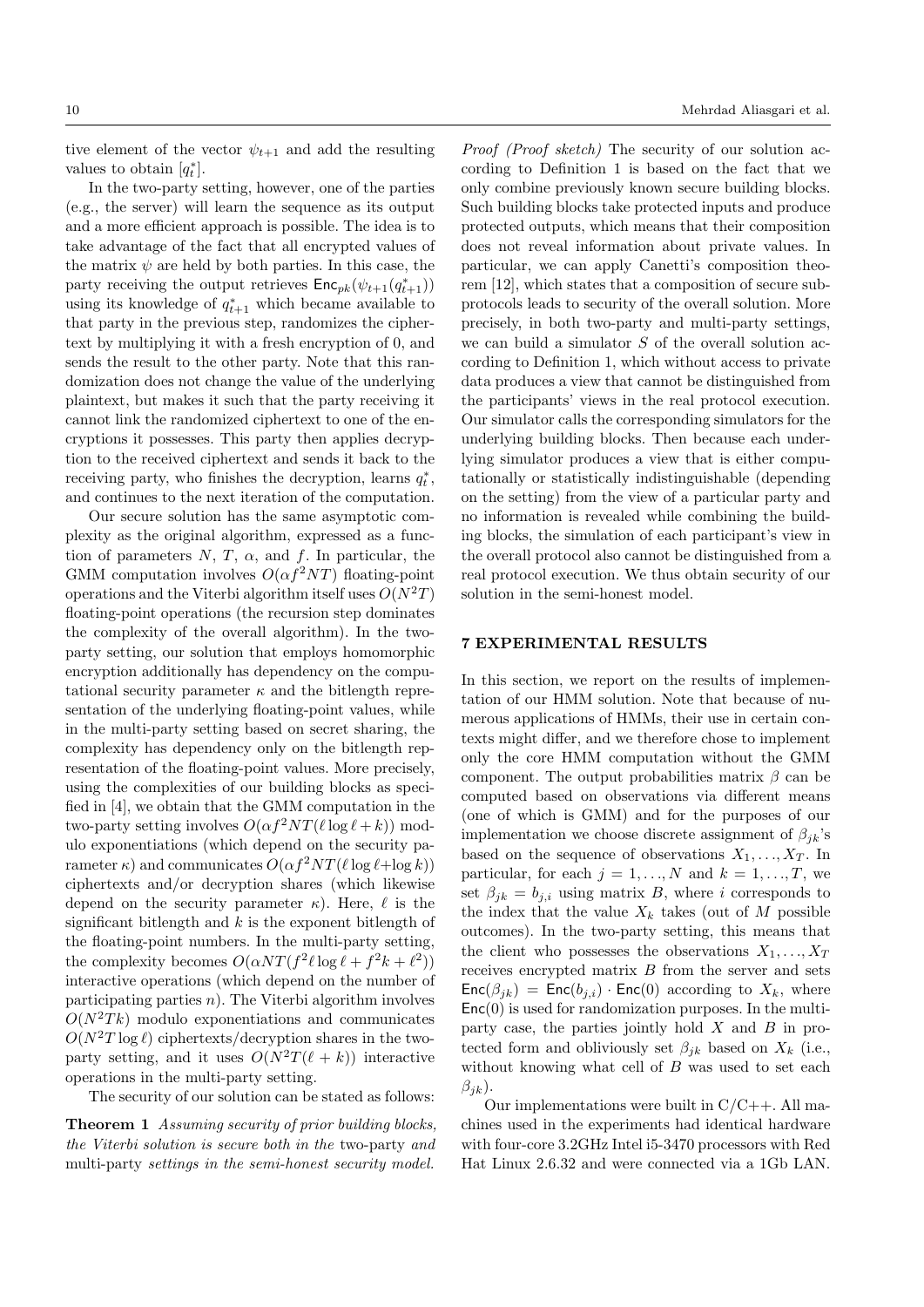Only one core was used during the experiments (i.e., multi-threading was not used).

In what follows, we first describe our two-party experiments followed by the experiments in the multiparty setting. In our implementations we represent floating-implementation. PICCO is a source-to-source compiler point numbers using 32-bit significands and (signed) 9-bit exponents (plus sign and zero bits as described earlier in this work).

In the two-party setting, we utilized  $(2, 2)$ -threshold Paillier encryption, which was implemented using Miracl library [15] for large number arithmetic. The experiments we report were conducted using a 1536-bit modulus for Paillier encryption. Because performance of our building blocks is not available in prior literature, we provide runtimes of integer and floating-point operations used in our implementation in Figure 2 and overall HMM computation in Figure 3. The parameters  $N$  and  $T$  for HMM experiments were chosen as suggested in the speaker recognition literature [27, 7]. That is, a typical value for  $N$  is 3 and  $T$  is around 100 (using 32 ms per frame in [27]). We separately vary  $N$ and T to illustrate how performance depends on these values. All experiments were run 5 times and the mean value is given.

Because techniques based on homomorphic encryption are computationally intensive, we separate all work into offline and online, where the offline work consists of computation that can be performed before the inputs become available (e.g., generating random values and encrypting them). We thus measure offline work for client and server and the overall online runtime. In our experiments with identical machines, the server performs somewhat more work and thus takes longer, but in practice the server is expected to be a more powerful machine with client's performance being the bottleneck. For integer and floating-point operations we report the time per operation when a number of operations are executed in a single batch. Batch execution reduces communication overhead when simultaneous execution of a number of operations is possible (as is the case for HMMs). This results in reducing the total online time.

Figure 2 presents performance of integer and floatingpoint operations in the two-party setting as described above. The two-party performance of HMM computation in Figure 3 is consistent with the complexity of the algorithm, which has linear dependency on T and quadratic dependency on N (i.e., the slope for  $N = 3$ is different from the slope for  $N = 6$ ). In both figures, most of offline work is done by the server, which benefits overall execution time.

In the multi-party setting, we utilized three computational parties that operate on shares of the data formed using a (3,1)-threshold linear secret sharing scheme. The implementation was built using the PICCO compiler [41], in which an HMM program written in an extension of C was compiled into its secure distributed that produces a C program and utilizes the GMP [1] library for the underlying arithmetic and OpenSSL [2] implementation of AES for protecting communication. All arithmetic was performed in field  $\mathbb{F}_p$  for a 114-bit prime p (the modulus size was determined as described in [41]). The results of HMM experiments are given in Figure 4. While separation between online and offline work is also possible in this setting (e.g., the parties generate a large number of random values throughout the protocol execution), we do not distinguish between these types of work and list the overall performance in the online category. This is in part because we use an existing tool for our experiments and in part because the multi-party performance is orders of magnitude faster than encryption-based two-party computation and is already practical.

In conclusion, we note that our two-party setting was constrained in terms of the tools that could be employed for secure computation. That is, in order to provably protect HMMs from the server, we have to resort to strong protection mechanisms such as homomorphic encryption, the threshold version of which was required to ensure that no individual party could independently decrypt ciphertexts and learn unauthorized information. In general, alternative techniques of better performance (such as garbled circuits) are possible and even additively homomorphic encryption can be substantially faster (see, e.g., [10]) when threshold decryption is not required. One suggestion for improving performance of the two-party setting for this application is to involve neutral third parties, which would allow for the use of multi-party techniques.

# 8 SECURE VITERBI AND GMM COMPUTATION IN THE MALICIOUS **MODEL**

We next show how strengthen our solution to maintain security in the presence of malicious participants who can arbitrarily deviate from the prescribed behavior. Our solution for the multi-party setting, covered in section 8.1, majorly follows from prior work and is described rather concisely. Most of the section is thus dedicated to the two-party setting, where in section 8.2 we describe the necessary components for building a solution secure against malicious adversaries and in sections 8.3–8.8 present protocols for two-party multiplication, comparison, truncation, inversion, prefix multi-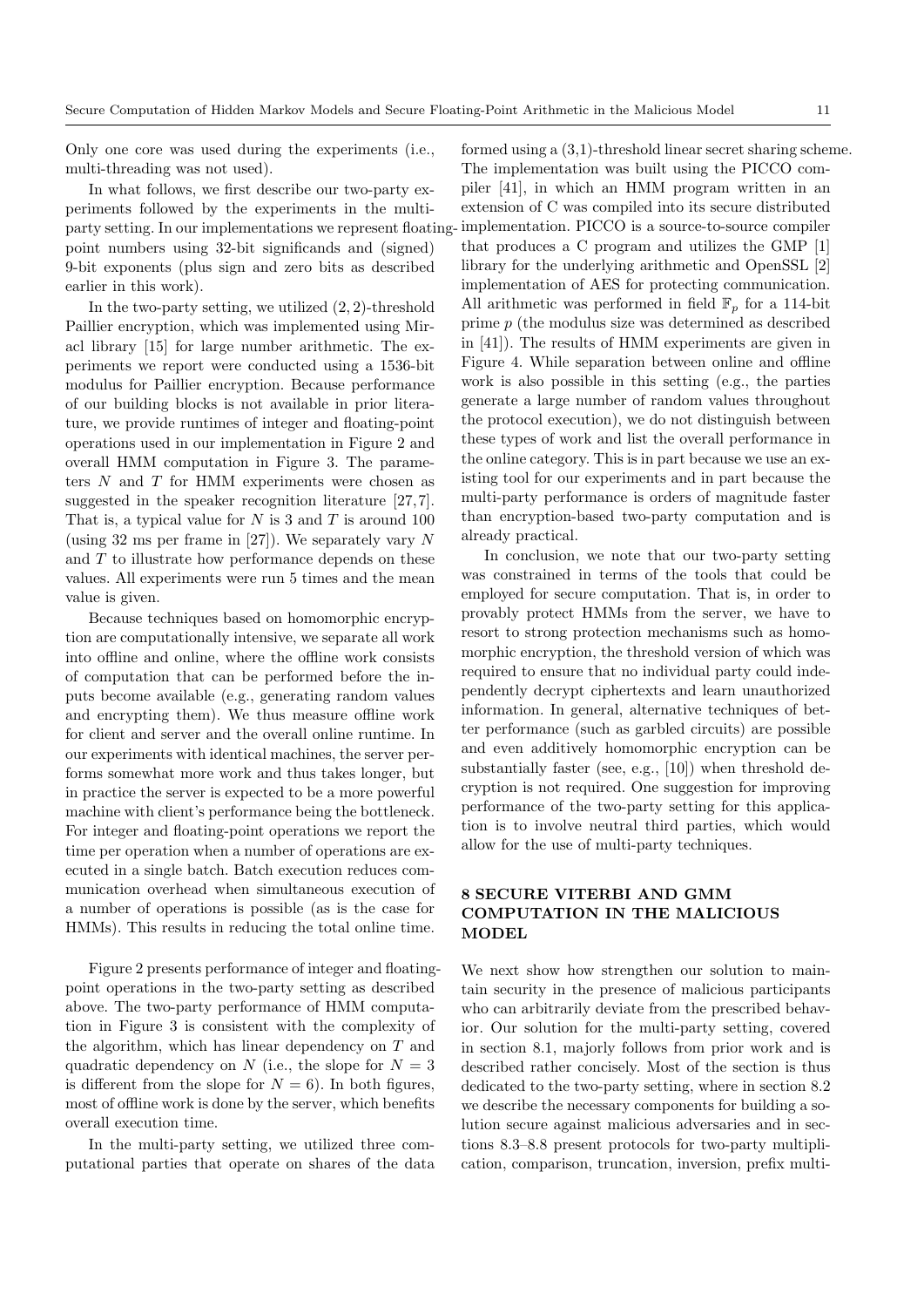

Fig. 2 Performance of HMM's building blocks in the two-party setting.



Fig. 3 Performance of HMM computation for varying  $N$  and T in the two-party setting.

plication, and bit decomposition, respectively, together with their malicious-model security analysis.

### 8.1 Multi-party setting

The security of our solution in the multi-party setting can also be extended to the malicious security model. In that case, to show security in the presence of malicious adversaries, we need to ensure that (i) all participants prove that each step of their computation was performed correctly and that (ii) if some dishonest participants quit, others will be able to reconstruct their shares and proceed with the rest of the computation. The above is normally achieved using a verifiable secret sharing scheme (VSS), and a large number of results have been developed over the years (e.g., [22, 17, 6] and many others). In particular, because any linear combination of shares is computed locally, each partic-



Fig. 4 Performance of HMM computation for varying  $N$  and  $T$  in the multi-party setting.

ipant is required to prove that it performed each multiplication correctly on its shares. Such results normally work for  $t < \frac{n}{3}$  in the information theoretic or computational setting with different communication overhead and under a variety of assumptions about the communication channels. Additional proofs associated with this setting include proofs that shares of a private value were distributed correctly among the participants (when the dealer is dishonest) and proofs of proper reconstruction of a value from its shares (when not already implied by other techniques). In addition, if at any point of the computation the participants are required to input values in a specific form, they would have to prove that the values they supplied are well formed. Such proofs are needed by the implementations of some of our building blocks (e.g., RandInt that prescribed the parties to choose a random value of a specific bitlength). Thus, security of our protocols in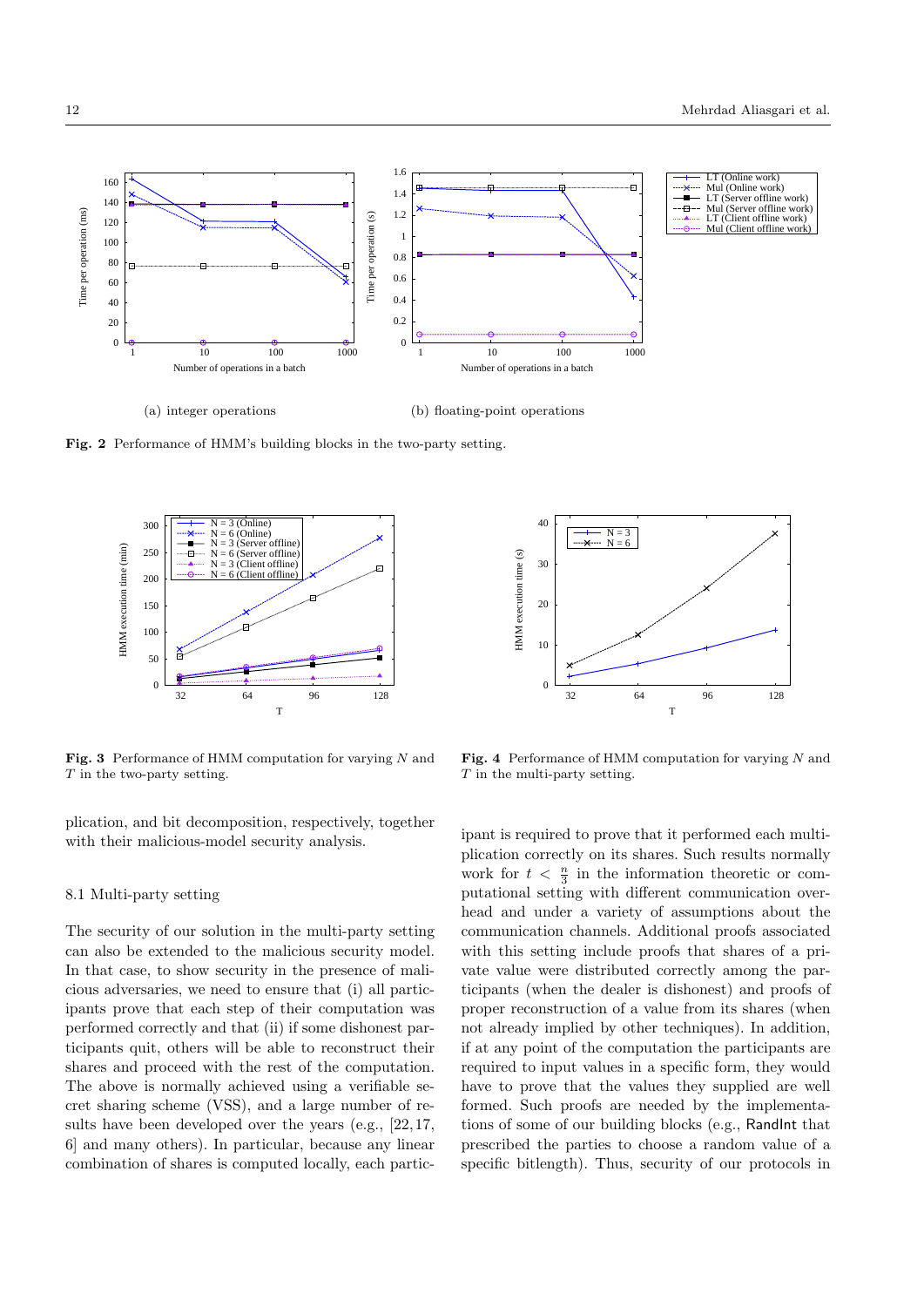the malicious model in the multi-party setting can be achieved by using a VSS scheme, where a range proof such as [35] (secure in the computational setting) or an alternative mechanism suggested in [9] (secure in the information-theoretic sense) will be additionally needed for the building blocks. These VSS techniques would also work with malicious input parties, who would need to prove that they generate legitimate shares of their data.

#### 8.2 Two-party setting

To show security of our solution in the presence of malicious adversaries in the two-party setting, we likewise need to enforce correct execution of all operations. However, unlike the multi-party setting, this time security no longer follows from prior work and requires new tools.

To ensure that both participants follow all steps of the computation, we employ zero-knowledge proofs of knowledge. Because such proofs are usually tied to the internal workings of the underlying homomorphic encryption scheme, we develop our solution based on the Paillier encryption scheme.

Our approach consists of designing protocols secure in the presence of malicious adversaries for a number of building blocks used to build floating-point operations. Then after applying Canetti's composition theorem [12], we can guarantee security of larger building blocks and the overall solution. To determine which building blocks need to be implemented in the stronger security model with fully malicious participants, we analyze each floating-point operation used in this work.

- FLMul is implemented using protocols Trunc, LT, OR, XOR, and Mul as the building blocks. Trunc in turn depends on  $TruncPR$  and LT protocols<sup>2</sup>. OR and XOR protocols are built directly from Mul. This means that we need to realize malicious versions of multiplication Mul, truncation TruncPR, and comparison LT.
- Besides some of the building blocks listed above, FLDiv additionally uses SDiv, which in turn is built using Mul and TruncPR protocols. Thus, no additional protocols are needed.
- FLAdd calls new building blocks EQ, Pow2, BitDec, PreOR, and Inv. Our implementation of EQ is built on LT and Mul. Pow2 calls BitDec and PreMul. PreOr calls PreMul and Mod2, which is equivalent to Trunc.

Thus, we need to implement three new building blocks bit decomposition BitDec, inverse computation Inv, and prefix multiplication PreMul in the malicious model.

- FLLT does not call any new building blocks.
- Similarly, FLExp calls only integer building blocks discussed above and FLMul that can be assembled from integer building blocks.

To summarize, we need to provide implementations of six functionalities secure in the malicious model, which are described next:

- $-$  Enc $(xy) \leftarrow$  MalMul(Enc $(x)$ , Enc $(y)$ ) is a fundamental building block, which performs multiplication of its two encrypted input values x and y.
- $Enc(b) \leftarrow \text{MalLT}(\text{Enc}(x), \text{Enc}(y), \ell)$  performs comparison of two encrypted values x and y of size  $\ell$ and outputs encrypted bit b, where  $b = 1$  iff  $x < y$ .
- Enc(y) ← MalTruncPR(Enc(x),  $\ell$ , k) truncates k bits of encrypted x, which has bitlength  $\ell$ . The output is probabilistic, where the least significant bit of the result y may differ from that of  $|x/2^k|$ .<sup>3</sup>
- $-$  Enc(y)  $\leftarrow$  Mallnv(Enc(x)) produces (encrypted) inversion  $y = x^{-1}$  of encrypted x.
- $Enc(y_1), ..., Enc(y_k) \leftarrow \text{MalPreMul}(\text{Enc}(x_1), ..., \text{Enc}(x_k))$ performs prefix multiplication of k non-zero encrypted values  $x_1, \ldots, x_k$ , where the result is computed as  $y_i = \prod_{j=1}^i x_j$  for each  $i \in [1, k]$ .
- $-$  Enc $(x_{k-1}), ...,$  Enc $(x_0)$  ← MalBitDec(Enc $(a), \ell, k$ ) extracts k least significant bits of (encrypted)  $x$ , where  $\ell$  is the bitlength of x.

Before we proceed with the description of the individual protocols, we note that the optimization to the termination step in the two-party setting described in section 6 (for the semi-honest model) does not easily generalize to the malicious setting. We therefore assume that the computation proceeds according to the general solution in section 6, which is constructed using building blocks which we already treat in this section (such as bit decomposition and prefix multiplication). Thus, security of the termination step will follow from the composition of other underlying secure sub-protocols.

In the rest of this section we treat one protocol at a time and report performance of each new protocol in the malicious model (together with supporting ZKPKs) in Table 1.

<sup>2</sup> Throughout this description we don't describe the functionality of each building block. Such description will be given only for the building blocks that we need to implement in the malicious model.

<sup>3</sup> We note that such probabilistic version is sufficient in some cases, while in others the function can be changed to always produce correct truncation with the use of extra comparison.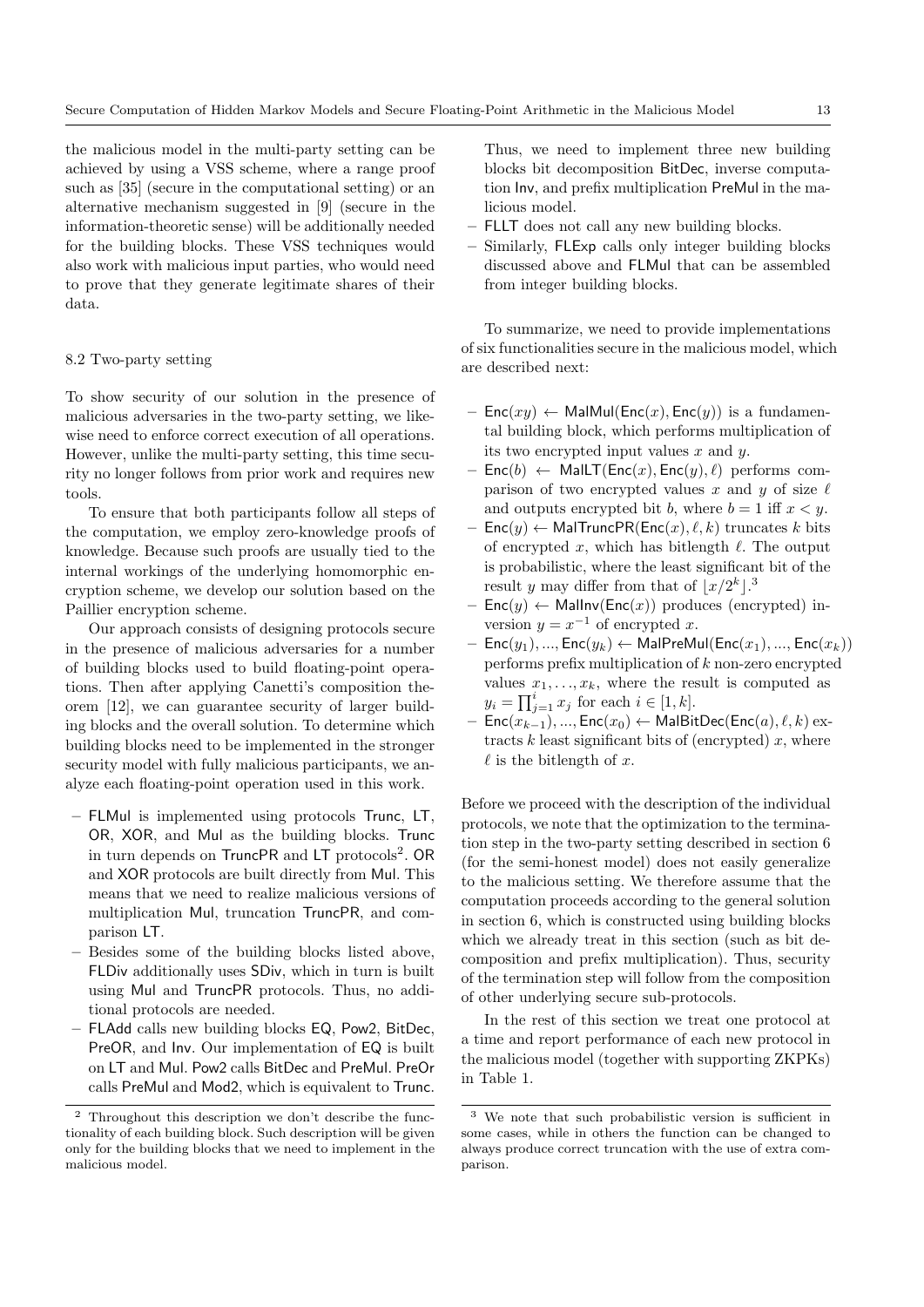8.3 Secure two-party multiplication in the malicious model

Now we describe a two-party multiplication protocol secure in the presence of a malicious participant. In this protocol, both parties hold  $Enc(x)$ ,  $Enc(y)$  without any knowledge of x or y and receive  $Enc(xy)$  as their output. The protocol is very similar to the one given in [19] for the multi-party setting. The intuition is that  $P_1$  and  $P_2$  blind encryption of x with their respective random values  $r_1$  and  $r_2$  and decrypt  $c = x + r_1 + r_2$ . This allows them to compute  $\mathsf{Enc}(y)^c$ , from which they subtract encrypted  $yr_1$  and  $yr_2$  to recover the result. Doing so securely will require that  $P_1$  and  $P_2$  prove correctness of  $Enc(yr_1)$  and  $Enc(yr_2)$ , respectively, using PKPM.

# $Enc(xy) \leftarrow \text{MalMul}(\text{Enc}(x), \text{Enc}(y))$

Public inputs include public key  $pk$  for  $(2,2)$ -threshold Paillier encryption scheme and private inputs include shares of the corresponding secret key.

- 1. Each  $P_i$  chooses at random  $r_j \in \mathbb{Z}_N$ .
- 2. Each  $P_j$  computes  $r'_j = \mathsf{Enc}(r_j, \rho_j), z_j = \mathsf{Enc}(y)^{r_j}$ .  $Enc(0) = Enc(y \cdot r_i)$ , and executes PKPM $((r_i, \rho_i))$ ,  $(Enc(y), r'_j, z_j))$  to prove correctness of  $z_j$  to the other party.
- 3. Both parties locally compute  $c' = \text{Enc}(c) = \text{Enc}(x)$ .  $r'_1 \cdot r'_2$  and decrypt  $c'$  to recover c.
- 4. Each party computes  $z = \text{Enc}(y)^c = \text{Enc}(yx + yr_1 +$  $yr_2$ ) and  $\mathsf{Enc}(xy) = z \cdot z_1^{-1} \cdot z_2^{-1}$ .

Following [16], we show security of this and other protocols in a hybrid model where decryption is replaced with ideal functionality. That is, instead of producing partial decryptions of a ciphertext and combining them to recover the corresponding plaintext, decryption is performed by submitting the ciphertext to a black-box which outputs the underlying plaintext. Then following the arguments of [16], we also obtain security in the real model when ideal decryption is instantiated with a real threshold decryption algorithm.

Theorem 2 Assuming semantic security of the homomorphic encryption scheme and security of the building blocks, the above MalMul is secure in the malicious setting in the hybrid model with ideal decryption.

Proof We prove security of MalMul based on definition 2. Because this protocol is completely symmetric, without loss of generality we assume  $P_1$  is malicious. In that case, in the ideal world a simulator  $S_1$  locates between  $P_1$  and the TTP and simulates  $P_1$ 's view after receiving  $Enc(x)$  and  $Enc(y)$ , as well as  $Enc(xy)$  from the TTP. During step 2,  $S_1$  receives  $r'_1$  and  $z_1$ , and acts as a verifier for PKPM (extracting  $r_1$ ). Then,  $S_1$  sets  $r'_2 = \text{Enc}(w - r_1 - x)$  for a randomly chosen  $w \in \mathbb{Z}_N$ , computes  $z_2 = (\text{Enc}(xy))^{-1}(\text{Enc}(y))^{w-r_1}$ , and uses the simulator of PKPM to interact with  $P_1$  and prove validity of  $r'_2$ ,  $z_2$ . During step 3,  $S_1$  sends w as the decrypted value  $c$  to  $P_1$ .

To show that  $P_1$ 's output at the end of the simulation corresponds to correct  $Enc(xy)$ , recall that the simulator sets  $r_2 = w - r_1 - x$ . Thus,  $w = x + r_1 + r_2$  in step 3 is exactly what the simulator needs to decrypt. Therefore,  $P_1$  correctly computes the output in step 4.

To show that the simulated view is indistinguishable from the view in the hybrid model (with ideal decryption), we note that the simulator produces encrypted values in step 2, which are indistinguishable from ciphertexts sent during the protocol execution because of semantic security of the encryption scheme. Similarly, the simulation of PKPM is indistinguishable from real execution due to its security properties. Lastly, the value  $w$  returned by the simulator in step 3 is distributed identically to the value  $c$  decrypted during protocol execution. We also note that both during the simulation and real execution the computation aborts only when a malicious party fails to correctly complete PKPM as the prover.

8.4 Secure two-party comparison in the malicious model

We next provide our comparison protocol secure in the presence of malicious adversaries. We start with the semi-honest protocol used in [25] and modify it to achieve security in a stronger model.

Before we proceed with the description of the solution itself, we observe that the protocol of [25] requires the parties to choose  $k$ -bit random numbers (for sufficiently large  $k$ ) with some particular restrictions. Namely, each party chooses random  $r$  and  $r'$  with the constraint that  $r > r'$  (which equivalently means that  $0 < r - r' < 2<sup>k</sup>$ ). Therefore, each party needs to prove to the other that her choice of random numbers is according to the protocol's requirement, without revealing the actual values of such random numbers. Since the maximum value of  $r - r'$  is equal to the maximum value of  $r$ , this task is equivalent to a closed range proof. To achieve this, we develop a ZKPK that a ciphertext encrypts a value that belongs to a particular range of integers. Based on [26],  $x \in [0, H]$  iff we can write  $x = \sum_{j=0}^{M} (x_j H_j)$ , where  $H_j = \left[ (H + 2^j)/2^{j+1} \right]$ ,  $M = \log_2 H$  and  $x_j \in \{0, 1\}$ . Such decomposition of x into the  $x_j$ 's can be computed using the following algorithm: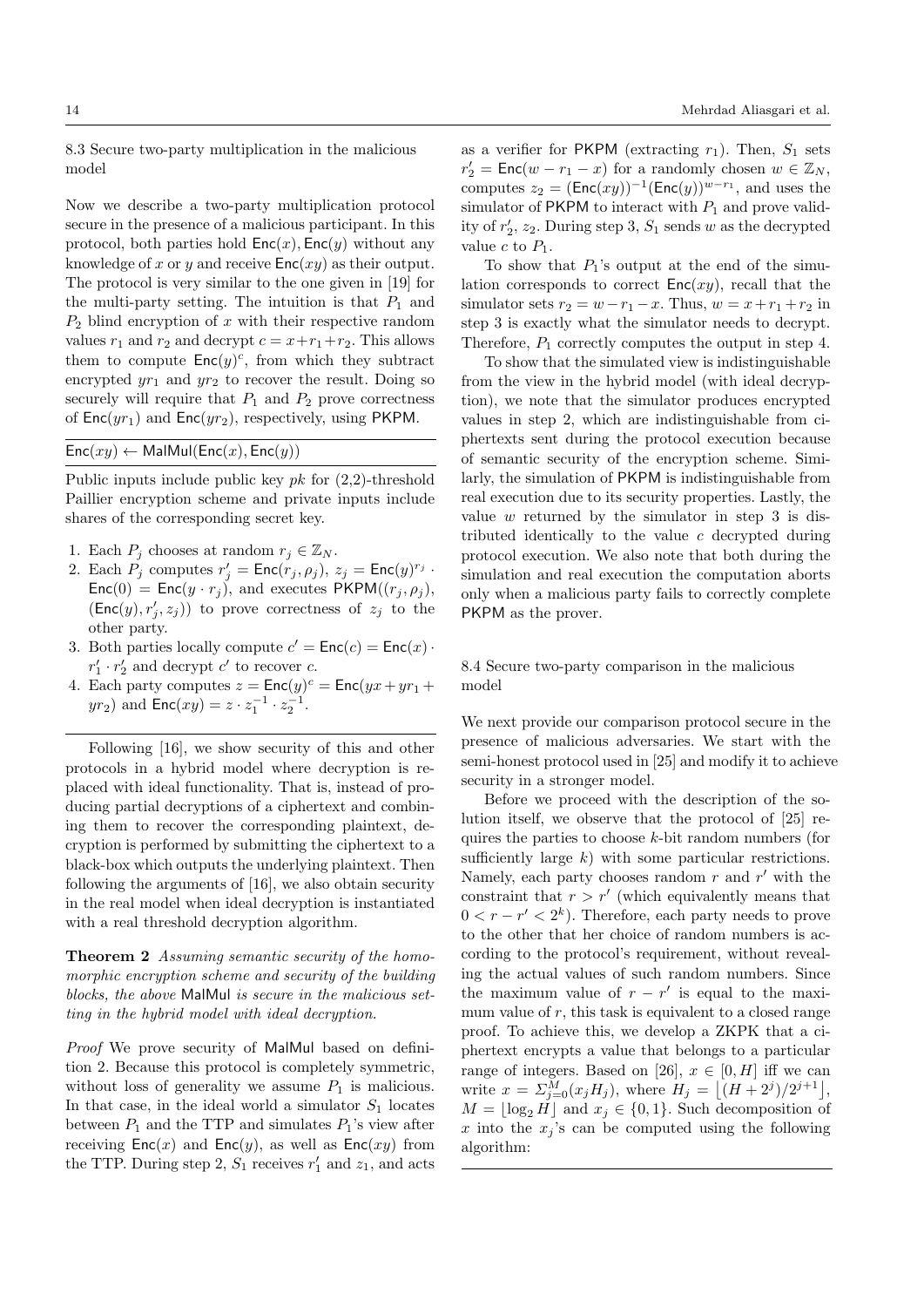$\langle x_0, \cdots, x_M\rangle \leftarrow$  RangeDecompose $(x, H)$ 

1.  $M = \lfloor \log_2(H) \rfloor$ . 2.  $a_0 = x$ . 3. for  $j = 0$  to M do 4.  $H_j = |(H+2^j)/2^{j+1}|.$ 5. if  $a_i \geq H_i$  then  $x_i = 1$  otherwise  $x_i = 0$ . 6.  $a_{j+1} = a_j - x_j \cdot H_j$ . 7. return  $\langle x_0, \cdots, x_M \rangle$ 

We assume that this algorithm implicitly stores all computed  $H_i$ 's which are available for the consequent computation.

For  $x \in [L, H]$ , we can use the transform of  $y = x -$ L, have  $y \in [0, H-L]$ , and obtain  $y = \sum_{j=0}^{\lfloor \log_2(H-L) \rfloor} (y_j H_j)$ by calling  $\mathsf{RangeDecompose}$  on  $y$ . Note that we now have  $M = \lfloor \log_2(H-L) \rfloor$  and therefore  $x = \sum_{j=-1}^{\lfloor \log_2(H-L) \rfloor}$  $j=-1}^{\lfloor \log_2(n-L) \rfloor} (x_j H_j),$ where  $H_{-1} = L$ ,  $x_{-1} = 1$ ,  $H_j = |(H + 2<sup>j</sup> - L)/2<sup>j+1</sup>|$ , and  $x_j = y_j \in \{0,1\}$  for j from 0 to M.

We provide our range ZKPK, called RangeProof, next. It is based on another proof from [26], which uses range decomposition of the input and ensures that each step of the algorithm was performed correctly.

RangeProof
$$
(x, L, H, e)
$$
 = ZKPK $\{(x, \rho), (e, L, H) : (e =$   
Enc $(x, \rho)$ )  $\wedge$   $(L \le x \le H)$ 

- 1. The prover sets  $\langle x_0, \cdots x_M \rangle$  ← RangeDecompose(x–  $L, H - L$ ,  $x_{-1} = 1$ , and  $H_{-1} = L$ .
- 2. For  $j = 0, ..., M$ , the prover chooses  $r_j \in \mathbb{Z}_N$  at random such that  $\rho = \prod_{j=0}^{M} r_j$  and computes  $c_j =$  $Enc(x_i \cdot H_i, r_i)$  and  $c_{-1} = Enc(L, 0)$ .
- 3. For  $j = 0, ..., M$ , the prover executes PK12 $((x_j \cdot$  $(H_j, r_j)$ ,  $(c_j, 0, H_j)$  to prove that  $c_j$  is an encryption of either 0 or  $H_i$ .
- 4. The verifier checks whether  $c_{-1} = \text{Enc}(L, 0)$  and  $e = \prod_{j=-1}^{M} c_j.$

A secure ZKPK should satisfy three properties [24]: 1) completeness, which informally means that if the statement is true, then an honest verifier (who follows the protocol) will be convinced by an honest prover; 2) soundness, which requires that if the statement is false, then no cheating prover (regardless of the cheating strategy) can convince an honest verifier, except with negligible probability, that the statement is true; and 3) zero-knowledge, which means that if the statement is true, then no cheating verifier can learn anything other than the fact that the statement is true. Below, we show that our range proof is a zero-knowledge proof of knowledge.

Theorem 3 Assuming semantic security of the homomorphic encryption scheme, the ZKPK RangeProof is complete, sound, and zero-knowledge.

Proof (Proof sketch) The completeness property follows easily. Namely, if the input is in fact in the range, an honest verifier will be convinced of this statement by the prover. This ZKPK is sound too, because if the input is not in the specified range and the cheating prover can successfully finish the protocol with a nonnegligible probability, then the underlying ZKPK PK12 is not sound as well. The latter, however, is not true due to [18]. The zero-knowledge property follows from the fact that if the verifier is a cheater, then the only place that she can employ a cheating strategy is in step 4. Note that in step 3 all values are encrypted and thus reveal no information to the verifier. Then because PK12 in step 4 is zero-knowledge [18], the overall solution is zero-knowledge as well. Alternatively, this property could be derived from the fact that sequential composition of ZKPKs is a zero-knowledge proof (from [24]).

Now we can turn our attention to the comparison protocol. We first detail the semi-honest protocol from [25] adopted to the two-party setting and then modify it to be secure in stronger security model with malicious participants.

# $Enc(b) \leftarrow LT(Enc(x), Enc(y), \ell)$

Public inputs include public key  $pk$  for a  $(2,2)$ -threshold Paillier encryption scheme and private inputs consist of shares of the corresponding secret key.

- 1.  $P_1$  chooses  $b_1 \in \{0, 1\}$  and  $r_1, r'_1 \in \{0, 1\}^{\ell + \kappa}$  at random, where  $r_1 > r'_1$  and  $\kappa$  is a statistical security parameter.
- 2.  $P_2$  chooses  $b_2 \in \{0, 1\}$  and  $r_2, r'_2 \in \{0, 1\}^{\ell + \kappa}$  at random such that  $r_2 > r'_2$ .
- 3. P<sub>1</sub> computes  $Enc(c) = Enc(x y), a_1 = Enc(1 b_1),$ and  $a_2 = \text{Enc}(b_1)$ .
- 4.  $P_1$  computes  $a_3 = \text{Enc}(c)^{(-1)^{b_1}r_1} \cdot \text{Enc}((-1)^{1-b_1}r'_1) =$  $\textsf{Enc}((-1)^{b_1}cr_1+(-1)^{1-b_1}r'_1)$  and sends  $a_1, a_2, a_3$  to  $P<sub>2</sub>$ .
- 5.  $P_2$  computes  $a'_1 = a_{1+b_2} \cdot \text{Enc}(0), a'_2 = a_{2-b_2} \cdot \text{Enc}(0),$ where  $Enc(0)$  is used for randomization purposes.
- 6.  $P_2$  computes  $a'_3 = a_3^{r_2(-1)^{b_2}} \cdot \text{Enc}((-1)^{1-b_2}r'_2)$  and sends  $\langle a_1', a_2', a_3' \rangle$  to  $P_1$ .
- 7. The parties decrypt  $a'_3$ . If the decrypted value is  $\langle N^2/2, \text{output } a'_2; \text{otherwise}, \text{output } a'_1.$

In the above, a value in the range  $[0, N^2/2)$  is treated as non-negative and a value in the range  $[N^2/2, N^2)$  as negative. The idea is that the output (encrypted) bit b is determined based on whether  $x - y$  is positive or negative.  $P_1$  either keeps the sign of  $x - y$  or reverses it in  $a_3$  based on its random bit  $b_1$  obfuscates the difference  $x - y$  using two random values  $r_1, r'_1$ .  $P_2$  applies the same operations to the result using its random bit  $b_2$  and random values  $r_2$  and  $r'_2$ . The parties decrypt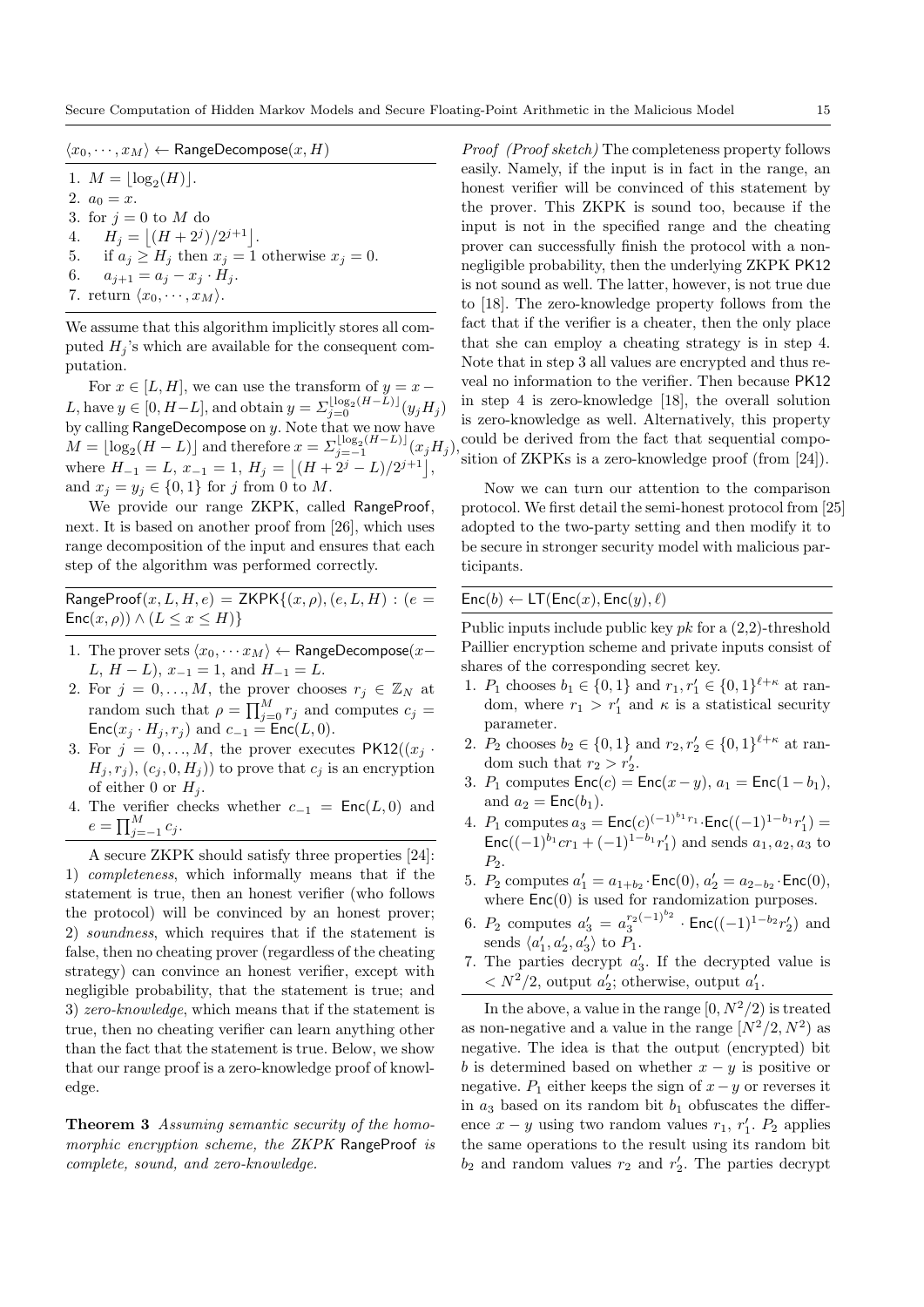the resulting value and set the output based on the sign of the decrypted value and bits  $b_1$  and  $b_2$ . In this protocol,  $\kappa$  is a statistical security parameter, the maximum value which can take to guarantee correctness is  $(\lfloor \log(N^2) \rfloor - 2)/2.$ 

Our comparison protocol secure in the malicious model is given next. In what follows, we use the fact that  $(-1)^{b} = 1 - 2b$  and  $(-1)^{1-b} = 2b - 1$  when b is a bit. We also express  $a'_1$  as  $\textsf{Enc}(1+2b_1b_2-b_1-b_2)$  and  $a'_2$  as  $\mathsf{Enc}(b_1 + b_2 - 2b_1b_2)$ .

# $Enc(b) \leftarrow \text{MalLT}(\text{Enc}(x), \text{Enc}(y), \ell)$

Public inputs include public key  $pk$  for a  $(2,2)$ -threshold Paillier encryption scheme and private inputs consist of shares of the corresponding secret key.

- 1. Each  $P_i$  sets  $e_1 = \text{Enc}(1,0), e_{-1} = \text{Enc}(-1,0) =$  $(e_1)^{-1}$ , and  $\mathsf{Enc}(c) = \mathsf{Enc}(x - y) = \mathsf{Enc}(x) \cdot \mathsf{Enc}(y)^{-1}$ .
- 2. Each  $P_j$  chooses  $b_j \in \{0,1\}, r_j, r'_j \in \{0,1\}^{\ell+\kappa}$  at random s.t.  $r_j > r'_j$ , and sends to  $P_{3-j} z_{(j,1)} =$  $\mathsf{Enc}(b_j, \rho_j), z_{(j,2)} = \mathsf{Enc}(r_j, \rho'_j)$  and  $z_{(j,3)} = \mathsf{Enc}(r'_j, \rho''_j)$ .  $P_j$  executes  $\widetilde{\mathsf{PK12}}((b_j,\rho_j),(z_{(j,1)},0,1)),$  RangeProof $(r_j)$  $(0, H, z_{(j,2)}),$  Range $\mathsf{Proof}(r'_j, 0, H, z_{(j,3)}),$  and Range $-$ Proof $(r_j - r'_j, 1, H, z_{(j,2)} \cdot z_{(j,3)}^{-1})$  to prove that  $z_{(j,1)}$ ,  $z_{(j,2)}$ , and  $z_{(j,3)}$  are well-formed, where  $H = 2^{\ell+\kappa}$  – 1.
- 3. Each party locally computes  $z_{(j,4)} = \text{Enc}(1-2b_j) =$  $e_1 \cdot (z_{(j,1)})^{-2}$  and  $z_{(j,5)} = \text{Enc}(2b_j - 1) = (z_{(j,1)})^2 \cdot e_{-1}$ .
- 4.  $P_1$  computes  $z_6 = \text{Enc}((1-2b_1)c)) = \text{Enc}(c)^{1-2b_1}$ .  $Enc(0, \alpha_1)$ , where  $\alpha_1$  is newly selected as randomness during encryption,  $z_7 = \text{Enc}(r_1(1-2b_1)c)$  $z_6^{r_1}$ , and  $z_8 = \text{Enc}((2b_1 - 1)r'_1) = z_{(1,5)}^{r'_1}$ , and sends to  $P_2$   $z_6$ ,  $z_7$ , and  $z_8$ .  $P_1$  also executes PKPM((1 –  $2b_1 \bmod N, \rho_1^{-2}$ ), (Enc $(c), z_{(1,4)}, z_6$ )), PKPM $((r_1, \rho_1' +$  $\alpha_1$ ,  $(z_6, z_{(1,2)}, z_7)$ , and PKPM $((r'_1, \rho''_1), (z_{(1,5)}, z_{(1,3)},$  $(z_8)$ ) to prove that  $z_6$ ,  $z_7$ , and  $z_8$  are well-formed.
- 5. Each party locally computes  $a_3 = \text{Enc}(r_1(1-2b_1)c) +$  $(2b_1 - 1)r'_1$ ) =  $z_7 \cdot z_8$ .
- 6.  $P_2$  computes  $z'_6 = \mathsf{Enc}(b_1 b_2) = z_{(1,1)}^{b_2} \cdot \mathsf{Enc}(0, \alpha_2),$  $z_7 = a_3^{1-2b_2} \cdot \text{Enc}(0, \alpha_3)$ , where  $\alpha_2$  and  $\alpha_3$  are newly selected as randomness during encryption,  $z'_8 = (z'_7)^{r_2}$ , and  $z'_9 = z^{r'_2}_{(2,5)}$ , and sends to  $P_1$   $z'_6$ ,  $z'_7$ ,  $z'_8$ , and  $z'_9$ .  $P_2$  executes  $PKPM((b_2, \rho_2 + \alpha_2), (z_{(1,1)}, z_{(2,1)}, z'_6)),$ PKPM( $(1-2b_2 \mod N, \rho_2^{-2}+\alpha_3), (a_3, z_{(2,4)}, z_7)),$ PKPM( $(r_2, \rho'_2), (z'_7, z_{(2,2)}, z'_8)$ ), and PKPM( $(r'_2, \rho''_2)$ ,  $(z_{(2,5)}, z_{(2,3)}, z'_{9})$  to prove that  $z'_{6}, z'_{7}, z'_{8}$ , and  $z'_{9}$ are well-formed.
- 7. Each party locally computes  $a'_3 = z'_8 \cdot z'_9$ .
- 8. The parties decrypt  $a'_3$ . If the decrypted value is  $\lt$  $N^2/2$ , output  $z_{(1,1)} \cdot z_{(2,1)} \cdot (z_6')^{-2}$ ; otherwise, output  $e_1(z'_6)^2 \cdot (z_{(1,1)} \cdot z_{(2,1)})^{-1}.$

Our protocol closely follows the logic of the semihonest solution, where we additionally need to employ zero-knowledge proofs to provide each party with the ability to verify that the computation was performed correctly by the other party. We do not explicitly compute both  $a'_1$  and  $a'_2$  as in the semi-honest version, but rather compute and return either  $a'_1$  or  $a'_2$  in step 8 after decrypting the content of  $a'_3$ . We also explicitly keep track of random values used for creating ciphertexts and use them as input into ZKPKs. This ensures that the protocol is fully specified.

Our security result can be stated as given next. Recall that we use a hybrid model with ideal decryption, which we then replace with a real instantiation of threshold decryption.

Theorem 4 Assuming semantic security of the homomorphic encryption and security of the building blocks. MalLT protocol is secure in the presence of a malicious adversary in the hybrid model with ideal decryption.

Proof We prove security of MalLT based on definition 2. We separately consider the cases when  $P_1$  is malicious and when  $P_2$  is malicious. In the ideal world, we build a simulator  $S_j$  that is located between malicious party  $P_i$  and the TTP and simulates  $P_i$ 's view of the protocol after querying the TTP for  $P_j$ 's output.

First, we treat the case of malicious  $P_1$  and build the corresponding simulator  $S_1$ . Upon obtaining the input  $Enc(x)$ ,  $Enc(y)$ ,  $\ell$ ,  $S_1$  queries the TTP for  $Enc(b)$ . In step 1,  $S_1$  performs the same computation as  $P_2$ . In step 2,  $S_1$  acts as a verifier for  $P_1$  's ZKPKs  $\mathsf{PK12}$  and RangeProofs and extracts  $P_1$ 's input to the proofs. It also chooses a random bit w and computes  $Enc(b^*)$  $Enc(b)^{1-w} \cdot (e_1(Enc(b))^{-1})^w = Enc(b \cdot (1-w) + (1-w)$  $(b) \cdot w$  = Enc(b  $\oplus w$ ). In other words, if  $w = 0$  then  $b^* = b$  and otherwise  $b^* = 1 - b$ . S<sub>1</sub> similarly computes  $\textsf{Enc}(b_2) = \textsf{Enc}(b^* \oplus b_1)$  and chooses and encrypts two random values  $r_2$  and  $r'_2$  according to the protocol.  $S_1$  now simulates  $P_2$ 's proofs PK12 and RangeProof using  $Enc(b_2)$ ,  $Enc(r_2)$ , and  $Enc(r'_2)$ . In steps 3-5,  $S_1$  acts like  $P_2$ , i.e.,  $S_1$  performs the prescribed computation in steps 3 and 5 and acts as a verifier for  $P_1$ 's proofs PKPMs during step 4. During step 6,  $S_1$  computes  $z'_6$  =  $\mathsf{Enc}(b_2)^{b_1} \cdot \mathsf{Enc}(0, \beta_1)$  and  $z_7' = a_3^{1-2w'}$  $\frac{1-2w}{3}$  · Enc $(0, \beta_2)$ , where  $w'$  is a newly generated random bit and  $\beta_1, \beta_2$  correspond to freshly chosen randomness during encryption.  $S_1$  also computes the remaining  $z'_8$  and  $z'_9$  according to the protocol. Note that using random  $w'$  in place of  $b_2$  makes the content of ciphertexts  $z'_7$  and  $z'_8$  inconsistent with other encrypted values, but  $P_1$  cannot tell this fact due to security of the encryption scheme.  $S_1$  then simulates the PKPM proofs in step 6. Finally, in step 7,  $S_1$  sends a positive properly chosen value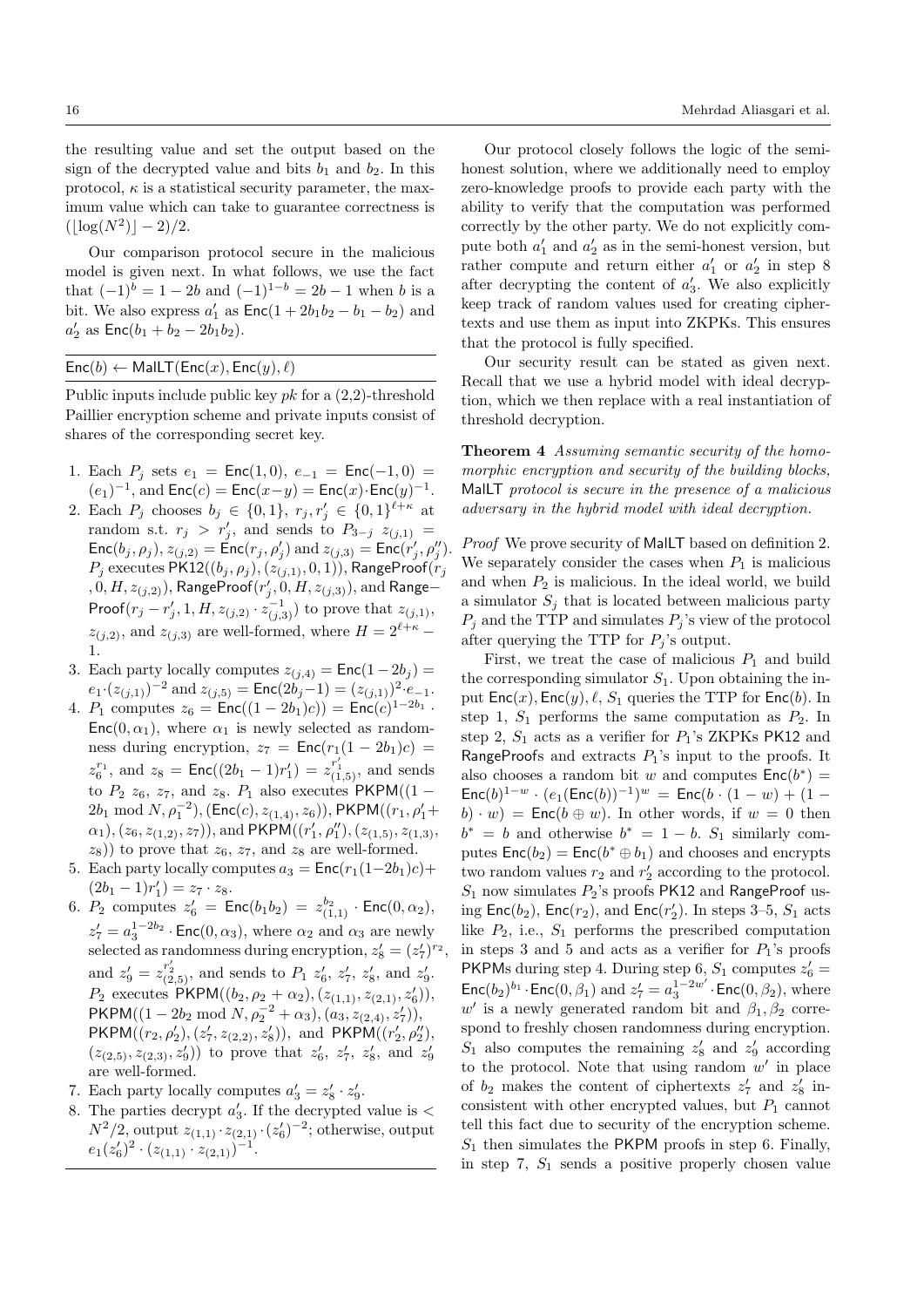$\hat{c} \in [0, N^2/2)$  to  $P_1$  if  $w = 0$ , and a negative properly chosen value  $\hat{c} \in [N^2/2, N^2)$  otherwise. To form  $\hat{c}$ ,  $S_1$ randomly samples the distribution of the absolute value of  $x - y$  (using application-specific knowledge of distributions of x and y); let the randomly chosen value be denoted by d.  $S_1$  then sets  $\hat{c} = (r_1 \cdot d - r_1')r_2 - r_2'$  if  $w = 0$  and  $\hat{c} = N^2 - (r_1 \cdot d - r_1')r_2 + r_2'$  otherwise. Note that ciphertexts  $z'_7$  and  $z'_8$  are not used by the simulator beyond step 6 and thus their contents do not affect correctness of the output.

To show that the view simulated by  $S_1$  results in  $P_1$ obtaining correct output, we note that  $w = b_1 \oplus b_2 \oplus b$ (because  $b_1 = b_2 \oplus b \oplus w$ ). Now, if  $w = 0$ ,  $b = b_1 \oplus b_2 =$  $b_1 + b_2 - 2b_1b_2$ . Thus,  $S_1$  needs to produce a positive value  $( $N^2/2$ )$  as the decryption of  $a'_3$  in step 8, so that  $z_{(1,1)} \cdot z_{(2,1)} \cdot (z_6')^{-2} = \text{Enc}(b_1 + b_2 - 2b_1b_2) = \text{Enc}(b)$  is produced as the output in step 8. Otherwise, if  $w = 1$ ,  $b = 1 \oplus b_1 \oplus b_2 = 1 - (b_1 \oplus b_2) = 1 - b_1 - b_2 + 2b_1b_2.$ Thus,  $S_1$  needs to produce a negative value ( $\geq N^2/2$ ) as the decryption of  $a'_3$  in step 8, so that  $P_1$  uses  $e_1(z'_6)^2$ .  $(z_{(1,1)}z_{(2,1)})^{-1} = \text{Enc}(1+2b_1b_2-b_1-b_2) = \text{Enc}(b)$  as the output.

To show that the view simulated by  $S_1$  is indistinguishable from  $P_1$ 's view in the hybrid model (with ideal decryption), we note that most values the simulator sends to  $P_1$  (e.g., steps 2 and 6) are encrypted and thus are indistinguishable from ciphertexts sent during the protocol execution because of semantic security of the encryption scheme. Similarly, the simulations of PK12, RangeProofs, and PKPMs are indistinguishable from real execution due to their security properties. The only value that  $S_1$  provides to  $P_1$  in the clear is the decryption of  $a'_3$  in step 7. This value was chosen by  $S_1$  in the same way as during the protocol after randomly sampling the absolute value of  $x-y$  according to what is known about distributions of x and y. Thus,  $P_1$ is unable to distinguish the value received during the simulation from the value received during the protocol execution. We also note that during the simulation  $S_1$  aborts the computation in exactly the same circumstances when the computation is aborted in the real execution (namely, when a ZKPK does not verify) and thus the simulation cannot be distinguished from real execution on the grounds of computation termination.

Now let  $P_2$  be malicious. We build a simulator  $S_2$ that constructs  $P_2$ 's view similar to the way  $S_1$  did for  $P_1$ . Most of  $S_2$ 's computations are the same as  $S_1$ 's computations, and thus we concentrate on the differences. In this case,  $S_2$  computes  $Enc(b^*)$  in step 2 in the same way  $S_1$  did (i.e., by choosing a random bit w and using  $b^* = b \oplus w$ ) and then sets  $\mathsf{Enc}(b_1) = \mathsf{Enc}(b^* \oplus b_2)$ . In step 4,  $S_2$  selects a random bit  $w'$  and a random number  $\xi_1$  to be used as randomness during encryption and

computes  $z_6 = \text{Enc}(c)^{1-2w'} \cdot \text{Enc}(0, \xi_1)$ .  $S_2$  also computes  $z_7$  and  $z_8$  according the protocol and simulates the PKPM proofs (step 4). Note that using  $w'$  instead of  $b_1$  (which  $S_2$  doesn't know) in the computation of  $z_6$  makes the content of ciphertexts  $z_7$ ,  $a_3$ ,  $z'_7$ ,  $z'_8$ , and  $a'_3$  inconsistent with other encrypted values, but  $P_2$  is unable to tell this fact because of security of the encryption scheme. In steps 5 and 6,  $S_2$  acts like  $P_1$ . Finally, in step 7,  $S_2$  provides a positive properly chosen value  $\tilde{c} \in [0, N^2/2)$  to  $P_2$  if w was 0, and otherwise a negative properly chosen value  $\tilde{c} \in [N^2/2, N^2)$ . Note that none of incorrectly formed ciphertexts  $(z_6, z_7, a_3, z'_7, z'_8, \text{ and }$ a 0 3 ) are used in the computation of the protocol's output and correctness of the result is not affected.

Correctness of the output that  $P_2$  learns at the end of  $S_2$ 's simulation can be shown in a way similar to that of  $S_1$ 's simulation. In other words, we now also have that  $w = b_1 \oplus b_2 \oplus b$  and producing a positive value as the decryption of  $a'_3$  when  $w = 0$  and producing a negative value when  $w = 1$  results in  $P_2$  computing  $Enc(b)$ .

What remains to show is that the view simulated by  $S_2$  is indistinguishable from  $P_2$ 's view in the hybrid model. Similar to  $S_1$ 's case, we have that all values that  $S_2$  sends to  $P_2$  are either protected via semantically secure encryption (steps 2 and 6), are simulated ZKPKs, or a plaintext  $\tilde{c}$  chosen in the same way as  $\hat{c}$  in  $S_1$  simulation and is indistinguishable from the value decrypted during real protocol execution. Thus, assuming security of the building blocks, the claim follows.

# 8.5 Secure two-party truncation in the malicious model

In this section we are going to describe our (probabilistic) truncation protocol MalTruncPR secure in the malicious model. Our starting point was the semi-honest TruncPR from [13], which we adjusted to the two-party setting.<sup>4</sup> We provide the modified version of the protocol in Appendix A. On input of an  $\ell$ -bit encrypted x and a positive integer  $k < \ell$ , the protocol computes  $|x/2^k| + b$ , where b is either 0 or 1. In other words, the protocol truncates  $k$  least significant bits of  $x$ , but might also increment the result by 1.

At high level, the solution proceeds by the parties jointly and privately choosing two random values  $r'$  and r'' of bitlength k and  $\ell - k + \kappa$ , respectively, where  $\kappa$  is a statistical security parameter. The parties then blind  $x$ by  $(\kappa+\ell)$ -bit random number  $r = 2^k r'' + r'$  and decrypt

We also note that TruncPR in [13] was designed to work on both positive and negative integers, while in our case supporting only non-negative integers is sufficient.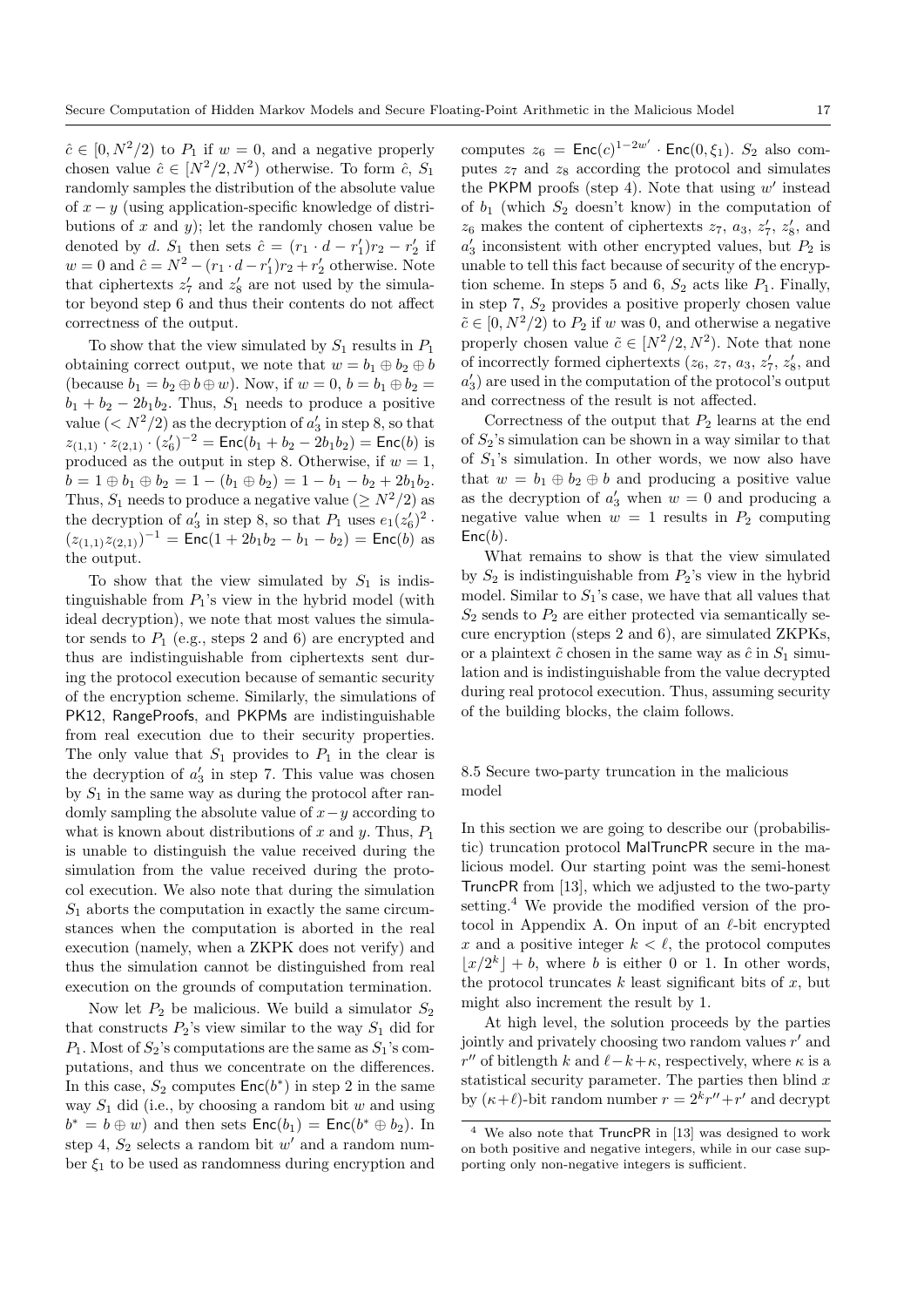the sum  $c = x+r$ . The encrypted output y is computed as  $(x + r' - (c \mod 2^k))2^{-k}$ .

We next present our MalTruncPR protocol. As before, we follow the logic of the semi-honest protocol, but need to employ stronger building blocks and ZKPKs.

### $Enc(y) \leftarrow \text{MalTruncPR}(\text{Enc}(x), \ell, k)$

Public inputs include public key  $pk = (q, N, \theta)$  for a (2,2)-threshold Paillier encryption scheme and private inputs consist of shares of the corresponding secret key.

- 1. Each  $P_j$  randomly chooses  $r'_{(j,i)} \in \{0,1\}$  for  $i \in$  $[1, k]$ , computes  $z_{(j,i)} = \text{Enc}(r_{(j,i)}^{j'}, \rho_{(j,i)})$  using randomness  $\rho_{(j,i)}$ , sends to the other party each  $z_{(j,i)}$ , and executes  $PK12((r'_{(j,i)}, \rho_{(j,i)}), (z_{(j,i)}, 0, 1))$  to prove that  $z_{(j,i)}$  encrypts a bit.
- 2. The parties compute  $z_i' = \text{Enc}(r_i) = \text{Enc}(r'_{(1,i)} \oplus$  $r'_{(2,i)}) = z_{(1,i)} \cdot z_{(2,i)} \cdot (\mathsf{MalMul}(r'_{(1,i)}, r'_{(2,i)}))^{-2}$  for  $i \in [1, k]$ .
- 3. Each party locally computes  $\mathsf{Enc}(r') = \mathsf{Enc}(\sum_{i=1}^k r_i^{2^i}) =$  $\prod_{i=1}^{k} (z_i')^{2^i}$ .
- 4. Each  $P_j$  randomly chooses  $r''_j \in [0, 2^{\ell + \kappa k} 1]$ , computes  $z''_j = \text{Enc}(r''_j, \rho'_j)$ , sends to the other party  $z''_j$ , and executes  $\mathsf{RangeProof}((r''_j, \rho'_j), (0, 2^{\ell+\kappa-k}-1)$  $(1, z''_j)$  to prove that  $z''_j$  is well-formed.
- 5. Each party locally computes  $\mathsf{Enc}(r'') = \mathsf{Enc}(r''_1 + \cdots + r_n)$  $r''_2$ ) = Enc $(r''_1) \cdot$  Enc $(r''_2)$ .
- 6. The parties locally compute  $\mathsf{Enc}(c) = \mathsf{Enc}(x + 2^k r'' + c)$  $r'$ ) = Enc(x) · Enc(r'')<sup>2k</sup> · Enc(r') and jointly decrypt c.
- 7. Each party locally computes  $c'' = \lfloor \frac{c}{2^k} \rfloor$  and and produces  $\mathsf{Enc}(y) = \mathsf{Enc}(c'' - r'') = \mathsf{Enc}(\overline{c}'', 0) \cdot \mathsf{Enc}(r'')^{-1}$ as the output.

One significant difference from the semi-honest protocol is the way random  $k$ -bit value  $r'$  is generated. In the semi-honest version,  $r'$  is set to the sum  $r'_1 + r'_2$ , where  $r_i'$  is a  $(k-1)$ -bit random value chosen by  $P_i$ . To make this stronger for the malicious model, we could enforce that each party chooses its respective  $r_i'$  from the correct range using a range proof. Unfortunately, this is not sufficient for security. In the malicious model, the parties are not guaranteed to draw random values uniformly at random from the specified range and we can no longer expect that the sum  $r'_1 + r'_2$  is k bits long. Suppose that a malicious party  $P_i$  sets its  $r'_i$  to 0, which guarantees that the sum  $r'$  is  $k-1$  bits long. Then after the sum  $c = x + 2<sup>k</sup>r'' + r'$  is decrypted, the adversary can learn unintended information about the kth bit of x. In particular, if the kth bit of  $c$  is 0, the malicious party knows that the k<sup>th</sup> bit of  $x$  is 0. To eliminate this vulnerability, we instead require that both participants select their  $r_i$ 's to be k bits long and r' is computed via XOR as  $r'_1 \oplus r'_2$ .

Another conceptual difference from the semi-honest solution is that instead of using  $c \mod 2^k$  in computing the result, the parties now use  $\lfloor c/2^k \rfloor$ . This simplifies computation of the output, but results in identical outcome. As before, we explicitly keep track of random values used for creating ciphertexts and use them as input into ZKPKs.

We next show security of this protocol.

Theorem 5 Assuming semantic security of the homomorphic encryption and security of the building blocks, MalTruncPR protocol is secure in the presence of a malicious adversary in the hybrid model with ideal decryption.

Proof We prove security of MalTruncPR based on definition 2. When  $P_j$  is malicious, we need to construct simulator  $S_i$  that provides a view for  $P_i$  in the ideal world, which is indistinguishable from the protocol execution in the hybrid model. In what follows, without loss of generality, let us assume that  $P_1$  is malicious; a very similar proof can be given for the case of malicious  $P_2$  because of the protocol's symmetry.

In step 1,  $S_1$  acts similar to what the protocol prescribes for  $P_2$ : it receives  $P_1$ 's ciphertexts  $z_{(1,i)}$ 's, acts as a verifier for  $P_1$ 's ZKPKs (extracting  $P_1$ 's inputs), forms  $P_2$ 's random bits and corresponding ciphertexts, and acts as a prover in ZKPKs to show their correctness. During step 2,  $S_1$  invokes MalMul's simulator. In step 4,  $S_1$  receives  $z_1''$  from  $P_1$  and acts as a verifier for  $P_1$ 's RangeProof for  $z_1''$  (extracting  $r_1'$ ).  $S_1$  also chooses random  $\hat{c} \in \{0,1\}^{\ell+\kappa}$ , computes  $\tilde{c} = \hat{c} + 2^k r_1''$  and  $z_2'' = \mathsf{Enc}(\lfloor \hat{c}/2^k \rfloor - y) = \mathsf{Enc}(\lfloor \hat{c}/2^k \rfloor) \mathsf{Enc}(y)^{-1}, \text{ sends }$  $z_2''$  to  $P_1$ , and simulates the RangeProof for  $z_2''$ . In step 6,  $S_1$  outputs  $\tilde{c}$  as the decrypted value. We note that  $\tilde{c}$  is formed by the simulator inconsistently with the values used for computing  $r'$ . This is not a problem because  $P_1$  does not use  $r'$  in producing its output and inconsistency of encrypted values cannot be detected as well.

To see that  $P_1$  obtains the correct (encrypted) output at the end of  $S_1$ 's simulation, recall that  $S_1$  sets  $z_2'' = \text{Enc}(\lfloor \hat{c}/2^k \rfloor - y)$  in step 4. This means that  $P_1$  computes in step 5 encryption of  $r'' = \lfloor \hat{c}/2^k \rfloor - y + r''_1$ .  $P_1$ also learns  $c = \tilde{c} = \hat{c} + 2^k r_1''$  in step 6 and consequently sets  $c'' = \lfloor \hat{c}/2^k \rfloor + r''_1$ .  $P_1$  then sets the (encrypted) output to  $c'' - r'' = \lfloor \hat{c}/2^k \rfloor + r''_1 - (\lfloor \hat{c}/2^k \rfloor - y + r''_1) = y$ , as desired.

To show that the view simulated by  $S_1$  is indistinguishable from the view in the hybrid model execution, we note that indistinguishability of encrypted data and all building blocks (i.e., ZKPKs, and MalMul) follows security of the building blocks. The only value revealed to  $P_1$  in the clear is  $c = \hat{c}$  in step 6. The value produced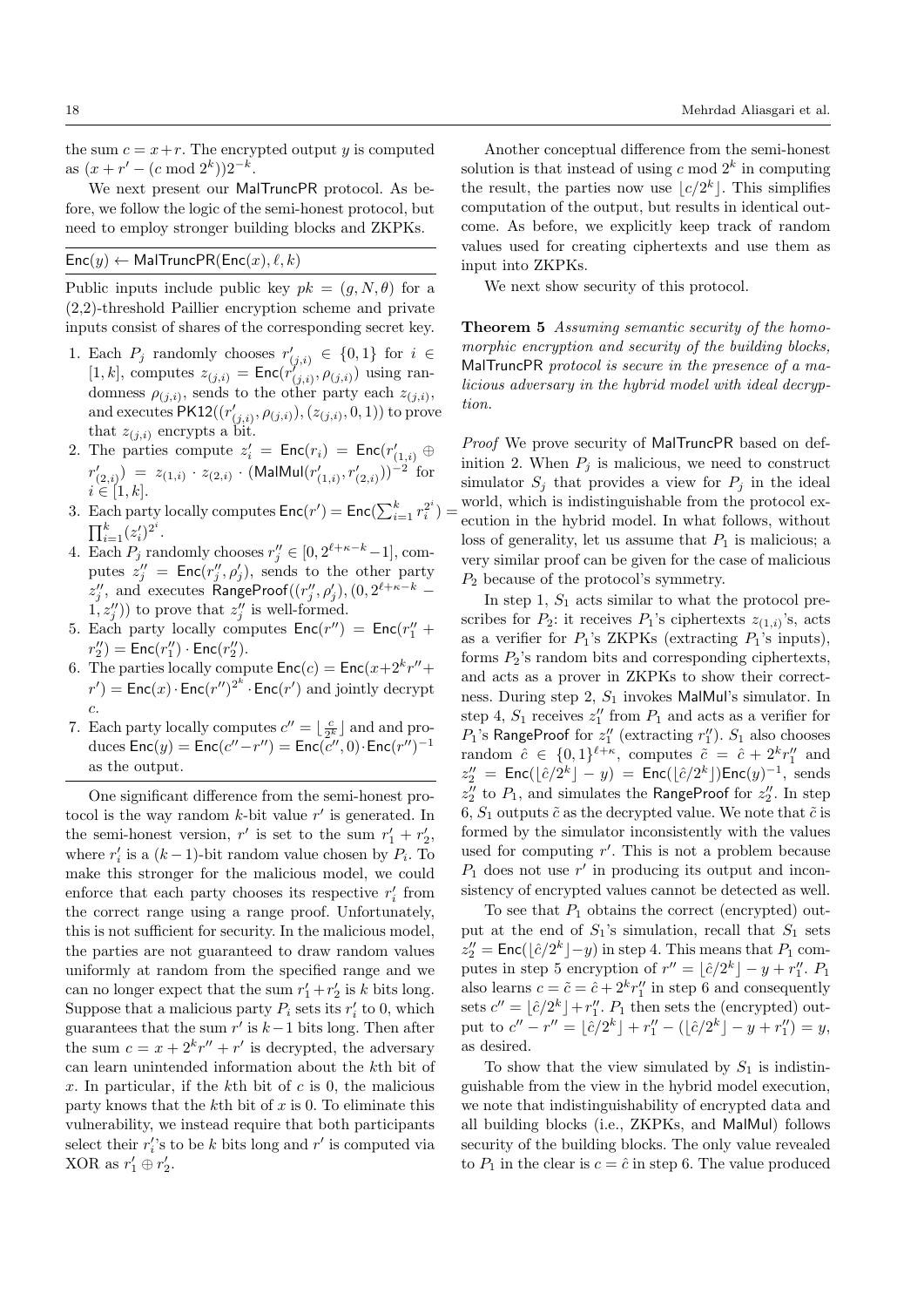by the simulator, however, is statistically indistinguishable from the value of c used during real execution (using statistical security parameter  $\kappa$ ). In addition, both during the simulation and real execution the computation aborts in identical circumstances when the malicious party fails to correctly complete ZKPKs as the prover. Thus, indistinguishability of simulated and real views follows.

#### 8.6 Secure two-party inversion in the malicious model

The next protocol that we treat is computation of a multiplicative inverse of an encrypted integer  $x$ , where  $x$  is treated as a group element. As before, our starting point was a semi-honest inversion protocol, which we adapt to the two-party setting and list in Appendix A. The main idea of this protocol is for the parties to jointly generate a random element  $r$  of the group, compute and decrypt  $c = r \cdot x$ , invert plaintext c, and then compute the inverse of x as  $r \cdot c^{-1} = x^{-1}$  in the encrypted form.

Our protocol in the malicious model follows the logic of the semi-honest solution, but we modify the way  $Enc(rx)$  is computed from  $Enc(x)$ . In particular, instead of having the parties compute  $Enc(r)$  and call multiplication on  $Enc(r)$  and  $Enc(x)$ , we avoid calling relatively costly MalMul. We instead have each party  $P_i$  compute (and prove correctness of)  $\mathsf{Enc}(x)^{r_j} = \mathsf{Enc}(r_jx)$  for its respective share  $r_i$  of r. The parties then locally compute  $\textsf{Enc}(rx) = \textsf{Enc}(r_1x + r_2x)$  and proceed with the rest of the protocol as before.

 $Enc(y) \leftarrow$  Mallnv(Enc(x))

Public inputs include public key  $pk = (g, N, \theta)$  for a (2,2)-threshold Paillier encryption scheme and private inputs consist of shares of the corresponding secret key.

- 1. Each  $P_j$  chooses at random  $r_j \in \mathbb{Z}_N^*$ , computes  $z_j =$  $Enc(r_j, \rho_j)$  using fresh randomness  $\rho_j$ , sends  $z_j$  to the other party, and executes  $\mathsf{PKP}((r_j, \rho_j), (z_j))$  to prove that  $z_i$  was formed correctly.
- 2. Each  $P_j$  computes  $z'_j = \text{Enc}(r_j x) = \text{Enc}(x)^{r_j}$ , sends  $z'_{j}$  to the other party, and executes PKPM( $(r_{j}, \rho_{j})$ ,  $(\text{Enc}(x), z_j, z'_j)$  to prove correctness of  $z'_j$ .
- 3. Each party locally computes  $\mathsf{Enc}(c) = \mathsf{Enc}((r_1x +$  $r_2x$ ) = Enc( $r_1x$ ) · Enc( $r_2x$ ) and the parties jointly decrypt c.
- 4. Each party locally computes and outputs  $Enc(y) =$ Enc( $(r_1 + r_2)c^{-1}$ ) =  $(z_1z_2)c^{-1}$ .

Security of this protocol is stated as follows:

Theorem 6 Assuming semantic security of the homomorphic encryption and security of the building blocks,

## MalInv protocol is secure in the presence of a malicious adversary in the hybrid model with ideal decryption.

Proof We prove security of MalInv based on definition 2. Because the protocol is symmetric, we assume without loss of generality that  $P_1$  is malicious and build the corresponding simulator  $S_1$ . In the beginning of the protocol (step 1),  $S_1$  receives  $z_1$ , chooses a random number  $\hat{c} \in \mathbb{Z}_N^*$ , computes  $z_2 = \mathsf{Enc}(\hat{c} \cdot y - r_1) = \mathsf{Enc}(y)^{\hat{c}} \cdot z_1^{-1}$ using output  $Enc(y)$  received from the TTP, and sends  $z_2$  to  $P_1$ .  $S_1$  also simulates its PKP proof and acts as a verifier for  $P_1$ 's proof obtaining  $r_1$ . In step 2,  $S_1$  receives  $z'_1$ , chooses a random number  $r_2 \in \mathbb{Z}_N^*$ , computes  $z_2' = \text{Enc}(r_2x) = \text{Enc}(x)^{r_2}$ , and sends  $z_2'$  to  $P_1$ . Both parties also execute their respective PKPM proofs, where  $S_1$  uses simulation. Note that now  $z_2$  and  $z'_2$  have inconsistent contents, but this fact is not known to  $P_1$ due to security of encryption. In step 3,  $S_1$  output  $\hat{c}$  as the result of decryption.

To show that  $P_1$  computes correct output  $Enc(x^{-1})$ , recall that the simulator outputs  $c = \hat{c}$  and  $P_1$  computes the result as  $(z_1 z_2)^{c^{-1}}$ . In the simulated view, we have  $(z_1 z_2)^{c^{-1}} = (\textsf{Enc}(r_1) \cdot \textsf{Enc}(\hat{c}y - r_1))^{\hat{c}^{-1}} = \textsf{Enc}(\hat{c} \cdot y \cdot \hat{c}^{-1}) =$  $Enc(y)$ , as desired.

To show that the view simulated by  $S_1$  is indistinguishable from the execution view in the hybrid model, notice that all information that  $P_1$  receives is indistinguishable in both views due to security of the underlying building blocks with the exception of plaintext  $c$  that  $P_1$  learns in step 3, which we need to analyze. During the simulation,  $S_1$  outputs  $\hat{c}$  chosen uniformly at random from the group. In the real execution,  $P_1$ learns  $(r_1 + r_2)x$ , which is also a random element of the group. Thus, the values produced in the two worlds are indistinguishable. Lastly, in both worlds the execution aborts only when the malicious party fails to correctly complete ZKPKs, which completes this proof.

# 8.7 Secure two-party prefix multiplication in the malicious model

We next present prefix multiplication protocol, which on input of integers  $x_1, \ldots, x_k$ , outputs  $y_1, \ldots, y_k$ , where each  $y_i = \prod_{j=1}^i x_j$ . We provide the semi-honest prefix multiplication protocol adapted to the two-party setting from [13] in Appendix A. We used the protocol as our starting point and modified it to be secure in the stronger security model with malicious participants.

The main idea behind PreMul protocol is for the parties to compute and open  $\mathsf{Enc}(m_i) = \mathsf{Enc}(r_i \cdot x_i \cdot r_{i-1}^{-1})$ for  $i \in [2, k]$  and  $\mathsf{Enc}(m_1) = r_1 x_1$ , where each  $r_i$  is a random element of the group and the revealed values completely hide each input  $x_i$ . Then, each party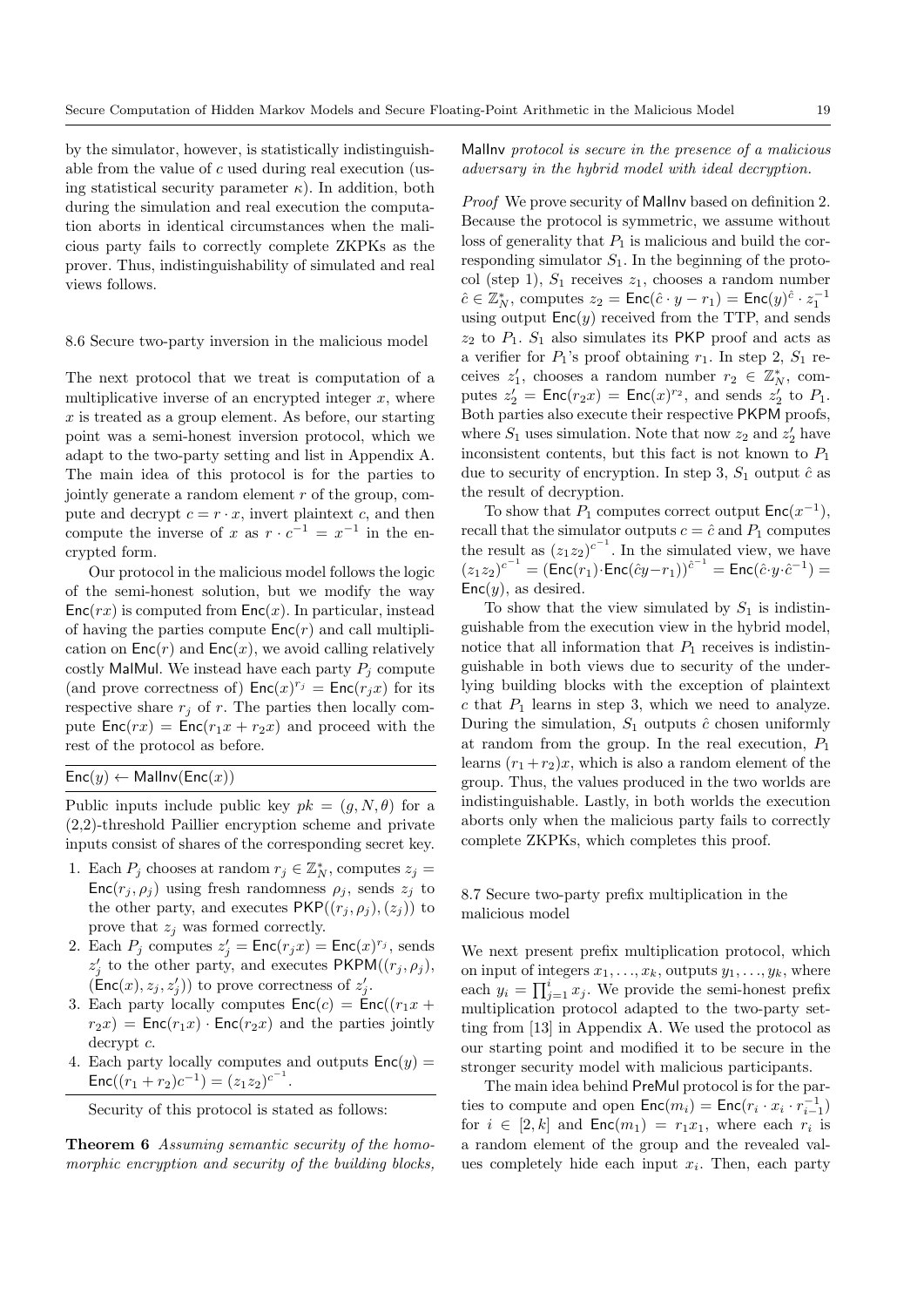can compute the output as  $y_i = r_i^{-1} \cdot (\prod_{j=1}^i m_j) =$  $r_i^{-1} \cdot r_i \cdot x_i \cdot r_{i-1}^{-1} \cdot \cdots r_2 \cdot x_2 \cdot r_1^{-1} \cdot r_1 \cdot x_1$  in the encrypted form using encryptions of  $r_i^{-1}$ 's and plaintext  $m_i$ 's. Each  $r_i$ is jointly chosen by the parties at random and computation of each  $r_i^{-1}$  proceeds similar to the inversion protocol. Namely, the parties also generate encryptions of random values  $s_i$ 's, decrypt products  $u_i = r_i \cdot s_i$ , and use inverses of  $u_i$ 's in the consecutive computation.

 $Enc(y_1), \ldots, Enc(y_k) \leftarrow \text{MalPreMul}(\text{Enc}(x_1), \ldots, \text{Enc}(x_k))$ 

Public inputs include public key  $pk = (q, N, \theta)$  for a (2,2)-threshold Paillier encryption scheme and private inputs consist of shares of the corresponding secret key.

- 1. Each  $P_j$  chooses  $r_{(j,i)}, s_{(j,i)} \in \mathbb{Z}_N^*$  at random for  $i \in$ [1, k], computes  $z_{(j,i)} = \text{Enc}(r_{(j,i)}, \rho_{(j,i)})$  and  $z'_{(j,i)} =$  $Enc(s_{(j,i)}, \rho'_{(j,i)})$ , and sends each  $z_{(j,i)}$  and  $z_{(i,j)}^{(j,i)}$  to the other party.  $P_j$  also executes  $\mathsf{PKP}((r_{(j,i)}, \rho_{(j,i)}),$  $(z_{(j,i)})$  and PKP( $(s_{(j,i)}, \rho'_{(j,i)}), (z'_{(j,i)})$ ) for each i to prove that  $z_{(j,i)}$ 's and  $z'_{(j,i)}$ 's are well-formed.
- 2. Each  $P_i$  locally computes  $z_i = \text{Enc}(r_i) = \text{Enc}(r_{(1,i)} +$  $r_{(2,i)}) = z_{(1,i)} \cdot z_{(2,i)}$  and  $z_i' = \text{Enc}(s_i) = \text{Enc}(s_{(1,i)}) + \text{Enc}(s_{(1,i)})$  $s_{(2,i)}) = z'_{(1,i)} \cdot z'_{(2,i)}$  for  $i \in [1, k]$ .
- 3. Each  $P_j$  computes  $a_{(j,i)} = \text{Enc}(r_i \cdot s_{(j,i)}) = (z_i)^{s_{(j,i)}}$ for  $i \in [1, k]$ , sends to the other party  $a_{(j,i)}$ 's, and executes PKPM( $(s_{(j,i)}, \rho'_{(j,i)}), (z_i, z'_{(j,i)}, a_{(j,i)})$  to prove that each  $a_{(j,i)}$  is well-formed.
- 4. Each  $P_j$  computes  $b_{(j,i)} = \text{Enc}(r_{i+1} \cdot s_{(j,i)}) = (z_{i+1})^{s'_{(j,i)}}$ for  $i \in [1, k-1]$ , sends to the other party  $b_{(j,i)}$ 's, and executes PKPM $((s_{(j,i)},\rho'_{(j,i)}),(z_{i+1},z'_{(j,i)},\overline{b_{(j,i)}}))$  to prove that  $b_{(j,i)}$  is well-formed.
- 5. The parties locally compute  $\mathsf{Enc}(u_i) = \mathsf{Enc}(r_i \cdot s_i) =$  $a_{1,i} \cdot a_{2,i}$  for  $i \in [1, k]$  and jointly decrypt each  $u_i$ .
- 6. Each party locally computes  $Enc(v_i) = Enc(r_{i+1}$ .  $s_i) = b_{(1,i)} \cdot b_{(2,i)}$  for  $i \in [1, k-1]$ .
- 7. Each party locally sets  $Enc(w_1) = Enc(r_1) = z_1$ and for  $i \in [2, k]$  computes  $\mathsf{Enc}(w_i) = \mathsf{Enc}(v_{i-1} \cdot$  $(u_{i-1})^{-1}$ ) = Enc $(v_{i-1})^{(u_{i-1})^{-1}}$ .
- 8. Each party also locally computes  $\mathsf{Enc}(t_i) = \mathsf{Enc}(s_i \cdot$  $(u_i^{-1})^{\dagger} = (z_i')^{(u_i)^{-1}}$  for  $i \in [1, k]$ .
- 9. For  $i \in [1, k]$ , the parties compute  $\mathsf{Enc}(m_i) = \mathsf{MalMul}$  $(Enc(w_i), Enc(x_i))$  and decrypt each  $m_i$ .
- 10. Each party sets  $\mathsf{Enc}(y_1) = \mathsf{Enc}(x_1)$  and locally com- $\textsf{putes Enc}(y_i) = \textsf{Enc}(t_i \prod_{j=1}^{i} m_j) = (\textsf{Enc}(t_i))^{\prod_{j=1}^{i} m_j}$ for  $i \in [2, k]$  as the output.

The high-level logic of our solution is the same as in the semi-honest setting, but we modify how some encrypted values are computed to result in a faster solution. In particular, we avoid the use of the multiplication protocol for computing encrypted  $u_i$ 's and  $v_i$ 's and instead employ local multiplications and proofs of correctness using PKPM's. The computed values are the

same, but the mechanism for their computation differs resulting in computational savings.

We next show security of this protocol:

Theorem 7 Assuming semantic security of the homomorphic encryption and security of the building blocks, MalPreMul protocol is secure in the presence of a malicious adversary in the hybrid model with ideal decryption.

Proof As before, we proceed according to the security notion from definition 2 and build a simulator  $S_i$  that creates a view for  $P_j$  in the ideal model, which is indistinguishable from  $P_j$ 's view in protocol's real execution. Because MalPreMul is symmetric, we assume without loss of generality that  $P_1$  is malicious and build a corresponding simulator  $S_1$ .

In the beginning,  $S_1$  submits inputs to the TTP and receives the output  $Enc(y_i)$ 's.  $S_1$  also chooses random  $\hat{m}_i, d_i \in \mathbb{Z}_N^*$  and computes  $\hat{u}_i = d_i(\prod_{j=1}^i \hat{m}_j)$ for  $i \in [1, k]$ . In step 1,  $S_1$  receives  $z_{(1,i)}$  and  $z'_{(1,i)}$ from  $P_1$  for each i. It chooses its own random  $r_{(2,i)}$ 's, encrypts them as  $z_{(2,i)} = \text{Enc}(r_{(2,i)}, \rho_{(2,i)})$ , computes  $z'_{(2,i)} = \textsf{Enc}(y_i \cdot t_i - s_{(1,i)}) = \textsf{Enc}(y_i)^{t_i} \cdot (z'_{(1,i)})^{-1}, \text{ re-}$ randomizes each  $z'_{(2,i)}$  (by multiplying it to a fresh encryption of 0), and sends to  $P_1$  each  $z_{(2,i)}$  and  $z'_{(2,i)}$ .  $S_1$  invokes simulator for its own and  $P_1$ 's PKP proofs (extracting  $P_1$ 's inputs).  $S_1$  doesn't perform any computation in step 2. In step 3,  $S_1$  receives  $a_{(1,i)}$ 's from  $P_1$ , chooses random elements  $a_{(2,i)}$  from the ciphertext space, and sends these  $a_{(2,i)}$ 's to  $P_1$ .  $S_1$  uses simulation for PKPM interaction. Similarly, in step,  $S_1$  receives  $b_{(1,i)}$ 's from  $P_1$ , chooses random elements  $b_{(2,i)}$  from the ciphertext space, and sends these  $a_{(2,i)}$ 's to  $P_1$ . S<sub>1</sub> also uses simulation for PKPM interactions. Note that using random  $a_{(2,i)}$ 's and  $b_{(2,i)}$ 's makes the content of ciphertexts  $Enc(u_i)$  and  $Enc(v_i)$  in consecutive steps inconsistent with other encrypted values, but  $P_1$  cannot tell this fact. In step 5,  $S_1$  uses  $\hat{u}_i$ 's as decryptions and then skips steps  $6-8$ . In step  $9, S_1$  invokes simulator for MalMul to interact with  $P_1$ , and provides  $\hat{m}_i$ 's to  $P_1$  as decrypted values.

To show that  $P_1$  computes correct output during  $S_1$ 's simulation, first notice that each  $\hat{u}_i = d_i(\prod_{j=1}^i \hat{m}_j)$ and thus  $\prod_{j=1}^{i} \hat{m}_j = \hat{u}_i \cdot d_i^{-1}$ , where  $\hat{u}_i$ 's and  $\hat{m}_i$ 's are used as  $u_i$ 's and  $m_i$ 's, respectively. In addition, the simulator sets  $s_{(2,i)} = d_i \cdot y_i - s_{(1,i)}$ , so that  $s_i =$  $s_{(1,i)} + s_{(2,i)} = d_i \cdot y_i$ . Now, when  $P_1$  computes the ith component of the output, it uses computation (on encrypted values)  $t_i(\prod_{j=1}^i m_j) = s_i \cdot u_i^{-1}(\prod_{j=1}^i m_i) =$  $d_i \cdot y_i \cdot \hat{u}_i^{-1}(\prod_{j=1}^i \hat{m}_i) = d_i \cdot y_i \cdot \hat{u}_i^{-1} \cdot \hat{u}_i \cdot d_i^{-1} = y_i$ , as required.

To show that the view simulated by  $S_1$  is indistinguishable from  $P_1$ 's view in the hybrid model, we only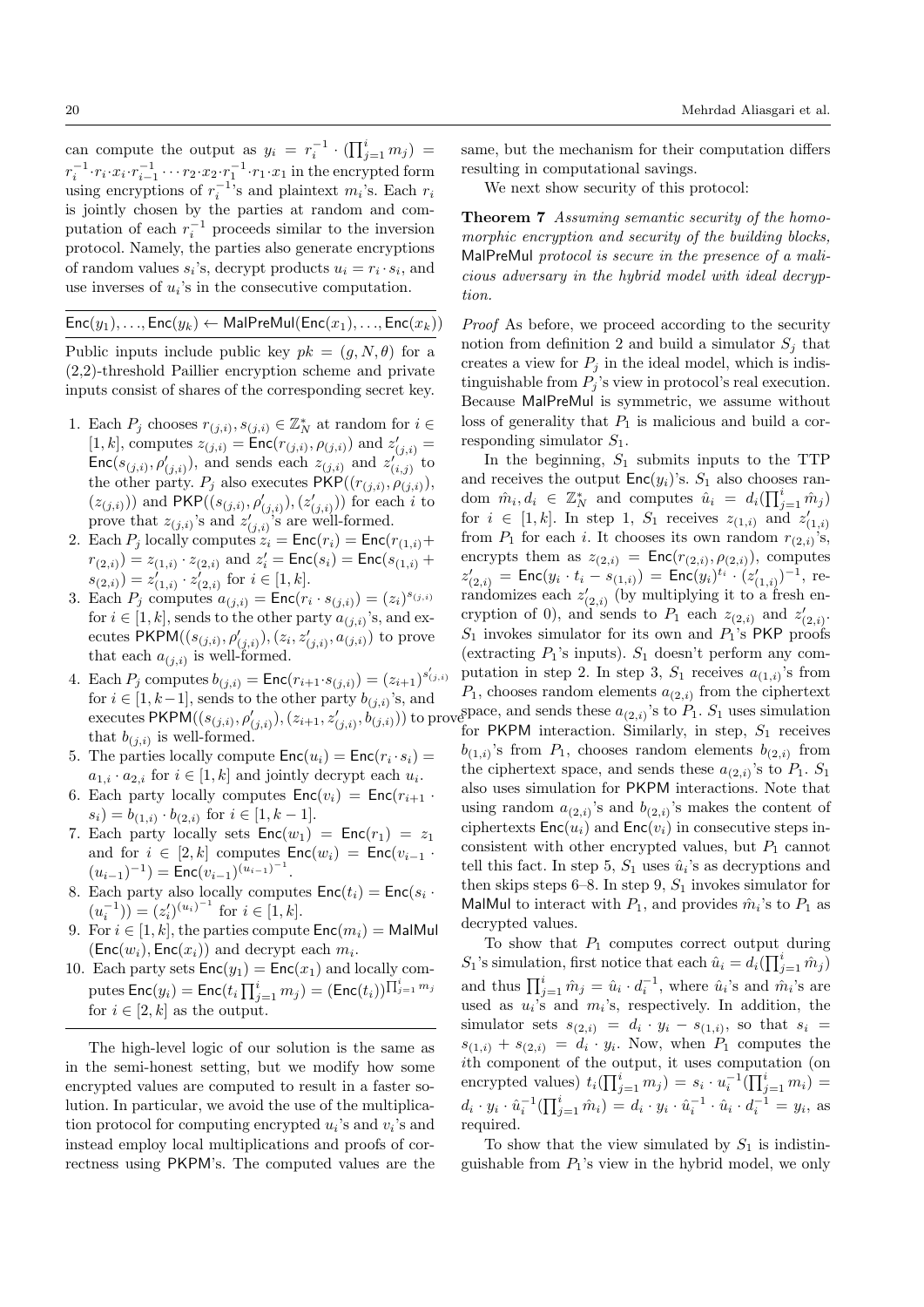need to show that plaintexts  $u_i$ 's and  $m_i$ 's that the simulator outputs do not violate indistinguishability, as the remaining portions of the protocol are indistinguishable because of the assumption that all building blocks and ZKPKs are secure. Similarly, indistinguishability cannot be violated if the execution aborts in the ideal or real model, but not in the other because the only time the execution terminates in either world is when the malicious party does not follow the computation and fails to complete a ZKPK. Regarding the release of  $\hat{m}_i$ 's and  $\hat{u}_i$ 's by the simulator, we first note that the release of  $\hat{m}_i$ 's only reveals no information to  $P_1$  because each  $\hat{m}_i$  was chosen uniformly at random. Each  $\hat{u}_i$ , on the other hand, is a function of  $\hat{m}_i$ 's, but each  $u_i$  was randomized by a new random value  $d_i$  and thus  $\hat{u}_i$  is also a random element of the group. In the real protocol execution, each  $u_i$  is formed as  $r_i \cdot s_i$  and each  $m_i$  (except  $m_1$ ) is formed as  $r_i \cdot x_i \cdot r_{i-1}^{-1}$ , which are also distributed as random elements of the group. Thus, we obtain that  $P_1$  cannot tell the difference between the simulated and real protocol execution with a non-negligible probability.

# 8.8 Secure two-party bit decomposition in the malicious model

Finally, we describe our last, bit decomposition, protocol secure in the malicious model. Our starting point was the bit composition protocol in the semi-honest setting from [14], which we adapted to the two-party setting and provide its two-party version in Appendix A. On input of an  $\ell$ -bit encrypted integer a, the protocol performs bit decomposition of  $k$  least significant bits of a.

The main idea of BitDec protocol for the parties to compute  $\textsf{Enc}(c) = \textsf{Enc}(2^{\ell+k} + a - r)$ , where r is a random  $(\ell + \kappa)$ -bit value and the k least significant bits of r are available to the parties in encrypted form, and decrypt c. The plaintext lets each party to compute the bits of  $2^{\ell+\kappa} + a - r$  while providing statistical hiding of a. The random  $r$  is created in the same way as in the truncation protocol, where the parties separately create  $k$  least significant bits of  $r$  and choose a single random  $r'$  for the remaining bits of r. The parties then call a protocol called  $BitAdd$  that takes  $k$  least significant (plaintext) bits of c and  $k$  least significant (encrypted) bits of r and performs addition of the values provided by their bitwise representation (i.e., addition of two k-bit quantities). BitAdd outputs  $k$  encrypted bits of the sum, which are used as the output of the BitDec protocol.

In our MalBitDec protocol we need to employ a stronger version of BitAdd, which was provided for the semi-honest setting. We, however, notice that BitAdd is

composed entirely of addition and multiplication operations [14] and we can obtain a protocol secure in the malicious model, which we denote by MalBitAdd, by employing protocol MalMul in place of ordinary multiplications. Adding two integers  $x$  and  $y$  in bitwise form involves computing sum and carry bits  $s_i$  and  $e_i$ , which can be sequentially computed as  $e_0 = x_0 \wedge y_0 = x_0 \cdot y_0$ ,  $s_0 = x_0 \oplus y_0 = x_0 + y_0 - 2e_0$ , and  $e_i = (x_i \wedge y_i) \vee ((x_i \oplus$  $y_i) \wedge e_{i-1} = x_i \cdot y_i + (x_i \oplus y_i)e_{i-1}, s_i = x_i + y_i + e_{i-1} - 2e_i$ for  $i \geq 1$ . Bitwise addition protocol [3] used to implement bit decomposition uses concurrent execution to compute all bits of the sum (and carry bits) using a smaller (than linear in the size of the input) number of rounds, but still implements the formulas given above. This will be relevant for our security proof.

|  |  | $\mathsf{Enc}(x_{k-1}),,\mathsf{Enc}(x_0) \leftarrow \mathsf{MalBitDec}(\mathsf{Enc}(a),\ell,k)$ |  |
|--|--|--------------------------------------------------------------------------------------------------|--|
|--|--|--------------------------------------------------------------------------------------------------|--|

Public inputs include public key  $pk$  for a  $(2,2)$ -threshold Paillier encryption scheme and private inputs consist of shares of the corresponding secret key.

- 1. For  $i \in [0, k-1]$ , each  $P_i$  chooses random bits  $r_{(i,i)} \in$  $\{0,1\}$ , encrypts them as  $z_{(j,i)} = \text{Enc}(r_{(j,i)}, \rho_{(j,i)}),$ and sends each  $z_{(j,i)}$  to the other party.  $P_j$  also executes  $PK12((r_{(j,i)}, \rho_{(j,i)}), (z_{(j,i)}, 0, 1))$  to prove that each  $z_{(j,i)}$  is well-formed.
- 2. The parties compute  $z_i = \text{Enc}(r_i) = \text{Enc}(r_{(1,i)} \oplus$  $r_{(2,i)}$ )) = Enc $(r_{(1,i)} + r_{(2,i)} - 2r_{(1,i)}r_{(2,i)}) = z_{(1,i)}$ .  $z_{(2,i)}$  · (MalMul( $z_{(1,i)}$ ,  $z_{(2,i)}$ ))<sup>-2</sup> for  $i \in [0, k-1]$ .
- 3. Each  $P_j$  chooses random  $r'_j \in [0, 2^{\ell+\kappa-k} 1]$ , encrypts it as  $z_j' = \text{Enc}(r_j', \rho_j')$ , and sends it to the other party.  $P_j$  also executes RangeProof $((r_j', \rho_i')(0,$  $2^{\ell+\kappa-k}-1, z_j')$  to prove that  $z_j'$  is well-formed.
- 4. Each party locally computes  $\mathsf{Enc}(r) = \mathsf{Enc}(2^k(r_1 +$  $r'_2$  +  $\sum_{i=0}^{k-1} r_i \cdot 2^i$  =  $(z'_1 \cdot z'_2)^{2^k} \prod_{i=0}^{k-1} z_i^{2^i}$  and  $\text{Enc}(c)$  =  $Enc(2^{\ell+\kappa+1}+a-r) = Enc(2^{\ell+\kappa+1}, 0) \cdot Enc(a) \cdot Enc(r)^{-1}.$
- 5. The parties jointly decrypt  $Enc(c)$  to learn c.
- 6. The parties compute and output ( $Enc(x_{k-1}), \ldots,$  $Enc(x_0)) = MalBitAdd((c_{k-1}, ..., c_0), (Enc(r_{k-1}), ...,$  $Enc(r_0))$ , where  $c_0, \ldots, c_{k-1}$  are k least significant bits of c.

Our protocol closely follows the logic of the semihonest solution. We employ zero-knowledge proofs to verify that the computation was performed correctly and building blocks secure in the stronger security model. We show security of this protocol as follows:

Theorem 8 Assuming semantic security of the homomorphic encryption and security of the building blocks, MalBitDec protocol is secure in the presence of a malicious adversary in the hybrid model with ideal decryption.

Proof We prove security of MalBitDec based on definition 2. We construct  $P_i$ 's view in the ideal model by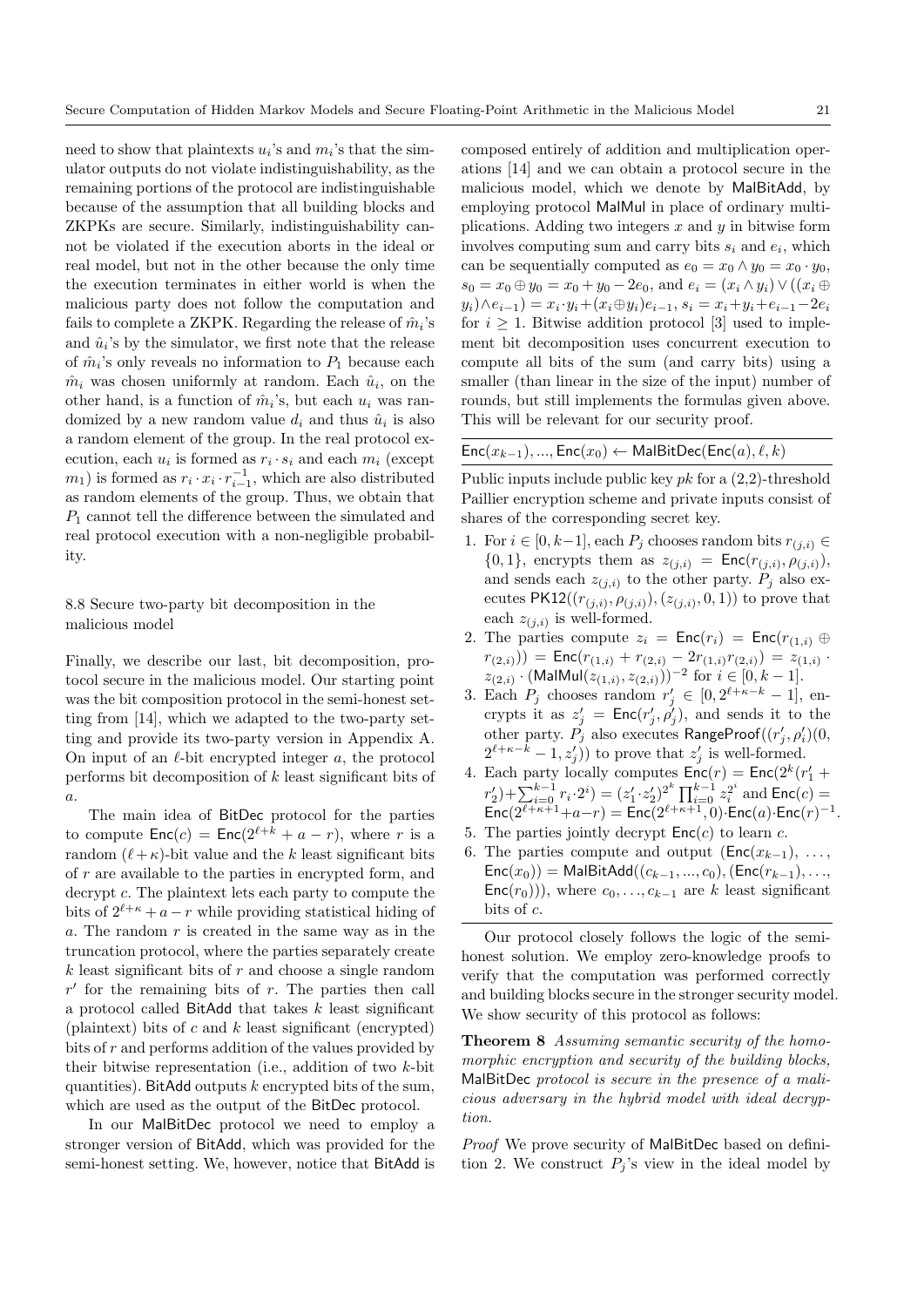building simulator  $S_j$ , and we show it is indistinguishable form view of  $P_i$  in protocol's real execution. We assume without loss of generality that  $P_1$  is malicious, and we build simulator  $S_1$ . We can use similar proof in case  $P_2$  is malicious because MalBitDec is symmetric.

In step 1,  $S_1$  receives  $z_{(1,i)}$ 's, and acts as a verifier for **PK12**'s (extracting  $r_{(1,i)}$ 's).  $S_1$  then chooses a random number  $\tilde{c} \in \{0,1\}^{\ell+\kappa}$  and computes

- 1.  $Enc(r_i) = Enc(x_i \tilde{c}_i) = Enc(x_i) \cdot Enc(-\tilde{c}_i)$  for  $i \in$  $[2, k - 1]$ , where  $\tilde{c}_i$  denotes *i*th least significant bit of  $\tilde{c}$ ,
- 2.  $\text{Enc}(r_1) = \text{Enc}(x_1 \tilde{c}_1 \tilde{c}_0 r_0)$  (if  $k > 1$ ) as  $\text{Enc}(x_1)$ .  $\mathsf{Enc}(c_1) \cdot \mathsf{Enc}(r_0)^{-1}$  if  $\tilde{c}_0 = 1$  and  $\mathsf{Enc}(x_1) \cdot \mathsf{Enc}(c_1)$ otherwise, and
- 3.  $Enc(r_0) = Enc(x_0 \oplus \tilde{c}_0)$  as  $Enc(x_0) \cdot Enc(0)$  if  $\tilde{c}_0 = 0$ and  $\mathsf{Enc}(1-x_0) = \mathsf{Enc}(x_0)^{-1} \cdot \mathsf{Enc}(1)$  otherwise

using fresh randomness for each newly formed encryption. Note that as a result of this computation the value that  $r_i$  takes may no longer be a bit (e.g., when  $x_i = 0$ and  $\tilde{c}_i = 1$  for  $i \geq 2$ ). For each  $i \in [0, k-1]$ , if  $r_{(1,i)} = 0$ ,  $S_1$  computes  $z_{(2,i)} = \text{Enc}(r_i) \cdot \text{Enc}(0)$  and otherwise computes  $z_{(2,i)} = \text{Enc}(1 - r_i) = \text{Enc}(r_i)^{-1} \cdot \text{Enc}(1)$  (using a freshly formed encryption of 0 or 1).  $S_1$  then sends each  $z_{(2,i)}$  to  $P_1$  and simulates PK12's as a prover. During step 2,  $S_1$  uses MalMul's simulator to produce  $P_1$ 's view. In step 3,  $S_1$  follows the protocol similar to  $P_2$ 's computation: it receives  $z'_1$ , verifies  $P_1$ 's RangeProof (extracting  $r'_1$ ), produces  $r'_2$  and its corresponding ciphertext, and acts as a prover in RangeProof.  $S_1$  skips step 4. In step 5,  $S_1$  outputs  $\tilde{c} + 2^{\ell+\kappa} - 2^k r'_1$  as decrypted value. As a result, in the consecutive step MalBitAdd will be called on k least significant bits of  $\tilde{c}$  and k ciphertexts  $Enc(r_i)$ . In step  $6, S_1$  uses MalBitAdd's simulator to interact with  $P_1$ , but introduces changes in the simulation. In particular,  $S_1$  forces each encrypted carry bit (for  $i \geq 1$ ) to become 0 as follows. The computation in MalBitAdd consists of computing  $p_i = x_i + y_i - 2x_iy_i$  and  $g_i = x_iy_i$ for each bit  $i$  of inputs  $x$  and  $y$ , followed by computing carry bits as  $e_0 = g_0$  and  $e_i = g_i + p_i e_{i-1}$  for  $i \in [1, k-1]$ (the sum bits are computed from  $x_i$ 's,  $y_i$ 's and  $e_i$ 's as previously described). Because one of the arguments to MalBitAdd is given in the plaintext form, computation of  $p_i$ 's and  $g_i$ 's is local and beyond the simulator's control. Computing each  $e_i$  (for  $i \geq 1$ ), however, involves a call to MalMul, where we instruct  $S_1$  to deviate from MalMul's simulation. In particular, when  $S_1$  simulates P<sub>1</sub>'s view during a call to MalMul(Enc(p<sub>i</sub>), Enc(e<sub>i-1</sub>)), instead of setting  $z_2$  to  $\mathsf{Enc}(p_i e_{i-1})^{-1} \mathsf{Enc}(e_{i-1})^{w-r_1}$  in step 2 as MalMul's simulation prescribes,  $S_1$  sets  $z_2$  to  $\mathsf{Enc}(g_i)\mathsf{Enc}(e_{i-1})^{w-r_1}$ . This will cause the product to evaluate to  $-g_i$  and consequently result in  $e_i$  being 0 for each  $i \geq 1$ . (We note that  $e_i$ 's are not computed sequentially in BitAdd to reduce the number of rounds,

but this does not affect how we instruct the simulator to work.) The remaining multiplications are simulated according to MalMul's simulator.

Now we show that  $P_1$ 's output at the end of simulation is computed correctly. During the simulation,  $S_1$ sets each  $r_{2,i}$  such that  $r_{(2,i)} = r_i \oplus r_{(1,i)}$  and consequently  $r_i = r_{(1,i)} \oplus r_{(2,i)}$ , where  $r_i = x_i - \tilde{c}_i$  for  $i \geq 2$ ,  $r_0 = x_0 \oplus \tilde{c}_0$ , and  $r_1 = x_1 - \tilde{c}_1 - \tilde{c}_0 r_0$ . Then because k least significant bits of  $c = \tilde{c} + 2^{\ell+\kappa} - 2^k r'_1$  correspond to  $k$  least significant bits  $\tilde{c}$ , MalBitAdd is going to be called on arguments  $(\tilde{c}_{k-1}, \ldots, \tilde{c}_0)$  and  $(\textsf{Enc}(r_{k-1}), \ldots, \textsf{Enc}(r_0)).$ As part of MalBitAdd  $P_1$  then computes the carry bit  $e_0$  as  $\tilde{c}_0r_0$ , while all other carry bits  $e_i$  for  $i \geq 1$  will be forced to be 0 (by changing what MalMul returns) as described earlier. Recall that the output bits of MalBitAdd (and the output bits of BitDec are computed as  $s_0 =$  $\tilde{c}_0 + r_0 - 2e_0$  and  $s_i = \tilde{c}_i + r_i + e_{i-1} - 2e_i$ . Because all  $e_i = 0$  for  $i \geq 1$ , but  $e_0$  can be set to 1, we obtain that

- 1.  $s_0 = \tilde{c}_0 + r_0 2\tilde{c}_0r_0 = \tilde{c}_0 \oplus r_0 = x_0$  as required;
- 2.  $s_1$  is supposed to be computed as  $s_1 = \tilde{c}_1 + r_1 + e_0$  $2e_1$ , but we instead have  $s_1 = \tilde{c}_1 + r_1 + e_0$ . Recall, however, that  $r_1$  was set to  $r_1 = x_1 - \tilde{c}_1 - \tilde{c}_0 r_0 = x_1 \tilde{c}_1 - e_0$ , which gives us  $s_1 = \tilde{c}_1 + x_1 - \tilde{c}_1 - e_0 + e_0 = x_1$ as required;
- 3.  $s_i$  for  $i \geq 2$  becomes  $\tilde{c}_i + r_i$  as a result of  $S_1$ 's simulation. Because  $r_i$  was set to  $x_i - \tilde{c}_i$ , we obtain that  $s_i = \tilde{c}_i + x_i - \tilde{c}_i = x_i$  as required as well.

The last piece that we wanted to demonstrate is that  $P_1$  will compute each  $r_i$  according to the value that  $S_1$  expects even when  $r_i$  is not a bit (which would be a violation of the real protocol execution). During the simulation,  $r_0$  is always computed as a bit,  $r_1$  may take values  $-1$  and  $-2$  (in addition to 0 and 1), and  $r_i$  may take value  $-1$  (in addition to 0 and 1).  $S_1$  sets each  $r_{2,i}$ as XOR of  $r_i$  and  $r_{(1,i)}$  using the formula  $r_i + r_{(1,i)}$  –  $2r_i r_{(1,i)}$  (i.e.,  $r_{(2,i)}$  is either  $r_i$  or  $1-r_i$  based on the value of the bit  $r_{(1,i)}$  and later  $P_1$  computes  $r_i = r_{(1,i)}+$  $r_{(2,i)} - 2r_{(1,i)}r_{(2,i)}$ . The crucial fact that we are using here is that  $r_i \oplus r_{(1,i)} \oplus r_{(1,i)} = r_i$  for any value of  $r_i$ as long as  $r_{(1,i)}$  is a bit. In other words, during the simulation  $r_{(2,i)} = r_i$  and then  $r_i = r_{(2,i)}$  when  $r_{(1,i)} =$ 0; and  $r_{(2,1)} = 1 - r_i$  and then  $r_i = 1 - r_{(2,i)} = 1 - (1$  $r_i$  =  $r_i$  when  $r_{(1,i)} = 1$ . We conclude that  $P_1$  learns the correct (encrypted) output bits  $x_0, \ldots, x_{k-1}$  as a result of this simulation.

To show that the view simulated by  $S_1$  is indistinguishable from  $P_1$ 's view in the hybrid model, we need to show the plaintext value the simulator produces in step 5 is indistinguishable from the value  $c$  in real execution (as the remaining building blocks have been shown to guarantee indistinguishability and all encrypted values achieve indistinguishability as well). Recall that in the real protocol execution  $c$  is formed as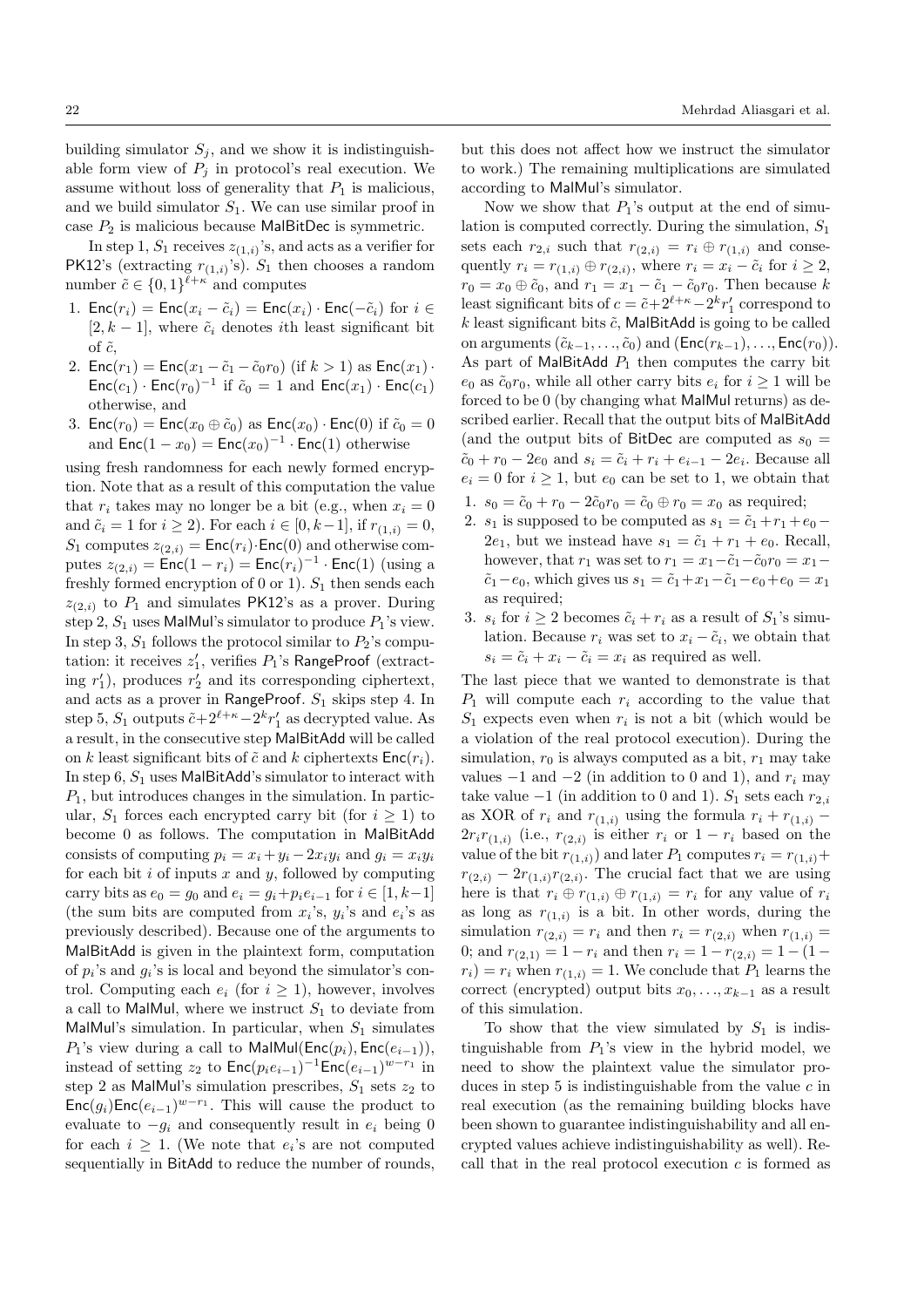$2^{\ell+\kappa+1} - r + x = 2^{\ell+\kappa+1} - 2^k(r'_1 + r'_2) - \sum_{i=0}^{k-1} 2^i r_i + x,$ while in the simulation  $S_1$  outputs  $c = \tilde{c} + 2^{\ell+k} - 2^k r'_1$ . Let  $\tilde{c} = 2^{\ell+\kappa} - 2^k r_2' - \sum_{i=0}^{k-1}$ . Because no information about  $r'_2$  and  $r_i$ 's is available to  $P_1$ ,  $\tilde{c}$  in the simulation and  $2^{\ell+\kappa} - 2^k r'_2 - \sum_{i=0}^{k-1}$  during real execution are distributed identically. We obtain that during the real execution  $P_1$  observes  $2^{\ell+\kappa+1} - r + x$ , while during the simulation  $P_1$  observes  $2^{\ell+\kappa+1}-r$ . These two values are statistically indistinguishable using statistical security parameter  $\kappa$ . Note that we have to take the value of  $r'_1$ into account when forming c during the simulation to ensure that c that the simulator outputs falls in the correct range (according to  $P_1$ 's knowledge of  $r'_1$ ). Lastly, we note that both during the simulation and real execution the computation aborts only when a malicious party fails to correctly complete ZKPKs as the prover. Therefore, simulated and real views are indistinguishable.

With MalMul, MalLT, RangeProof, MalTruncPR, MalInv, MalPreMul, MalBitDec, and previously mentioned prior work, we achieve security of the HMM and GMM protocols in the malicious model in the two-party setting. The complexities of these protocols are provided in Table 1. In Table 1, notation  $C$  denotes the ciphertext length in bits, and  $D$  denotes the length of the auxiliary decryption information, which when sent by one of the parties allows the other party to decrypt a ciphertext. Other notations are parameters of the protocols. Communication is measured in bits, and computation is measured in full size modulo exponentiations. We list computational overhead incurred by each party separately, with the smaller amount of work first (which can be carried out by a client) followed by the larger amount of work (which can be carried out by a server).

#### 9 CONCLUSIONS

In this work, we treat the problem of privacy-preserving Hidden Markov Models computation which is commonly used for many applications including speaker recognition. We develop provably secure techniques for HMM's Viterbi and GMM computation using floating-point arithmetic in both two-party setting using homomorphic encryption and multi-party setting using secret sharing. These settings correspond to a variety of real-life situations and the solutions were designed to minimize their overhead.

A significant part of this work is dedicated to new secure protocols for floating-point operations in the malicious model in the two-party setting. To the best of our knowledge, this is the first time such protocols are offered in the literature. We rigorously prove security

of our protocols using simulation-based proofs, which constitutes a distinct contribution of this work.

### ACKNOWLEDGMENTS

We are grateful to Yihua Zhang for help with the multiparty experiments. This work was supported in part by grants CNS-1223699 and CNS-1319090 from the National Science Foundation and FA9550-13-1-0066 from the Air Force Office of Scientific Research. Any opinions, findings, and conclusions or recommendations expressed in this publication are those of the authors and do not necessarily reflect the views of the funding agencies.

#### References

- 1. GMP The GNU multiple precision arithmetic library. http://www.gmplib.org.
- 2. OpenSSL: The open source toolkit for SSL/TLS. http://www.openssl.org.
- 3. Secure supply chain management (SecureSCM) project deliverable: D9.2 security analysis, July 2009.
- 4. M. Aliasgari and M. Blanton. Secure computation of hidden markov models. In International Conference on Security and Cryptography (SECRYPT), 2013.
- 5. M. Aliasgari, M. Blanton, Y. Zhang, and A. Steele. Secure computation on floating point numbers. In Network and Distributed System Security Symposium (NDSS), 2013.
- 6. G. Asharov, Y. Lindell, and T. Rabin. Perfectly-secure multiplication for any  $t < n/3$ . In CRYPTO, 2011.
- 7. P. Bansal, A. Kant, S. Kumar, A. Sharda, and S. Gupta. Improved hybrid model of hmm/gmm for speech recognition. In Book 5 Intelligent Technologies and Applications. Institute of Information Theories and Applications FOI ITHEA, 2008.
- 8. O. Baudron, P.-A. Fouque, D. Pointcheval, J. Stern, and G. Poupard. Practical multi-candidate election scheme. In ACM Symposium on Principles of Distributed Computing (PODC), pages 274–283, 2001.
- 9. M. Blanton and E. Aguiar. Private and oblivious set and multiset operations. International Journal of Information Security, pages 1–26, 2015.
- 10. M. Blanton and P. Gasti. Secure and efficient protocols for iris and fingerprint identification. In European Symposium on Research in Computer Security (ESORICS), pages 190–209, 2011.
- 11. J. Camenisch and M. Stadler. Proof systems for general statements about discrete logarithms. Technical Report TR260, Institute for Theoretical Computer Science, ETH Zurich, 1997.
- 12. R. Canetti. Security and composition of multiparty cryptographic protocols. Journal of Cryptology, 13(1):143– 202, 2000.
- 13. O. Catrina and S. de Hoogh. Improved primitives for secure multiparty integer computation. In Security and Cryptography for Networks (SCN), pages 182–199, 2010.
- 14. O. Catrina and A. Saxena. Secure computation with fixed-point numbers. In Financial Cryptography and Data Security (FC), pages 35–50, 2010.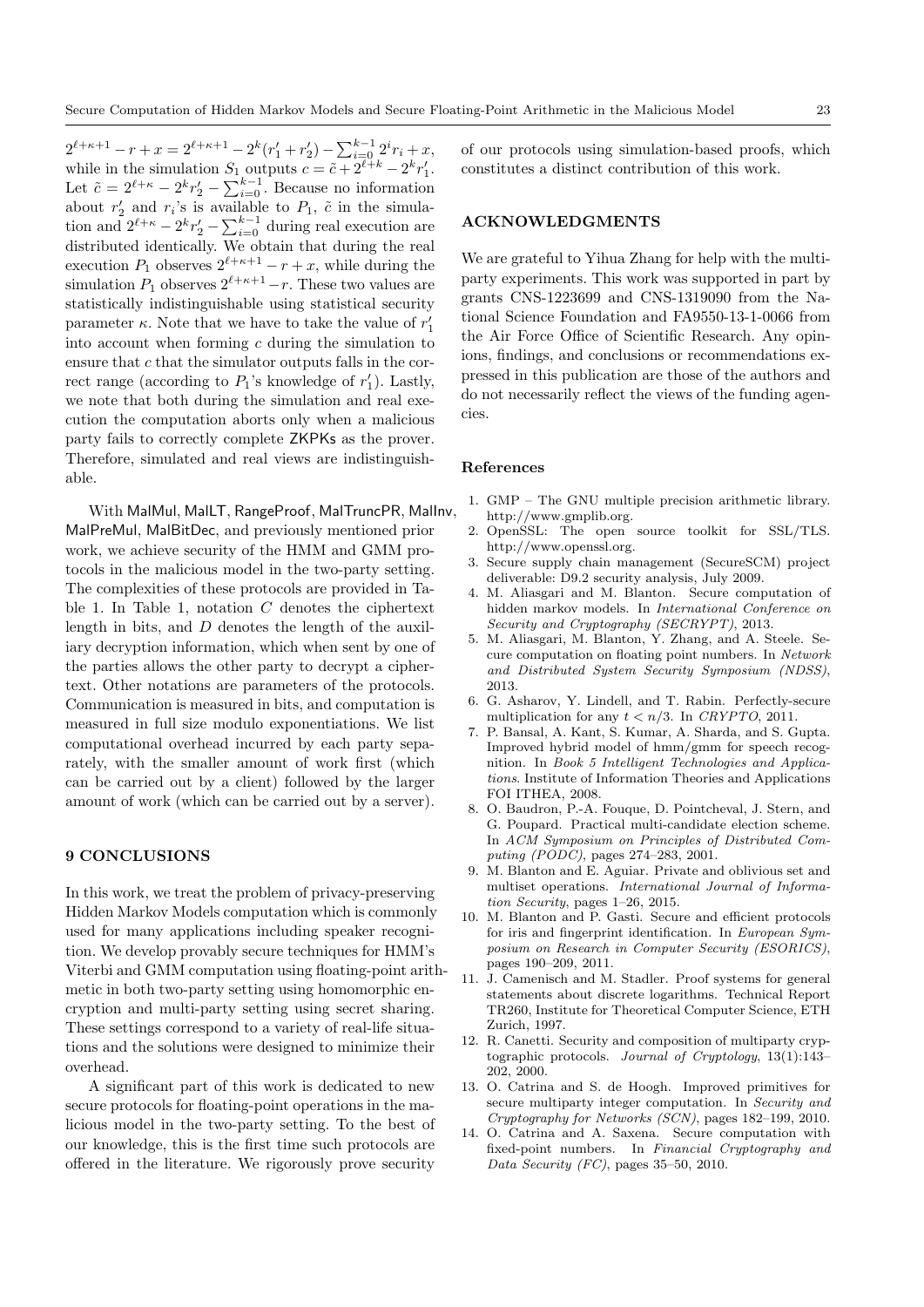| Protocol          | <b>Rounds</b>               | Communication size                                                                   | Computation complexity    |                             |  |  |  |
|-------------------|-----------------------------|--------------------------------------------------------------------------------------|---------------------------|-----------------------------|--|--|--|
|                   |                             |                                                                                      | Client                    | Server                      |  |  |  |
| <b>RangeProof</b> |                             | $6\log(H-L)C$                                                                        | $5\log(H-L)$              | $6\log(H-L)$                |  |  |  |
| <b>PK12</b>       |                             | 4C                                                                                   | 3                         |                             |  |  |  |
| <b>PKPK</b>       |                             | 2.5C                                                                                 | $\overline{2}$            | $\mathcal{D}_{\mathcal{L}}$ |  |  |  |
| <b>PKPM</b>       |                             | 4.5C                                                                                 | 4                         | 4                           |  |  |  |
| MalMul            | $\overline{2}$              | $13C + 2D$                                                                           | 15                        | 15                          |  |  |  |
| MalLT             | 4                           | $(52.5 + 36(\ell + \kappa))C + 2D$                                                   | $43 + 33(\ell + \kappa)$  | $43 + 33(\ell + \kappa)$    |  |  |  |
| <b>MalTruncPR</b> | 5                           | $(23k+12(\ell+\kappa-k)+2)C+(2k+2)D 4+11(\ell+\kappa-k)+22k 4+11(\ell+\kappa-k)+22k$ |                           |                             |  |  |  |
| Mallny            | $\mathcal{D}_{\mathcal{L}}$ | $\overline{18C} + 2D$                                                                | 18                        | 18                          |  |  |  |
| MalPreMul         | 6                           | $44kC + 6kD$                                                                         | $45k - 2$                 | $45k - 2$                   |  |  |  |
| MalBitAdd         | $2\log k$                   | $13k \log kC + 2k \log kD$                                                           | $k(15 \log k + 2)$        | $k(15 \log k + 2)$          |  |  |  |
| MalBitDec         | $2\log k + 4$               | $((13 \log k + 23)k + 12(\ell + \kappa) - 11)C$                                      | $k(15 \log k + 24)$       | $k(15\log k + 24)$          |  |  |  |
|                   |                             | $+(2 \log k + 2)kD$                                                                  | $+11(\ell + \kappa) - 10$ | $+11(\ell + \kappa) - 9$    |  |  |  |

|  | Table 1 Complexity of building blocks in the two-party setting. |  |  |  |  |  |  |  |
|--|-----------------------------------------------------------------|--|--|--|--|--|--|--|
|--|-----------------------------------------------------------------|--|--|--|--|--|--|--|

- 15. CertiVox. Multiprecision integer and rational arithmetic cryptographic library (MIRACL). http://www.certivox.com/miracl/.
- 16. R. Cramer, I. Damgård, and J. Nielsen. Multiparty computation from threshold homomorphic encryption. In Advances in Cryptology – EUROCRYPT, pages 280–289, 2001.
- 17. I. Damgård, Y. Ishai, and M. Krøigaard. Perfectly secure multiparty computation and the computational overhead of cryptography. In Advances in Cryptology – EURO-CRYPT, pages 445–465, 2010.
- 18. I. Damgård and M. Jurik. A generalisation, a simplification and some applications of Paillier's probabilistic public-key system. In International Workshop on Practice and Theory in Public Key Cryptography (PKC), pages 119–136, 2001.
- 19. I. Damgård and J. Nielsen. Universally composable efficient multiparty computation from threshold homomorphic encryption. In Advances in Cryptology – CRYPTO, pages 247–264, 2003.
- 20. M. Franz. Secure Computations on Non-Integer Values. PhD thesis, TU Darmstadt, 2011.
- 21. M. Franz, B. Deiseroth, K. Hamacher, S. Jha, S. Katzenbeisser, and H. Schröder. Towards secure bioinformatics services (short paper). In Financial Cryptography and Data Security (FC), pages 276–283. Springer, 2012.
- 22. R. Gennaro, M. Rabin, and T. Rabin. Simplified VSS and fast-track multiparty computations with applications to threshold cryptography. In ACM Symposium on Principles of Distributed Computing (PODC), pages 101–111, 1998.
- 23. O. Goldreich. Foundations of Cryptography: Volume 2, Basic Applications. Cambridge University Press, 2004.
- 24. Oded Goldreich and Yair Oren. Definitions and properties of zero-knowledge proof systems. Journal of Cryptology, 7(1):1–32, 1994.
- 25. F. Kerschbaum, D. Biswas, and S. de Hoogh. Performance comparison of secure comparison protocols. In International Workshop on Database and Expert Systems Application (DEXA), pages 133–136, 2009.
- 26. H. Lipmaa, N. Asokan, and V. Niemi. Secure Vickrey auctions without threshold trust. In Financial Cryptography (FC), pages 87–101, 2002.
- 27. T. Matsui and S. Furui. Speaker adaptation of tied-mixture-based phoneme models for text-prompted speaker recognition. In IEEE International Conference on Acoustics, Speech, and Signal Processing (ICASSP), volume 1, pages 125–128, 1994.
- 28. H. Nguyen and M. Roughan. Multi-observer privacypreserving hidden markov models. In Network Operations and Management Symposium (NOMS), pages 514– 517, 2012.
- 29. H. Nguyen and M. Roughan. On the identifiability of multi-observer hidden markov models. In International Conference on Acoustics, Speech and Signal Processing (ICASSP), pages 1873–1876, 2012.
- 30. P. Paillier. Public-key cryptosystems based on composite degree residuosity classes. In Advances in Cryptology EUROCRYPT, pages 223–238, 1999.
- 31. M. Pathak, J. Portelo, B. Raj, and I. Trancoso. Privacypreserving speaker authentication. Information Security Conference (ISC), pages 1–22, 2012.
- 32. M. Pathak and B. Raj. Privacy preserving speaker verification using adapted GMMs. In Interspeech, pages 2405– 2408, 2011.
- 33. M. Pathak, B. Raj, S. Rane, and P. Saragdis. Privacypreserving speech processing: cryptographic and stringmatching frameworks show promise. IEEE Signal Processing Magazine, 30(2):62–74, 2013.
- 34. M. Pathak, S. Rane, W. Sun, and B. Raj. Privacy preserving probabilistic inference with hidden Markov models. In International Conference on Acoustics, Speech and Signal Processing (ICASSP), pages 5868–5871, 2011.
- 35. K. Peng and F. Bao. An efficient range proof scheme. In IEEE International Conference on Information Privacy, Security, Risk and Trust (PASSAT), pages 826– 833, 2010.
- 36. H. Polat, W. Du, S. Renckes, and Y. Oysal. Private predictions on hidden Markov models. Artificial Intelligence Review, 34(1):53–72, 2010.
- 37. L. Rabiner. A tutorial on hidden Markov-models and selected applications in speech recognition. Proceedings of the IEEE, 77(2):257–286, 1989.
- 38. A. Shamir. How to share a secret. Communications of the ACM, 22(11):612–613, 1979.
- 39. M. Shashanka. A privacy preserving framework for Gaussian mixture models. In IEEE International Conference on Data Mining Workshops (ICDMW), pages 499–506. IEEE, 2010.
- 40. P. Smaragdis and M. Shashanka. A framework for secure speech recognition. IEEE Transactions on Audio, Speech, and Language Processing, 15(4):1404–1413, 2007.
- 41. Y. Zhang, A. Steele, and M. Blanton. Picco: A generalpurpose compiler for private distributed computation. In ACM Conference on Computer and Communications Security (CCS), pages 813–826, 2013.